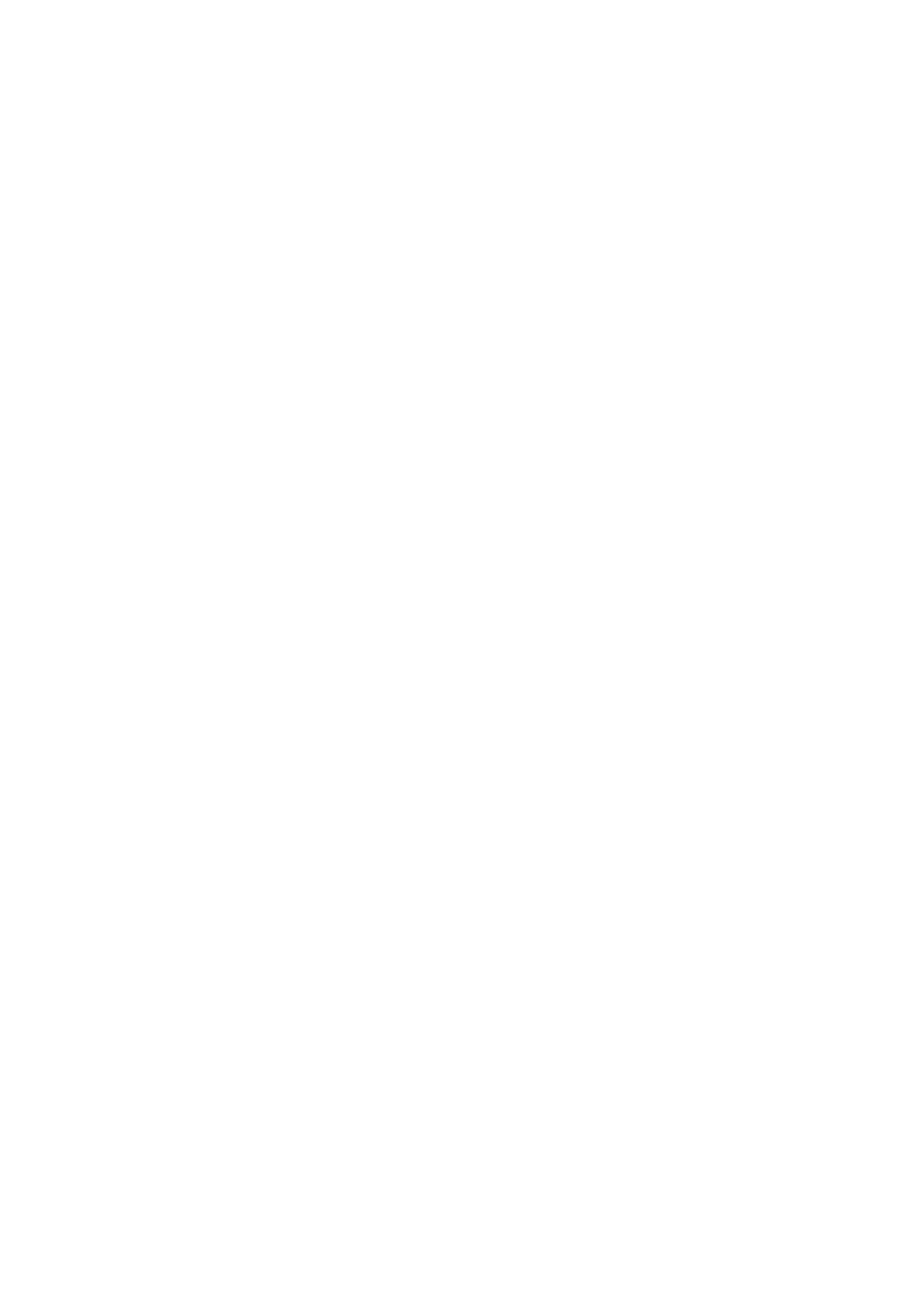*I certify that this public bill, which originated in the Legislative Assembly, has finally passed the Legislative Council and the Legislative Assembly of New South Wales.*

> *Clerk of the Legislative Assembly. Legislative Assembly, Sydney, , 2013*



New South Wales

# **Road Transport Legislation (Repeal and Amendment) Bill 2013**

Act No , 2013

An Act to repeal and amend certain legislation consequent on the enactment of the *Road Transport Act 2013*.

*I have examined this bill and find it to correspond in all respects with the bill as finally passed by both Houses.*

*Assistant Speaker of the Legislative Assembly.*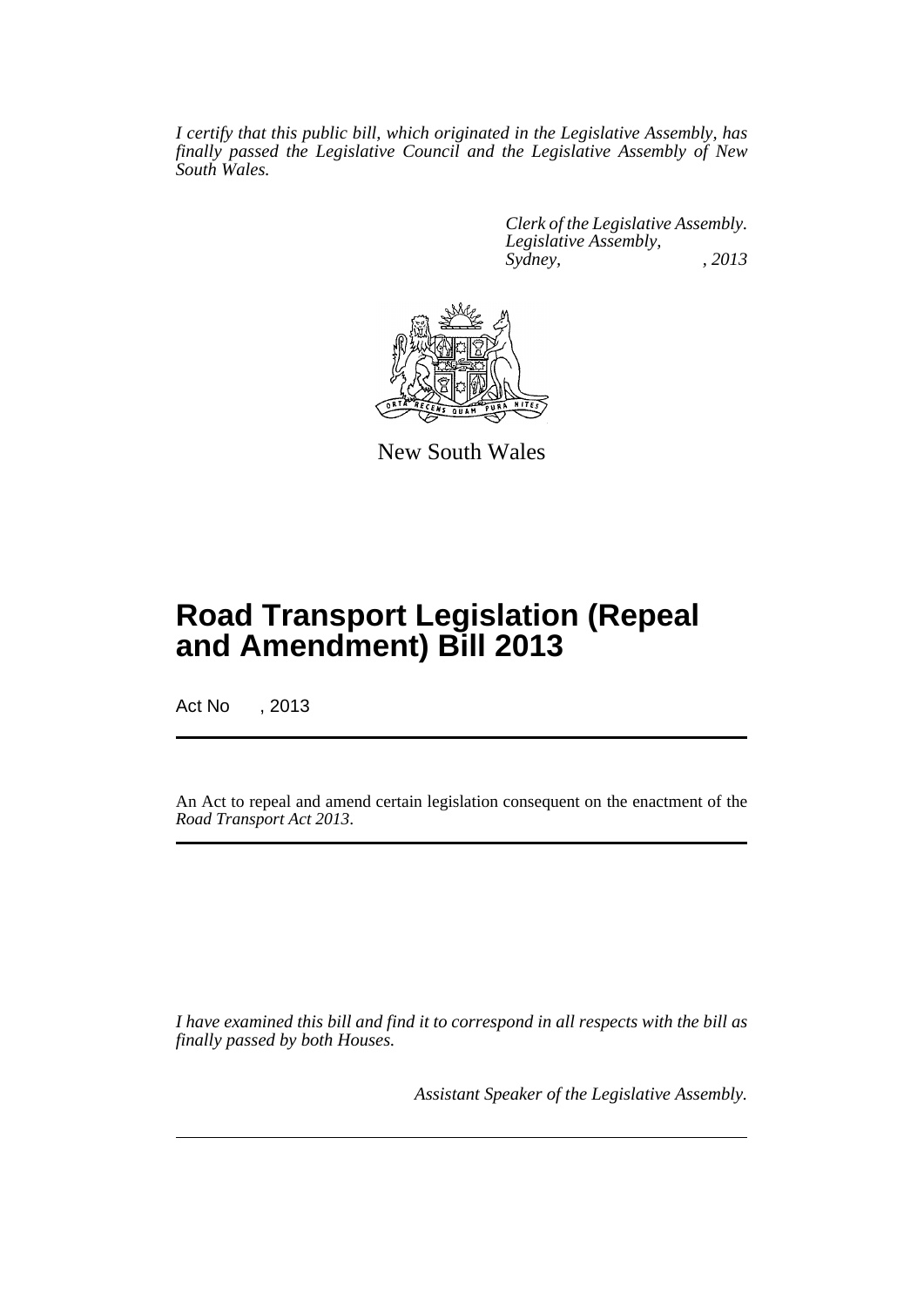# <span id="page-3-0"></span>**The Legislature of New South Wales enacts:**

# **1 Name of Act**

This Act is the *Road Transport Legislation (Repeal and Amendment) Act 2013*.

# <span id="page-3-1"></span>**2 Commencement**

This Act commences on a day or days to be appointed by proclamation.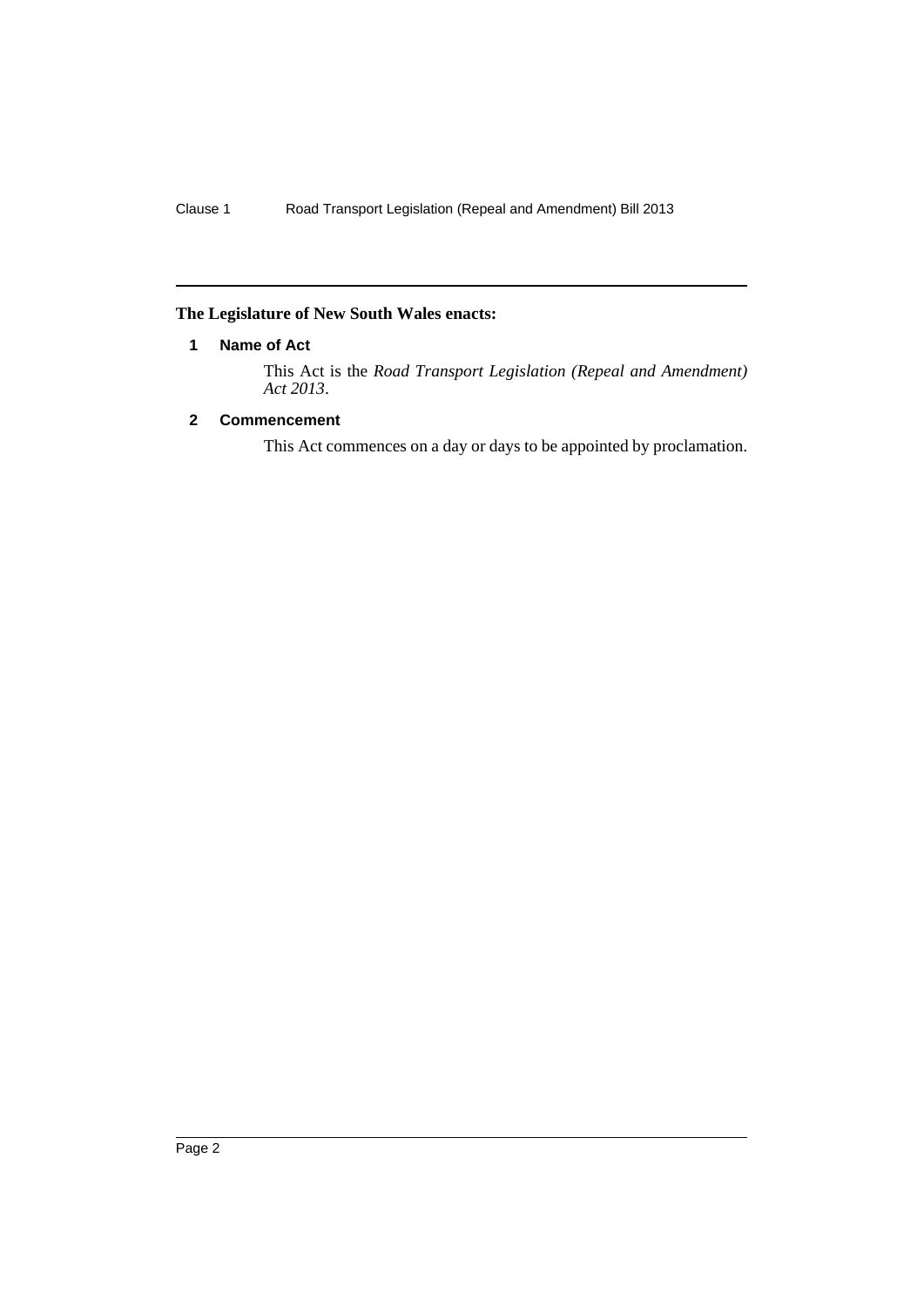Repeal of certain existing road transport legislation Schedule 1

# <span id="page-4-0"></span>**Schedule 1 Repeal of certain existing road transport legislation**

Each of the following is repealed:

- (a) the *Road Transport (Driver Licensing) Act 1998* No 99,
- (b) the *Road Transport (Safety and Traffic Management) Act 1999* No 20,
- (c) the *Road Transport (Safety and Traffic Management) Regulation 1999*,
- (d) the *Road Transport (Vehicle Registration) Act 1997* No 119.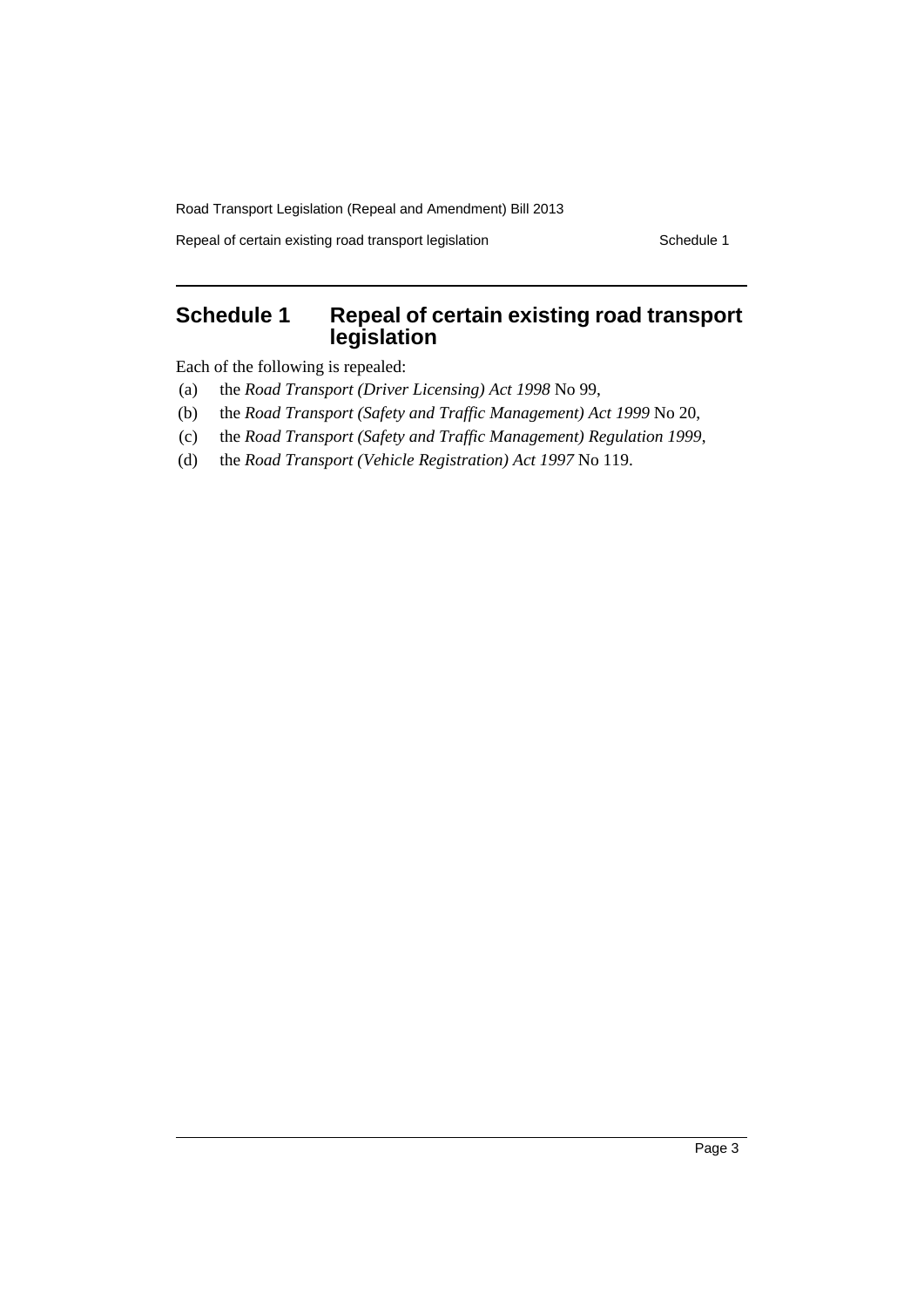Schedule 2 Renaming and other amendment of Road Transport (General) Act 2005 No 11

# <span id="page-5-0"></span>**Schedule 2 Renaming and other amendment of Road Transport (General) Act 2005 No 11**

#### **[1] Long title**

Omit "the administration and enforcement of road transport legislation; to make further provision with respect to the use of vehicles on roads and road related areas and related matters;".

Insert instead "the management of heavy and other vehicles and drivers using such vehicles on roads and road related areas;".

#### **[2] Part 1.1 Introductory**

Omit the note at the beginning of the Part. Insert instead:

**Note.** This Act and the regulations under it form part of the *road transport legislation* identified by section 6 of the *Road Transport Act 2013*. As part of the road transport legislation, this Act is subject to the various provisions of the *Road Transport Act 2013* concerning the administration and enforcement of the road transport legislation generally.

#### **[3] Section 1 Name of Act**

Omit "*Road Transport (General) Act 2005*".

Insert instead "*Road Transport (Vehicle and Driver Management) Act 2005*".

#### **[4] Section 3 Definitions**

Omit each of the following definitions from section 3 (1):

*Australian driver licence Australian registrable vehicles register authorised officer compensation order driver licence* (where firstly and secondly occurring) *learner licence light rail vehicle major offence penalty notice prescribed speeding offence registered registrable vehicle responsible person road road related area*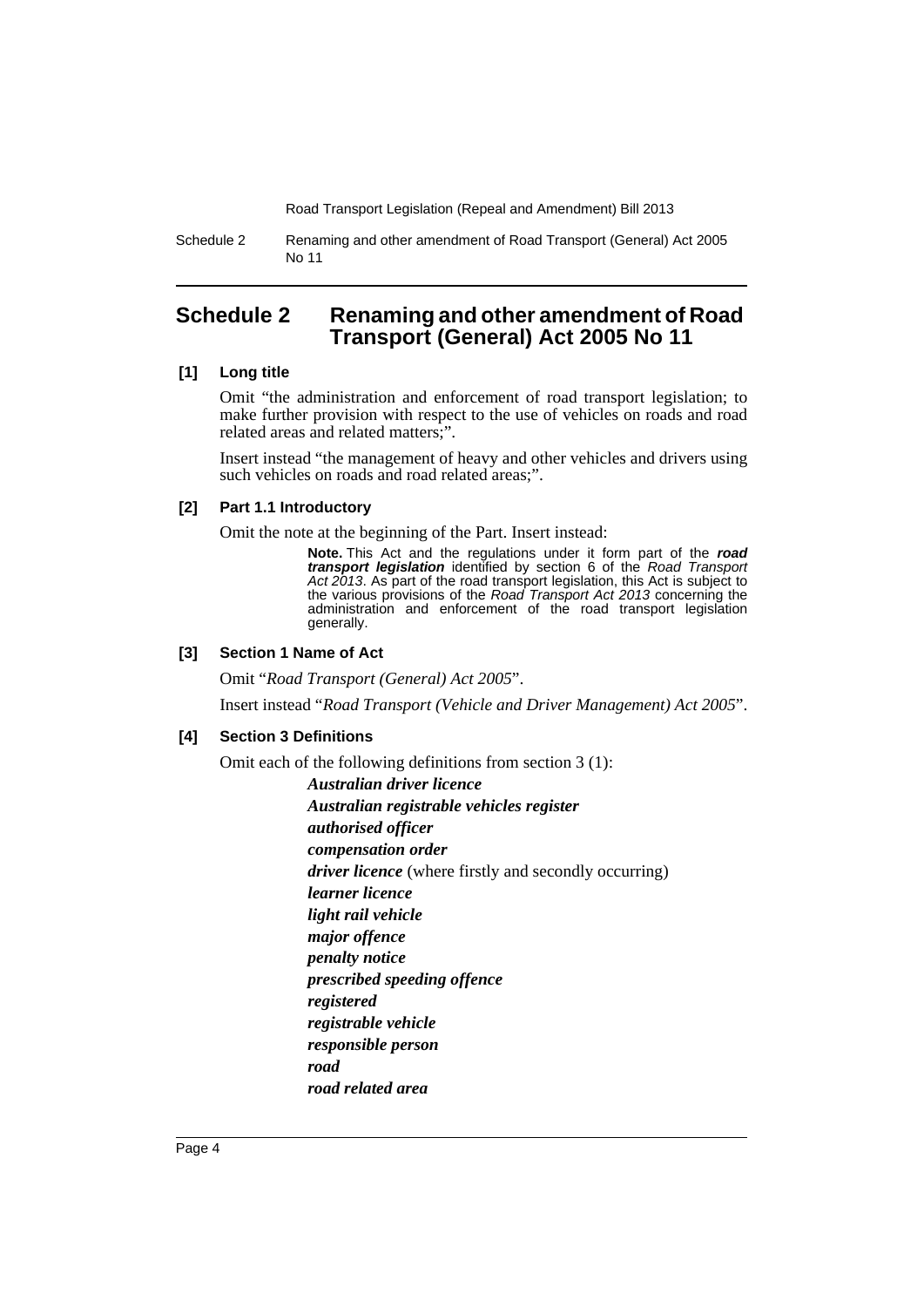Renaming and other amendment of Road Transport (General) Act 2005 No 11

Schedule 2

*road transport legislation trader's plate vehicle*

#### **[5] Section 3 (1)**

Insert in alphabetical order:

*Australian driver licence* has the same meaning as it has in the *Road Transport Act 2013*.

*Australian registrable vehicles register* means:

- (a) the NSW registrable vehicles register within the meaning of the *Road Transport Act 2013*, or
- (b) a register maintained under the law of another jurisdiction that corresponds, or substantially corresponds, to the NSW registrable vehicles register within the meaning of the *Road Transport Act 2013*.

*authorised officer* has the same meaning as it has in the *Road Transport Act 2013*.

*driver licence* has the same meaning (except in Part 4.2) as it has in the *Road Transport Act 2013*, and in Part 4.2 means:

- (a) an Australian driver licence, or
- (b) a learner licence issued under a law in force in a State or internal Territory authorising the holder to drive a motor vehicle on a road.

*excess permit*—see section 27.

*learner licence* has the same meaning as it has in the *Road Transport Act 2013*.

*penalty notice* means a penalty notice issued under Division 3 of Part 7.3 of the *Road Transport Act 2013*.

*registered*, in relation to a vehicle, has the same meaning as it has in the *Road Transport Act 2013*.

*responsible person* for a vehicle (except in Chapter 3) has the same meaning as it has in the *Road Transport Act 2013*.

**Note.** A wider definition of *responsible person* applies for the purposes of Chapter 3.

*road* means a road within the meaning of section 4 (1) of the *Road Transport Act 2013* (other than a road that is the subject of a declaration made under section 18 (1) (b) of that Act relating to all of the provisions of that Act).

*road related area* means a road related area within the meaning of section 4 (1) of the *Road Transport Act 2013* (other than a road related area that is the subject of a declaration made under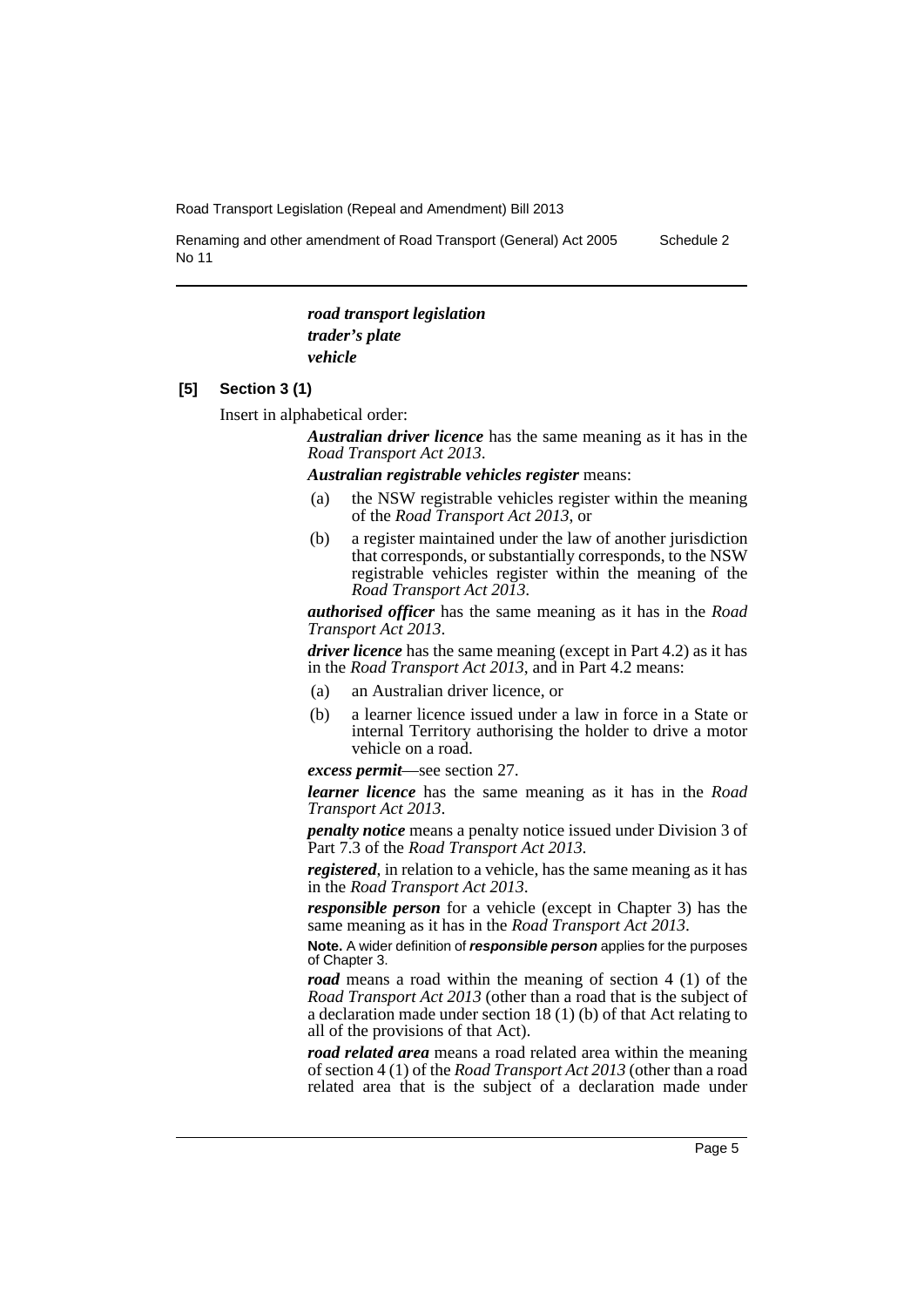Schedule 2 Renaming and other amendment of Road Transport (General) Act 2005 No 11

> section 18 (1) (b) of that Act relating to all of the provisions of that Act).

> *road transport legislation* has the same meaning as it has in the *Road Transport Act 2013*.

> *vehicle* has the same meaning as it has in the *Road Transport Act 2013*.

#### **[6] Section 3 (3)**

Omit the subsection. Insert instead:

(3) Each reference in this Act to a *road* includes a *road related area*, except in the definitions of *road* and *road related area* in subsection (1) or as otherwise provided by this Act.

#### **[7] Section 5 Meaning of "road transport legislation"**

Omit the section.

#### **[8] Section 6 Responsible person for a vehicle**

Omit the section.

**[9] Section 7 Rights, liabilities and obligations of multiple responsible persons**

Omit the section.

#### **[10] Section 11**

Omit the section. Insert instead:

#### **11 Regulations relating to mass, dimension, load restraint and access requirements**

The regulations may make provision for or with respect to mass, dimension, load restraint and access requirements with respect to the use of roads by vehicles and combinations and the enforcement of such requirements, including the following:

- (a) the giving of rectification notices, the detention of vehicles pending rectification and powers of inspection,
- (b) the issuing of excess permits or other permits or notices to authorise the use of vehicles and combinations despite such restrictions and fees payable in connection with such permits or notices,
- (c) the imposition of such restrictions by means of the erection or display of signs,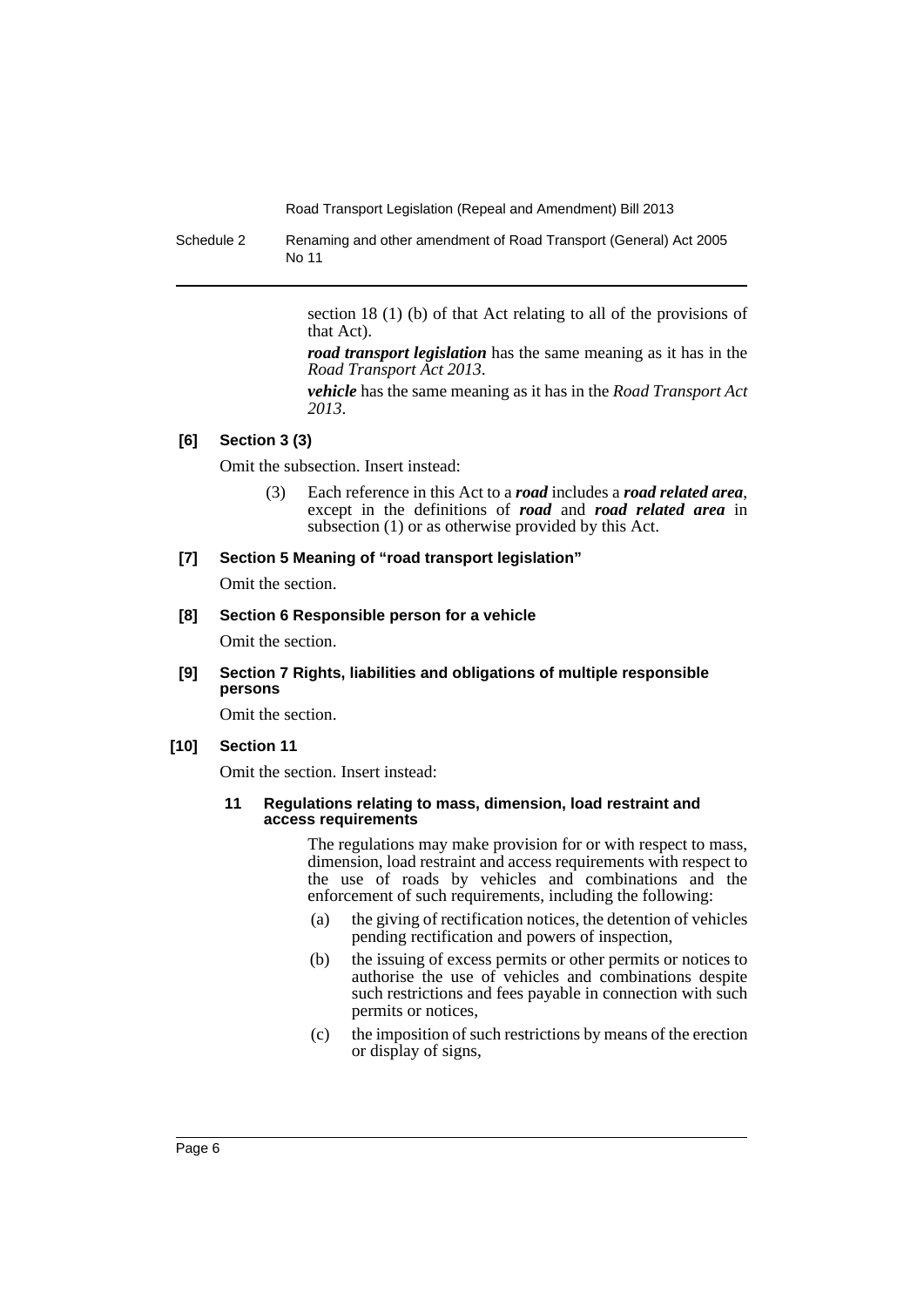Renaming and other amendment of Road Transport (General) Act 2005 No 11 Schedule 2

- (d) the exercise of inspection and other enforcement powers (including in relation to powers conferred by or under this Act) in relation to such requirements,
- (e) the keeping and production of records and other specified information in connection with such requirements,
- (f) the granting or conferral of exemptions from compliance with such requirements,
- (g) the creation, approval or use of schemes for the mass management of vehicles or combinations in connection with such requirements.

## **[11] Chapter 2 Scope of Act**

Omit the Chapter.

#### **[12] Section 26 Use of vehicle in contravention of mass, dimension or load restraint requirements**

Omit section 26 (1).

#### **[13] Section 26 (2)**

Omit "restrictions imposed by the regulations".

Insert instead "requirements imposed by regulations made for the purposes of section 11".

#### **[14] Section 97**

Omit the section. Insert instead:

#### **97 Operation of Part**

- (1) This Part applies in relation to heavy vehicles or heavy combinations or both and accordingly, in this Part references to vehicles or combinations are taken to be references to heavy vehicles or heavy combinations.
- (2) This Part applies in relation to any applicable road law only to the extent that it relates to a requirement in respect of a heavy vehicle or heavy combination or both (regardless of whether the requirement relates to a mass, dimension or load restraint or otherwise) and, in this Part, *Australian applicable road law* and *applicable road law offences* have corresponding applications.

# **[15] Section 108 Power to affect vehicle registration**

Omit the note at the end of the section. Insert instead:

**Note.** For licence sanctions that may be used against offenders, see Part 7.4 of the *Road Transport Act 2013*.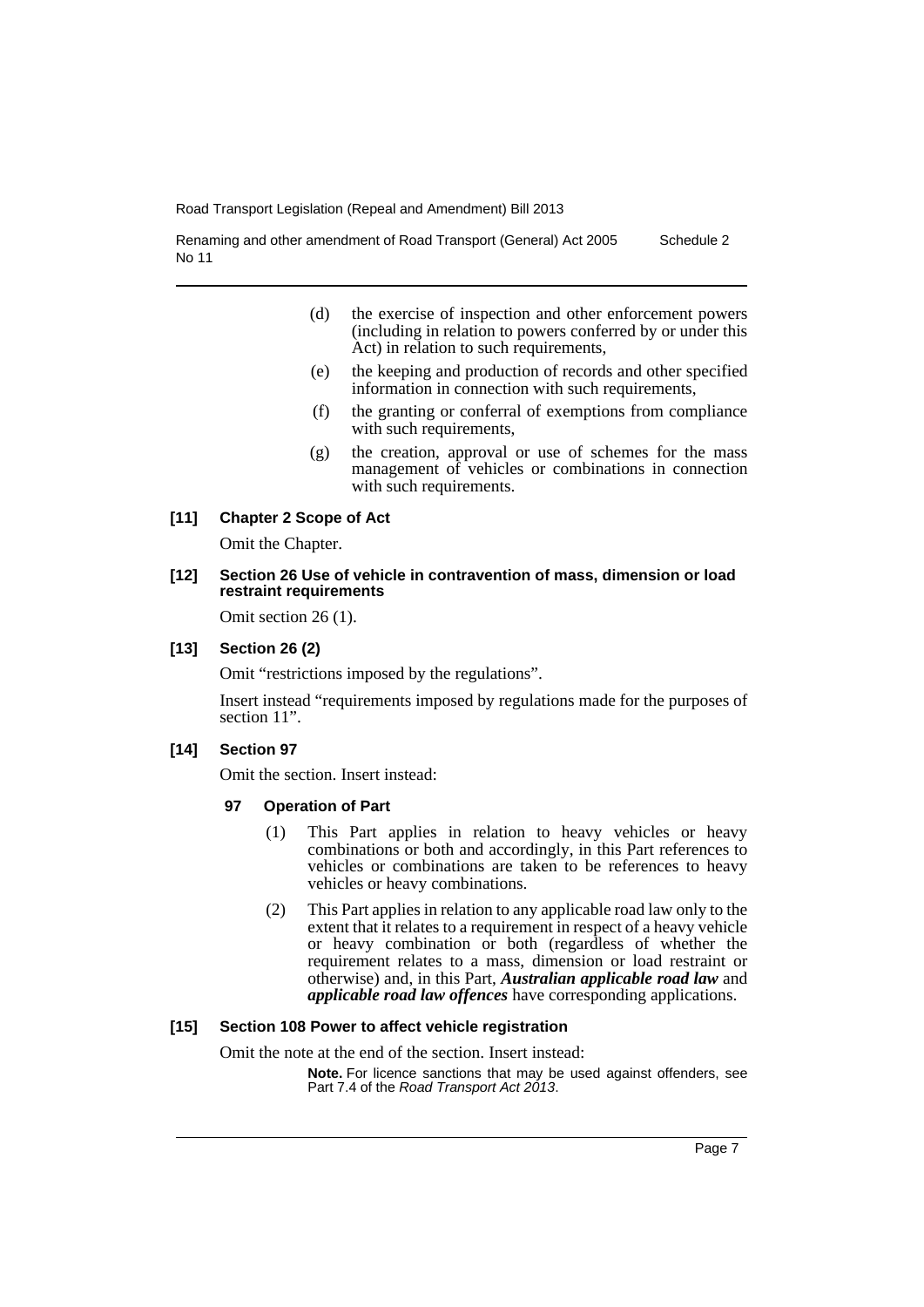Schedule 2 Renaming and other amendment of Road Transport (General) Act 2005 No 11

# **[16] Chapter 4, heading**

Omit "**relating to road transport legislation**".

# **[17] Chapter 4, Parts 4.1 and 4.3**

Omit the Parts.

## **[18] Section 130 Application of Part**

Omit section 130 (1) (b). Insert instead:

(b) Part 4.5 of the *Road Transport Act 2013*,

- **[19] Section 169 Obstructing or hindering authorised officers** Omit the section.
- **[20] Section 170 Impersonating authorised officers** Omit the section.

# **[21] Chapter 5, heading**

Omit the heading. Insert instead:

# **Chapter 5 Criminal responsibility for applicable road law offences**

- **[22] Part 5.1, heading** Omit the heading.
- **[23] Sections 176, 177 and 179**

Omit the sections.

**[24] Section 178 Liability of directors, partners, employers and others for offences by bodies corporate, partnerships, associations and employees**

Omit "the road transport legislation" from section 178 (1).

Insert instead "an applicable road law".

## **[25] Section 178 (4A)**

Omit "made under the road transport legislation".

Insert instead "that is (or forms part of) an applicable road law".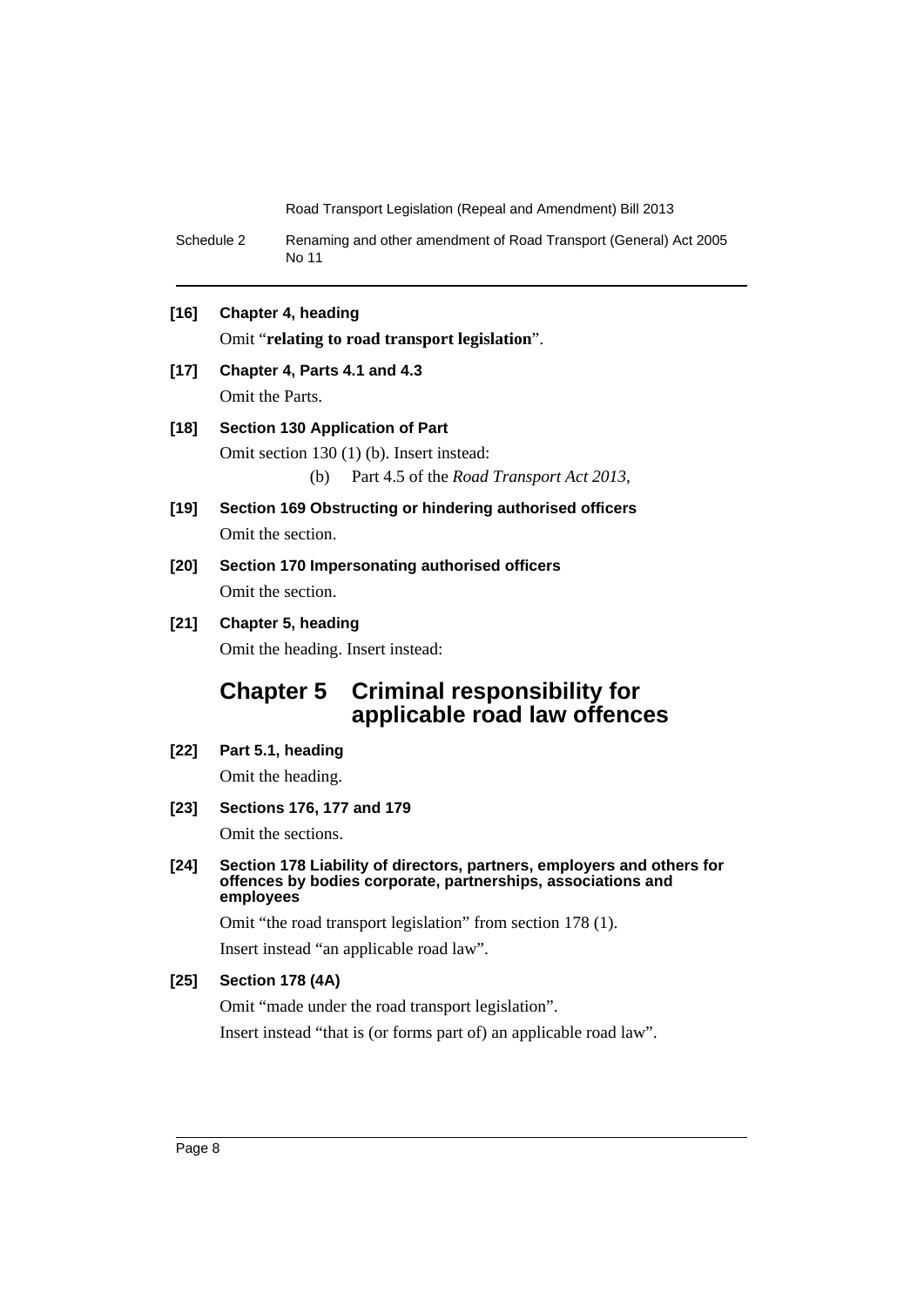Renaming and other amendment of Road Transport (General) Act 2005 No 11 Schedule 2

#### **[26] Parts 5.2–5.6**

Omit the Parts.

- **[27] Part 6.1, heading** Omit the heading.
- **[28] Section 239 Service of documents on persons generally** Omit the section.
- **[29] Section 240 Lodgment of documents with Authority** Omit the section.
- **[30] Section 241 Review by Administrative Decisions Tribunal of certain decisions made under road transport legislation**

Omit the section.

# **[31] Section 242 Alternate appeal rights to Local Court** Omit the section.

**[32] Section 243 Indemnity from personal liability for honest and good faith carrying out of duties**

Omit the section.

# **[33] Section 244 Unpaid charges and fees**

Omit "Except as provided by section 223, any". Insert instead "Any".

**[34] Section 244B Preliminary discovery of information for recovery of private car park fees**

Omit the section.

# **[35] Section 246 Repeals**

Omit the section.

**[36] Part 6.2 Miscellaneous provisions concerning vehicles and roads**  Omit the Part.

# **[37] Schedule 2 Repeals** Omit the Schedule.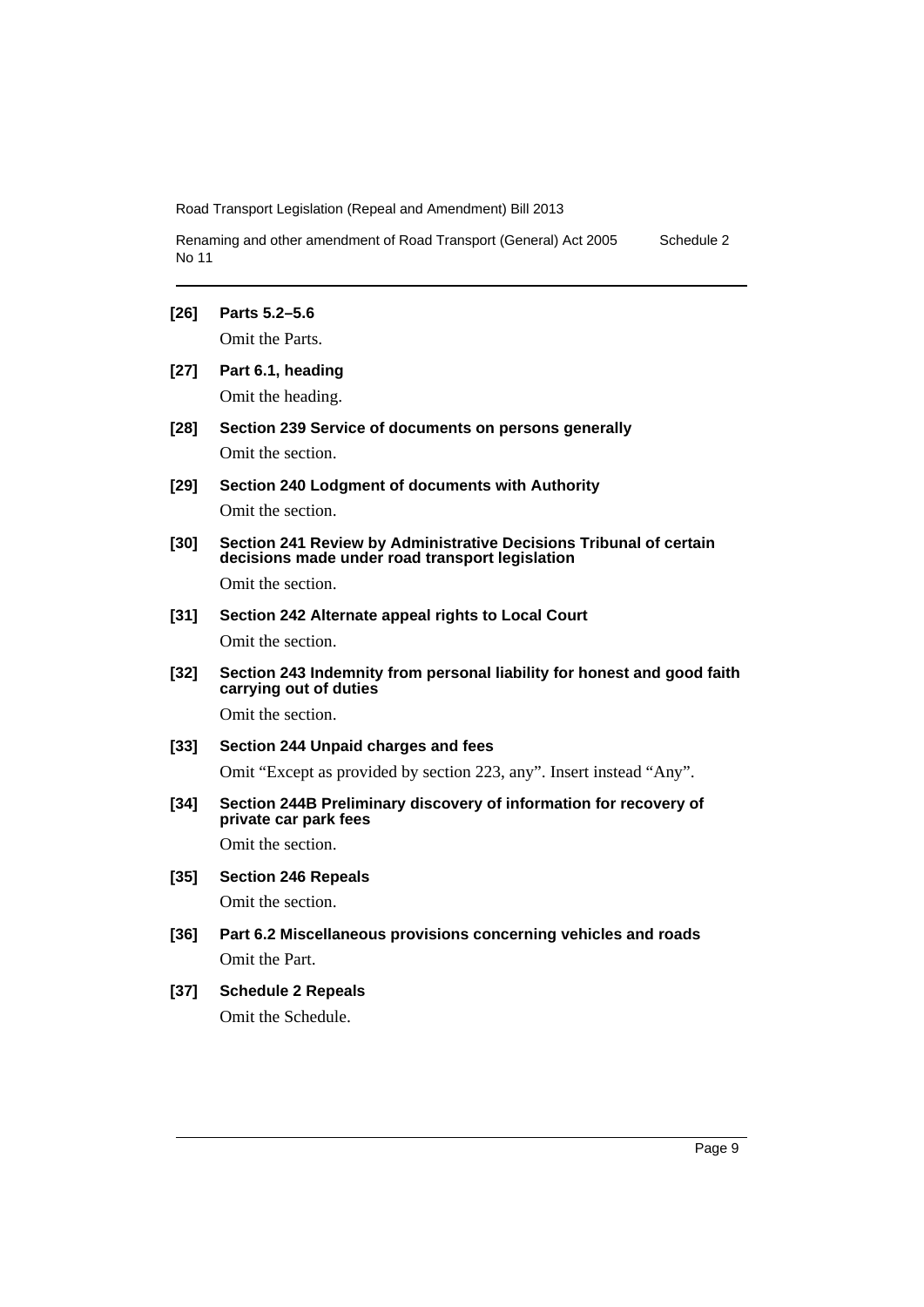Schedule 3 Amendments replacing general references to existing or former road transport Acts with "Road Transport Act 2013"

# <span id="page-11-0"></span>**Schedule 3 Amendments replacing general references to existing or former road transport Acts with "Road Transport Act 2013"**

Each Act and statutory rule specified in Column 1 of the following Table of amendments is amended:

- (a) by omitting "*Road Transport (Driver Licensing) Act 1998*", "*Road Transport (General) Act 1999*", "*Road Transport (General) Act 2005*", "*Road Transport (Safety and Traffic Management) Act 1999*" or "*Road Transport (Vehicle Registration) Act 1997*" wherever occurring in the provision (including headings and notes) of the Act or statutory rule concerned specified in Column 2 of the Table, and
- (b) by inserting instead "*Road Transport Act 2013*".

| Column 1                                                                | Column <sub>2</sub>                                                             |  |
|-------------------------------------------------------------------------|---------------------------------------------------------------------------------|--|
| <i>Bail Act 1978</i> No 161                                             | Section 37AA (7)                                                                |  |
| Centennial Park and Moore Park Trust Act 1983 No 145                    | Section $23(6)$ (definition of<br><i>owner</i> )                                |  |
| Children (Criminal Proceedings) Act 1987 No 55                          | Sections $3(1)$ (definition of<br>road transport legislation)<br>and $28(2)(b)$ |  |
| Dangerous Goods (Road and Rail Transport)<br><b>Regulation 2009</b>     | Clause $9(1)$ (definition of<br>owner)                                          |  |
| Drug Court Act 1998 No 150                                              | Sections $7A(11)$ and $7B(11)$                                                  |  |
| Election Funding, Expenditure and Disclosures<br><b>Regulation 2009</b> | Clause $5(3)$ (definition of<br><i>motor vehicle</i> )                          |  |
| <b>Explosives Regulation 2005</b>                                       | Clause $3(1)$ (definition of<br><i>vehicle</i> )                                |  |
| Forestry Act 2012 No 96                                                 | Section $87(6)$ (definition of<br>owner)                                        |  |
| <i>Industrial Relations Act 1996 No 17</i>                              | Dictionary (definition of<br><i>motor vehicle</i> )                             |  |
| <i>Maritime Services Act 1935 No 47</i>                                 | Section 30C (6) (definition of<br>Owner)                                        |  |
| <b>Motor Vehicles Taxation Regulation 2008</b>                          | Clause 4 (2) (definition of $\textit{fee}$ )                                    |  |

#### **Table of amendments**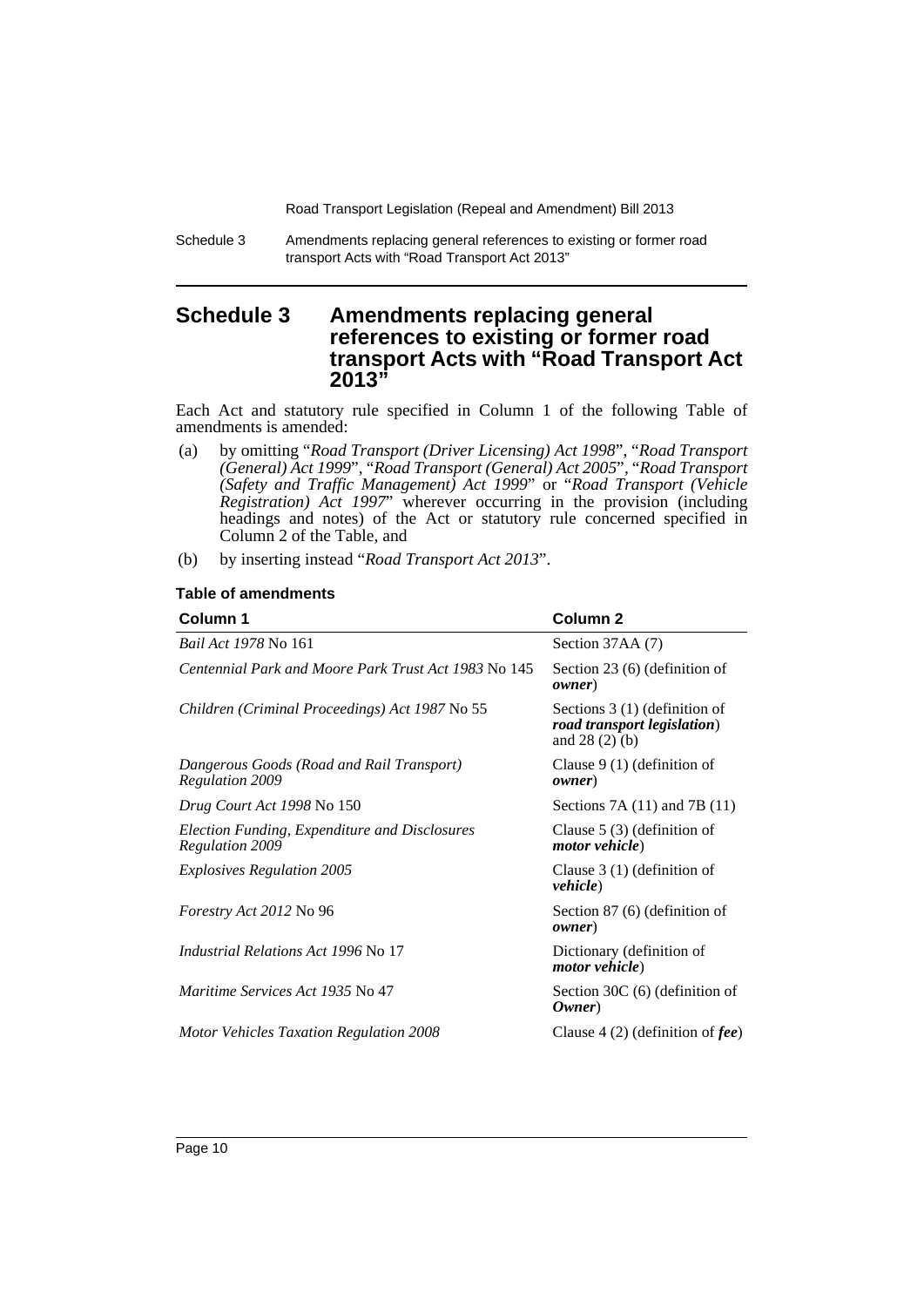Schedule 3

Amendments replacing general references to existing or former road transport Acts with "Road Transport Act 2013"

| Column 1                                                        | Column <sub>2</sub>                                                                          |  |
|-----------------------------------------------------------------|----------------------------------------------------------------------------------------------|--|
| Parking Space Levy Regulation 2009                              | Clause $2(1)$ (definition of<br>mobility parking scheme<br><i>authority</i> )                |  |
| Parramatta Park Trust Act 2001 No 17                            | Sections 28 (4) (definition of<br><i>owner</i> ) and 29 (6) (definition<br>of <i>owner</i> ) |  |
| Prevention of Cruelty to Animals Act 1979 No 200                | Section 24B $(4)$                                                                            |  |
| <b>Residential Parks Regulation 2006</b>                        | Clause $4(6)$ (definitions of<br><i>campervan</i> and <i>caravan</i> )                       |  |
| Roads Regulation 2008                                           | Clause 3 (definitions of <i>motor</i><br><i>vehicle</i> and <i>vehicle</i> )                 |  |
| Royal Botanic Gardens and Domain Trust Act 1980 No 19           | Section 22A (7) (definition of<br>owner)                                                     |  |
| Supreme Court Act 1970 No 52                                    | Section $69C(5)$                                                                             |  |
| Sydney Harbour Foreshore Authority Act 1998 No 170              | Section 23 $(3)$                                                                             |  |
| Sydney Harbour Tunnel (Private Joint Venture) Act 1987<br>No 49 | Section 14 $(2)$                                                                             |  |
| Sydney Water Catchment Management Regulation 2008               | Clause $3(1)$ (definition of<br><i>vehicle</i> )                                             |  |
| <b>Western Sydney Parklands Regulation 2007</b>                 | Clause 3 (definition of <i>motor</i><br><i>vehicle</i> )                                     |  |
| Workers Compensation Act 1987 No 70                             | Section $10(1B)$                                                                             |  |
| Young Offenders Act 1997 No 54                                  | Section $8(2)(b)$                                                                            |  |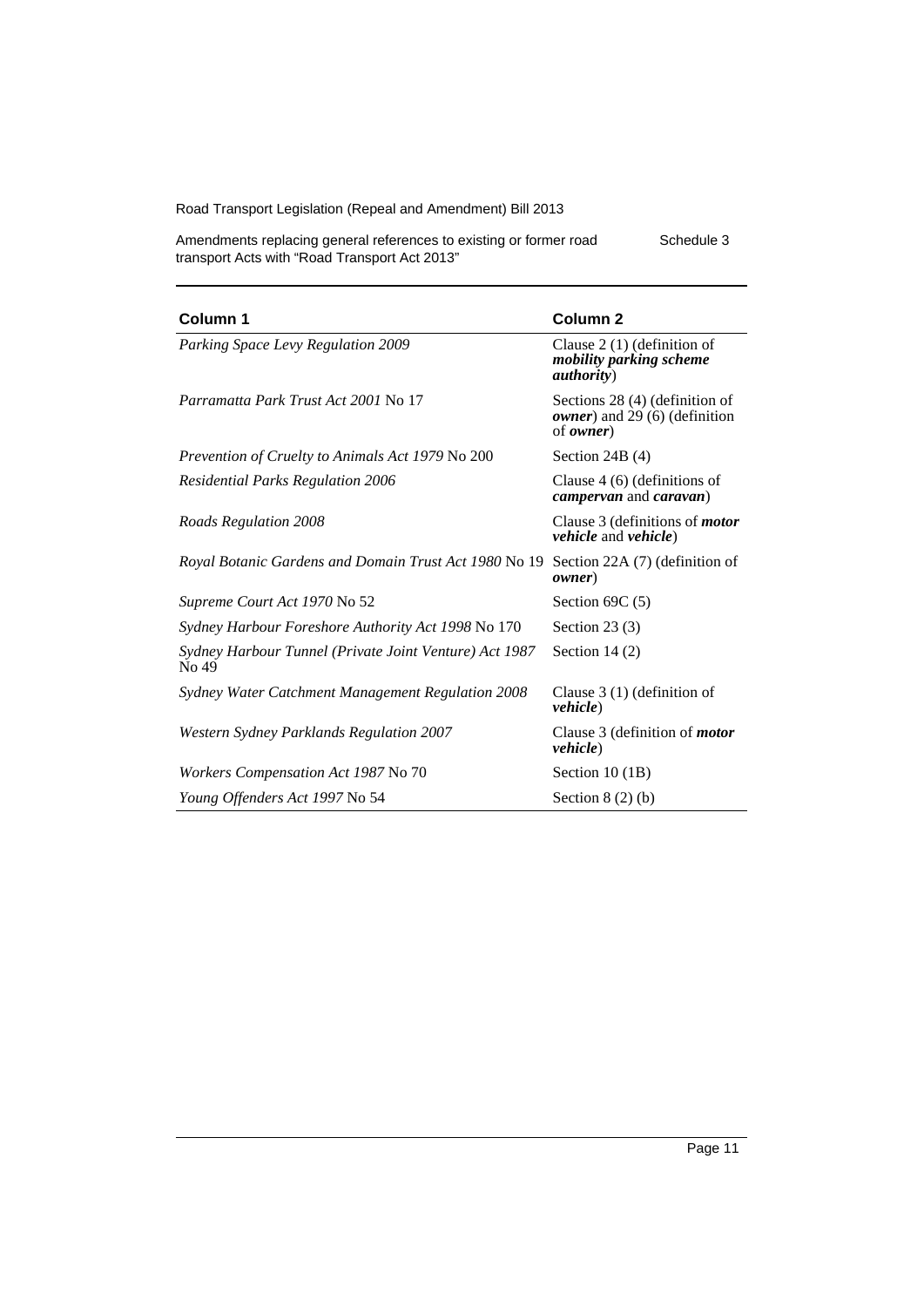# <span id="page-13-0"></span>**Schedule 4 Other consequential amendments of Acts and statutory rules**

# **4.1 Charitable Fundraising Regulation 2008**

#### **Schedule 1 Conditions of authority taken to have been granted under section 16 (6) of the Act**

Omit the definitions of *road* and *road related area* from clause 25 (2).

Insert instead:

*road* means a road within the meaning of section 4 (1) of the *Road Transport Act 2013* (other than a road that is the subject of a declaration made under section 18 (1) (b) of that Act relating to all of the provisions of that Act).

*road related area* means a road related area within the meaning of section 4 (1) of the *Road Transport Act 2013* (other than a road related area that is the subject of a declaration made under section 18 (1) (b) of that Act relating to all of the provisions of that Act).

# **4.2 Children (Detention Centres) Act 1987 No 57**

#### **[1] Section 37I Definitions**

Omit "*Road Transport (Safety and Traffic Management) Act 1999*" wherever occurring in the definitions of *breath analysing instrument* and *breath test* in section  $37I(1)$ .

Insert instead "*Road Transport Act 2013*".

#### **[2] Section 37I (2)**

Omit "section 8B (Measurement of alcohol concentrations) of the *Road Transport (Safety and Traffic Management) Act 1999*" and "Part 2 of that Act".

Insert instead "section 109 (Measurement of alcohol concentrations) of the *Road Transport Act 2013*" and "that Act", respectively.

#### **[3] Section 37K Testing where juvenile justice officer attends hospital**

Omit "Division 4 of Part 2 of the *Road Transport (Safety and Traffic Management) Act 1999*" from section 37K (2).

Insert instead "clause 11 of Schedule 3 to the *Road Transport Act 2013*".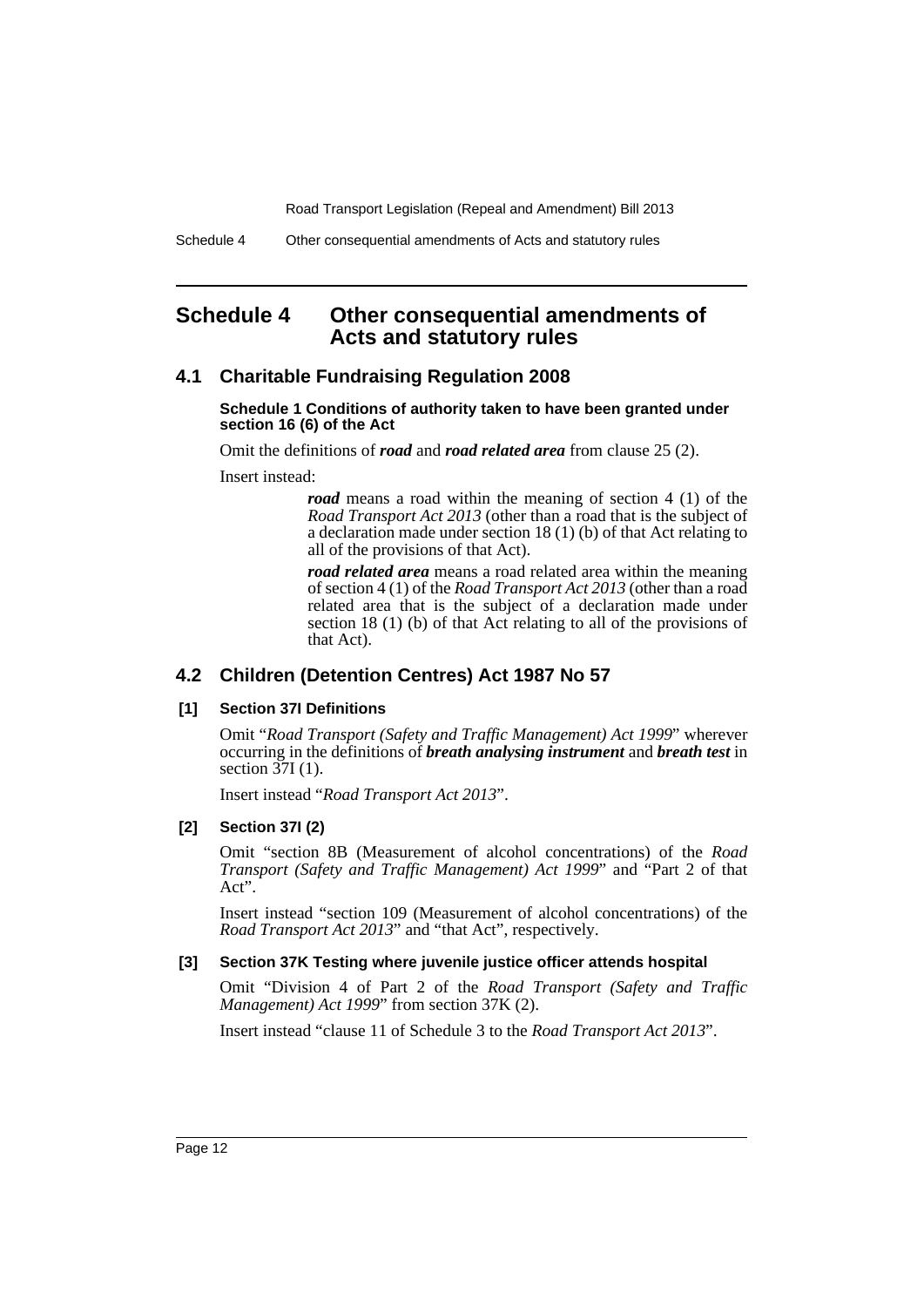Other consequential amendments of Acts and statutory rules Schedule 4

#### **[4] Section 37K (4)**

Omit "Sections 21 and 22 of the *Road Transport (Safety and Traffic Management) Act 1999*" and "Division 4 of Part 2 of that Act".

Insert instead "Clauses 17, 18, 19 and 20 of Schedule 3 to the *Road Transport Act 2013*" and "clause 11 of Schedule 3 to that Act", respectively.

#### **[5] Section 37K (6)**

Omit "Division 4 of Part 2 of the *Road Transport (Safety and Traffic Management) Act 1999*".

Insert instead "Schedule 3 to the *Road Transport Act 2013* in its application to the taking of samples under clause 11 of that Schedule".

# **4.3 Children (Detention Centres) Regulation 2010**

# **[1] Clause 3 Definitions**

Omit "the *Road Transport (Safety and Traffic Management) Act 1999*" from paragraph (a) of the definition of *government analyst* in clause 3 (1).

Insert instead "Schedule 3 to the *Road Transport Act 2013*".

#### **[2] Clause 120 Certificate evidence of concentration of alcohol in breath or blood determined by breath test or breath analysis**

Omit "*Road Transport (Safety and Traffic Management) Act 1999*" from clause 120 (1) (c).

Insert instead "*Road Transport Act 2013*".

# **4.4 Children (Education and Care Services) Supplementary Provisions Regulation 2012**

# **[1] Clause 106 Notice of criminal charges or convictions**

Omit "(within the meaning of the *Road Transport (General) Act 2005*)" from clause 106 (4) (a).

#### **[2] Clause 106 (5) and (6)**

Omit clause 106 (5). Insert instead:

- (5) The following offences under the road transport legislation are also notifiable offences for the purposes of this clause:
	- (a) any offence under any of the following provisions of the *Road Transport Act 2013* or a former corresponding provision within the meaning of that Act:
		- (i) an offence under section 54,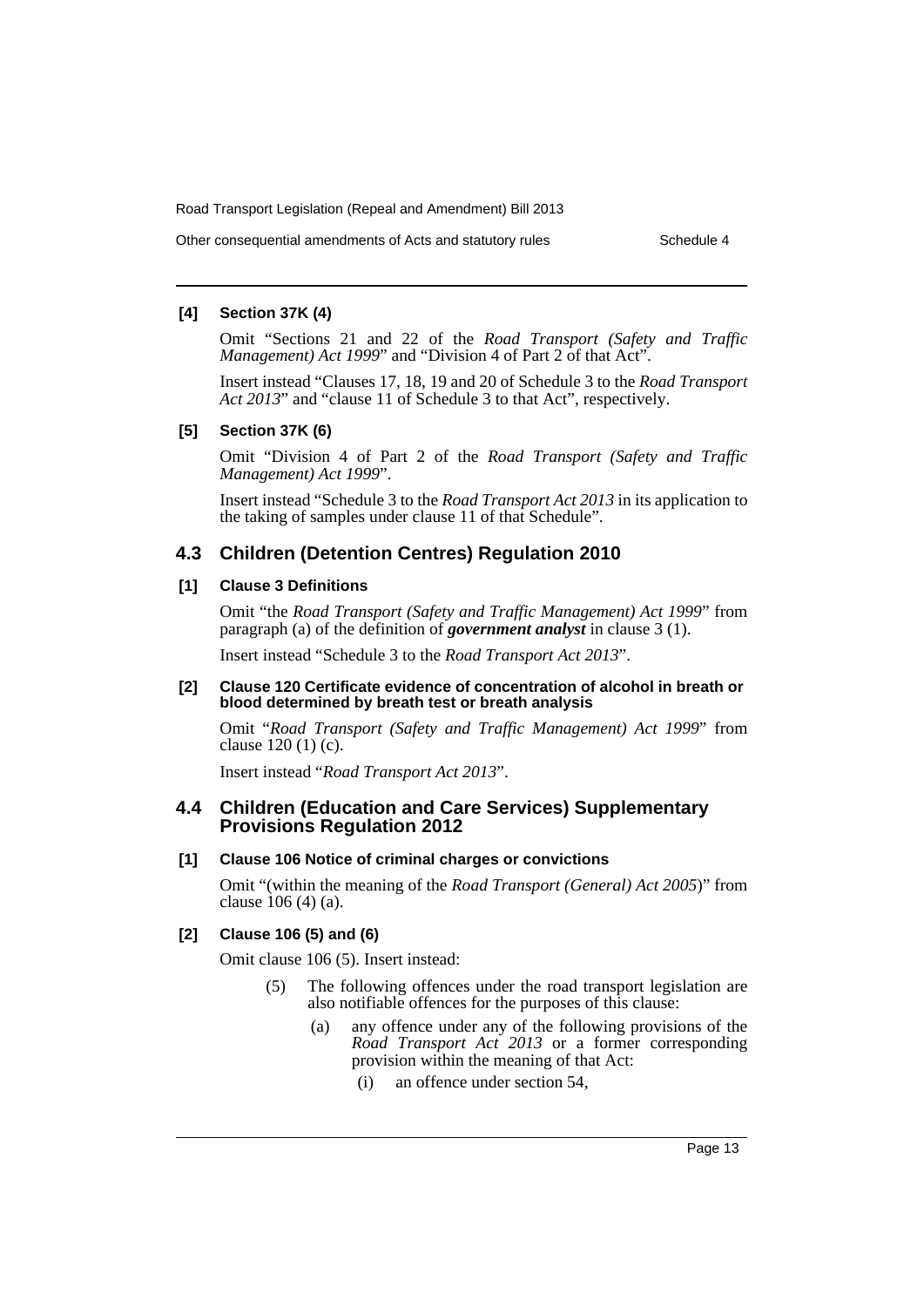- (ii) an offence under section 110,
- (iii) an offence under section 112,
- (iv) an offence under section 117 (1) relating to driving a motor vehicle negligently if the person found guilty is, by way of penalty, sentenced to imprisonment or fined a sum of not less than \$200,
- (v) an offence under section 117 (2),
- (vi) an offence under section 118,
- (vii) an offence under section 146,
- (viii) an offence under section 175 (2),
- (b) any other offence under the road transport legislation if the court orders the disqualification of the person found guilty from holding a driver licence.
- (6) In this clause, *road transport legislation* means the road transport legislation within the meaning of the *Road Transport Act 2013*, and includes the former road transport legislation within the meaning of Part 2 of Schedule 4 to that Act.

#### **4.5 City of Sydney Act 1988 No 48**

#### **[1] Section 4 Definitions**

Omit "*Road Transport (General) Act 2005*" from paragraph (c) of the definition of *traffic and transport legislation* in section 4 (1).

Insert instead "*Road Transport Act 2013*".

#### **[2] Section 51B Definitions**

Omit "*Road Transport (Safety and Traffic Management) Regulation 1999*" from the definition of *Sydney CBD parking authority*.

Insert instead "*Road Transport (General) Regulation 2013*".

#### **[3] Section 51M Sydney CBD parking authorities to notify CSTTC of proposal to carry out certain parking schemes**

Omit "*Road Transport (Safety and Traffic Management) Act 1999*" from section 51M (1).

Insert instead "*Road Transport Act 2013*".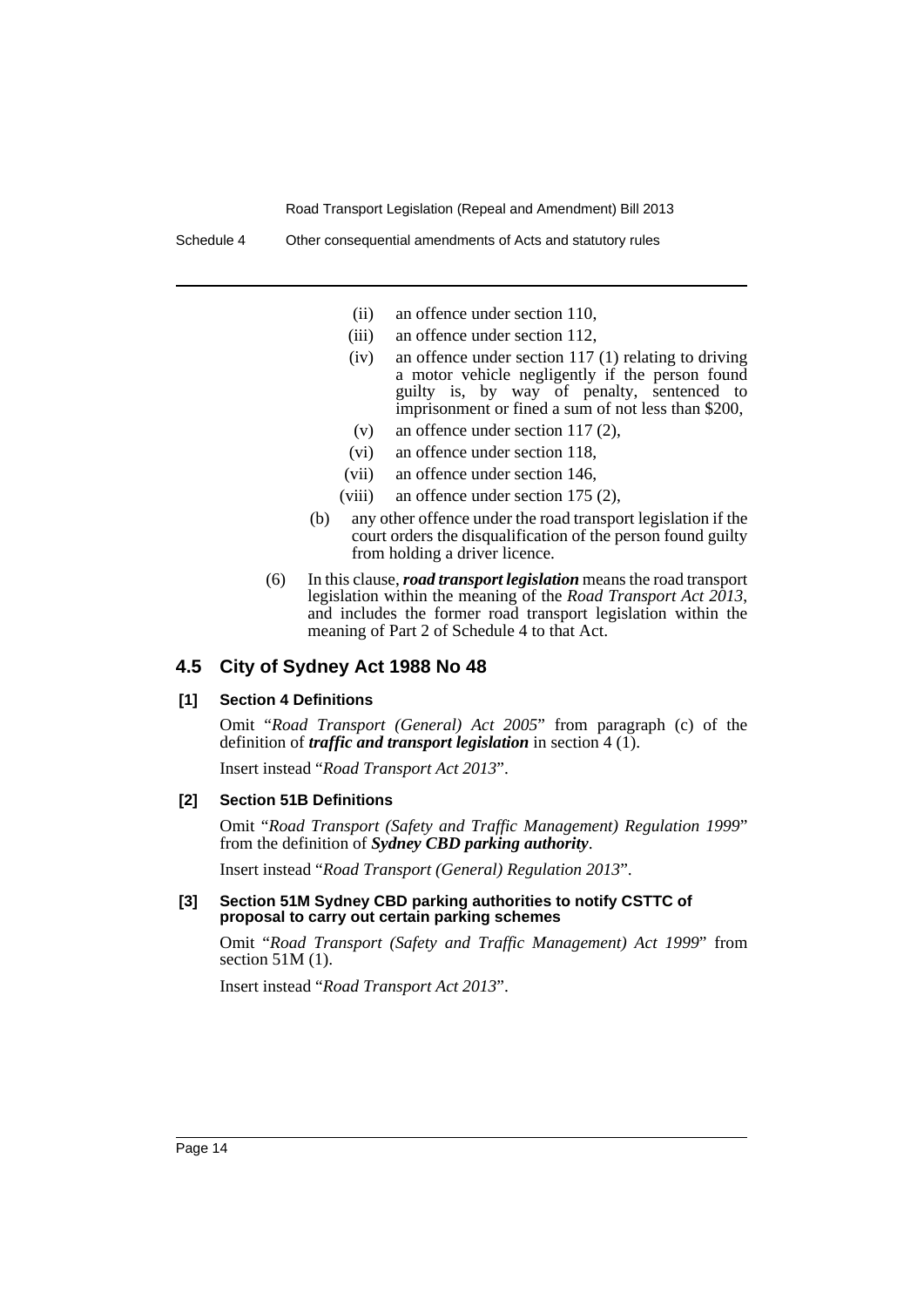Other consequential amendments of Acts and statutory rules Schedule 4

# **4.6 Coal Mine Health and Safety Regulation 2006**

#### **[1] Clause 76 Plant requirements**

Omit "registrable under the *Road Transport (Vehicle Registration) Act 1997*" from clause  $76(1)(a)$ .

Insert instead "a vehicle of a kind that is capable of being registered within the meaning of the *Road Transport Act 2013*".

#### **[2] Clause 89 Records of plant**

Omit "registrable under the *Road Transport (Vehicle Registration) Act 1997*" from clause  $89(1)(a)$ .

Insert instead "a vehicle of a kind that is capable of being registered within the meaning of the *Road Transport Act 2013*".

# **4.7 Community Land Management Act 1989 No 202**

## **[1] Section 116 Open and private access ways**

Omit "*Road Transport (General) Act 2005*" from section 116 (1) (a).

Insert instead "*Road Transport Act 2013*".

## **[2] Section 116 (7)**

Omit the definition of *road* or *road related area*. Insert instead:

*road* or *road related area* means a road or road related area within the meaning of section 4 (1) of the *Road Transport Act 2013* (other than a road or road related area that is the subject of a declaration made under section 18 (1) (b) of that Act relating to all of the provisions of that Act).

# **4.8 Crimes Act 1900 No 40**

### **[1] Section 49A Throwing rocks and other objects at vehicles and vessels**

Omit "the *Road Transport (General) Act 2005*" from the definition of *road* in section 49A (4).

Insert instead "section 4 (1) of the *Road Transport Act 2013*".

#### **[2] Section 52A Dangerous driving: substantive matters**

Omit "*Road Transport (Safety and Traffic Management) Act 1999*" from the definition of *drug* in section 52A (9).

Insert instead "*Road Transport Act 2013*".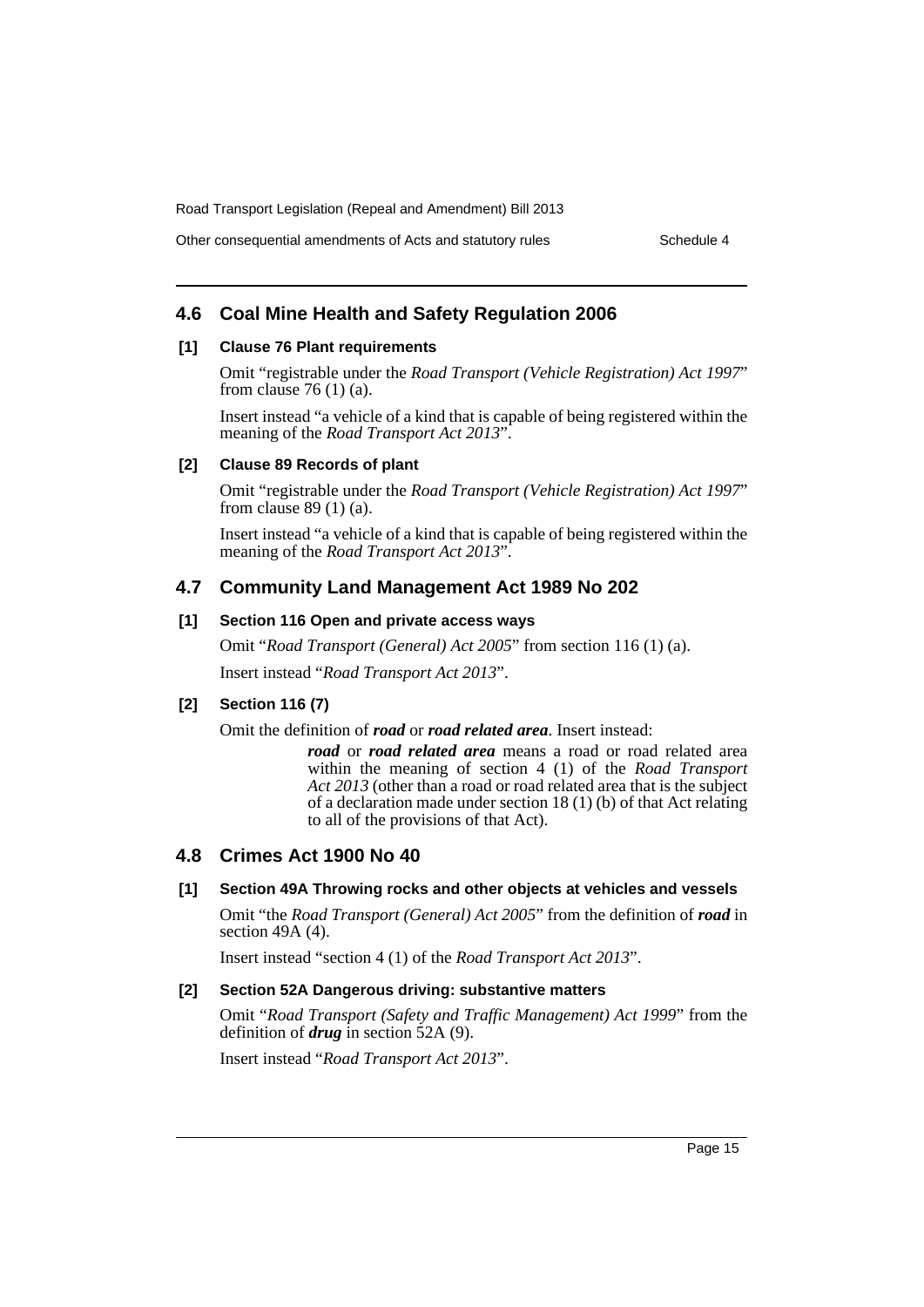Schedule 4 Other consequential amendments of Acts and statutory rules

## **[3] Section 52A (9)**

Omit paragraph (a) of the definition of *road*. Insert instead:

(a) a road or road related area within the meaning of section 4 (1) of the *Road Transport Act 2013* (other than a road or road related area that is the subject of a declaration made under section 18 (1) (b) of that Act relating to all of the provisions of that Act), or

#### **[4] Section 52AA Dangerous driving: procedural matters**

Omit section 52AA (2). Insert instead:

#### (2) **Evidence of intoxication—alcohol**

For the purposes of section 52A, evidence may be given of the concentration of alcohol present in the accused's blood at the time of the impact occasioning death or grievous bodily harm occurring at a place that is not a road as determined by a blood analysis carried out in accordance with Part 4 of Schedule 3 to the *Road Transport Act 2013*.

## **[5] Section 52AA (3A)**

Omit the subsection. Insert instead:

#### (3A) **Evidence of intoxication—drugs**

For the purposes of section 52A, evidence may be given of the concentration of a drug (other than alcohol) present in the accused's blood or urine at the time of the impact occasioning death or grievous bodily harm occurring at a place that is not a road as determined by a blood or urine analysis carried out in accordance with Part 4 of Schedule 3 to the *Road Transport Act 2013*.

# **[6] Section 52AA (7)**

Insert after the definition of *prescribed concentration of alcohol*:

*road* means a road or road related area within the meaning of section 4 (1) of the *Road Transport Act 2013* (other than a road or road related area that is the subject of a declaration made under section 18 (1) (b) of that Act relating to all of the provisions of that Act).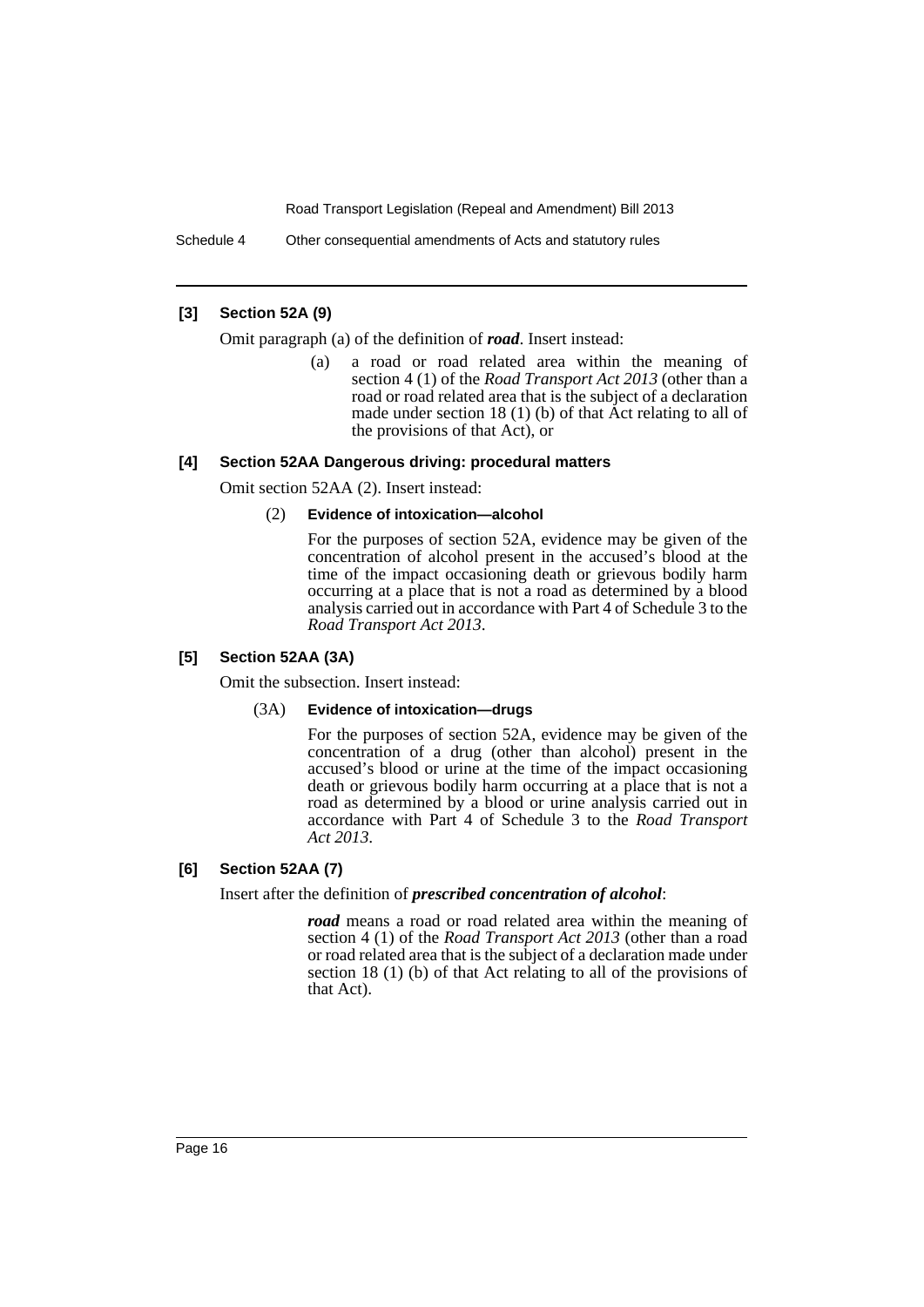Other consequential amendments of Acts and statutory rules Schedule 4

#### **[7] Section 52B Dangerous navigation: substantive matters**

Omit "*Road Transport (Safety and Traffic Management) Act 1999*" from the definition of *drug* in section 52B (9).

Insert instead "*Road Transport Act 2013*".

#### **[8] Section 154C Taking motor vehicle or vessel with assault or with occupant on board**

Omit "*Road Transport (General) Act 2005*" from the definition of *motor vehicle* in section 154C (3).

Insert instead "*Road Transport Act 2013*".

#### **[9] Section 154E Definitions**

Omit "*Road Transport (General) Act 2005*" from paragraph (a) of the definition of *motor vehicle* in section 154E (1).

Insert instead "*Road Transport Act 2013*".

#### **[10] Section 154J Possession of vehicle identification plate not attached to motor vehicle**

Omit "*Road Transport (General) Act 2005*" from the definition of *motor vehicle* in section 154J (3).

Insert instead "*Road Transport Act 2013*".

#### **4.9 Crimes (Administration of Sentences) Act 1999 No 93**

#### **[1] Section 236E Definitions**

Omit "*Road Transport (Safety and Traffic Management) Act 1999*" wherever occurring in the definitions of *breath analysing instrument* and *breath test* in section 236E (1).

Insert instead "*Road Transport Act 2013*".

## **[2] Section 236E (2)**

Omit the subsection. Insert instead:

(2) Subject to the regulations, section 109 (Measurement of alcohol concentrations) of the *Road Transport Act 2013* applies in relation to the measurement of the concentration of alcohol in a person's breath or blood for the purposes of this Division and the regulations in the same way as it applies for the purposes of that Act.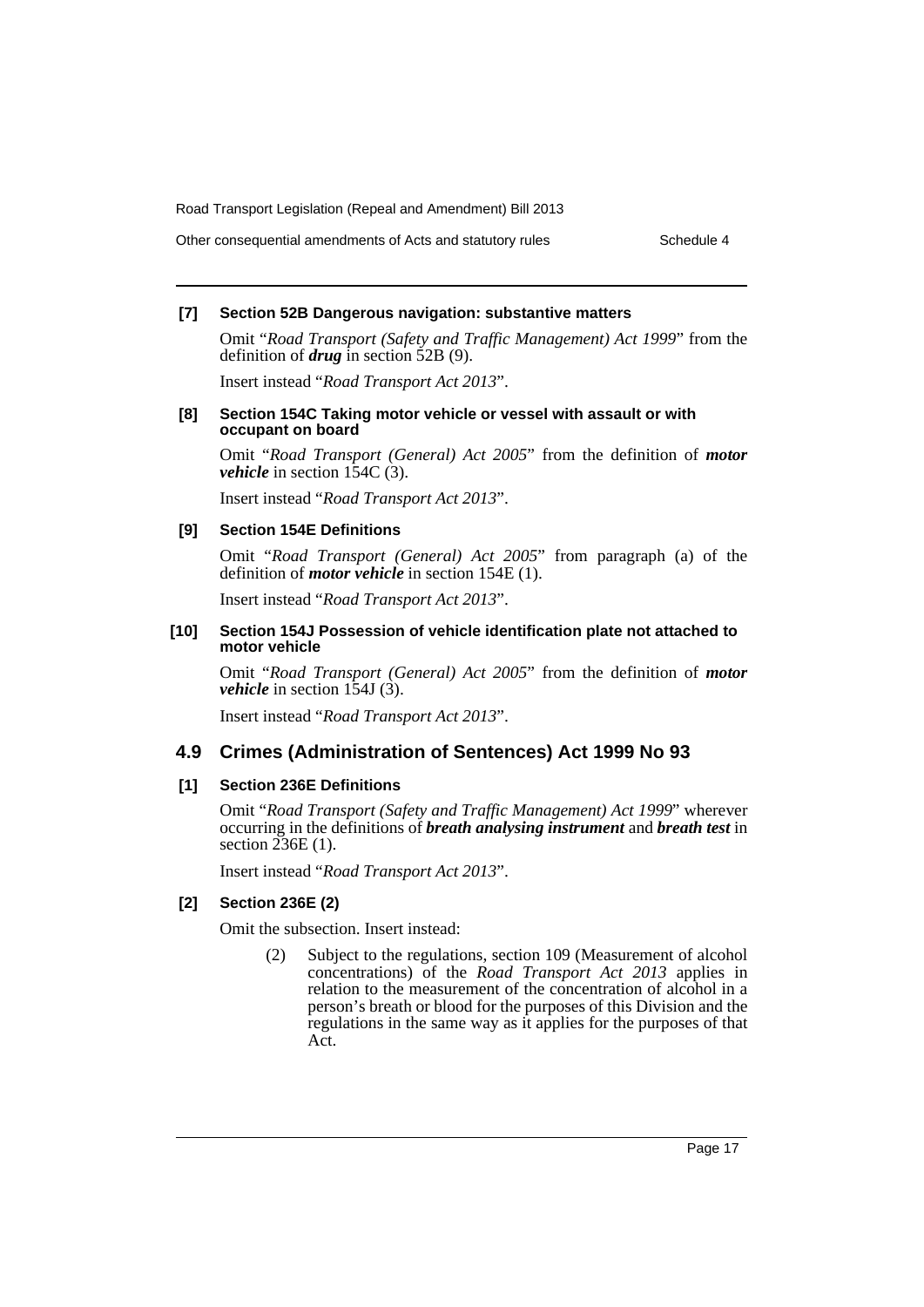Schedule 4 Other consequential amendments of Acts and statutory rules

#### **[3] Section 236G Testing where member of correctional staff attends hospital**

Omit "Division 4 of Part 2 of the *Road Transport (Safety and Traffic Management) Act 1999*" from section 236G (2).

Insert instead "clause 11 of Schedule 3 to the *Road Transport Act 2013*".

#### **[4] Section 236G (4)**

Omit "Sections 21 and 22 of the *Road Transport (Safety and Traffic Management) Act 1999*" and "Division 4 of Part 2 of that Act".

Insert instead "Clauses 17, 18, 19 and 20 of Schedule 3 to the *Road Transport Act 2013*" and "clause 11 of Schedule 3 to that Act", respectively.

#### **[5] Section 236G (6)**

Omit "Division 4 of Part 2 of the *Road Transport (Safety and Traffic Management) Act 1999*".

Insert instead "Schedule 3 to the *Road Transport Act 2013* in its application to the taking of samples under clause 11 of that Schedule".

# **4.10 Crimes (Administration of Sentences) Regulation 2008**

#### **[1] Clause 265 Interpretation**

Omit "the *Road Transport (Safety and Traffic Management) Act 1999*" from paragraph (a) of the definition of *analyst* in clause 265 (1).

Insert instead "Schedule 3 to the *Road Transport Act 2013*".

#### **[2] Clause 267 Hospitals**

Omit "section 19 of the *Road Transport (Safety and Traffic Management) Act 1999*" from clause 267 (b).

Insert instead "Division 4 of Part 2 of Schedule 3 to the *Road Transport Act 2013*".

#### **[3] Clause 277 Certificate evidence of concentration of alcohol in breath or blood determined by breath test or breath analysis**

Omit "*Road Transport (Safety and Traffic Management) Act 1999*" from clause 277 (1) (c).

Insert instead "*Road Transport Act 2013*".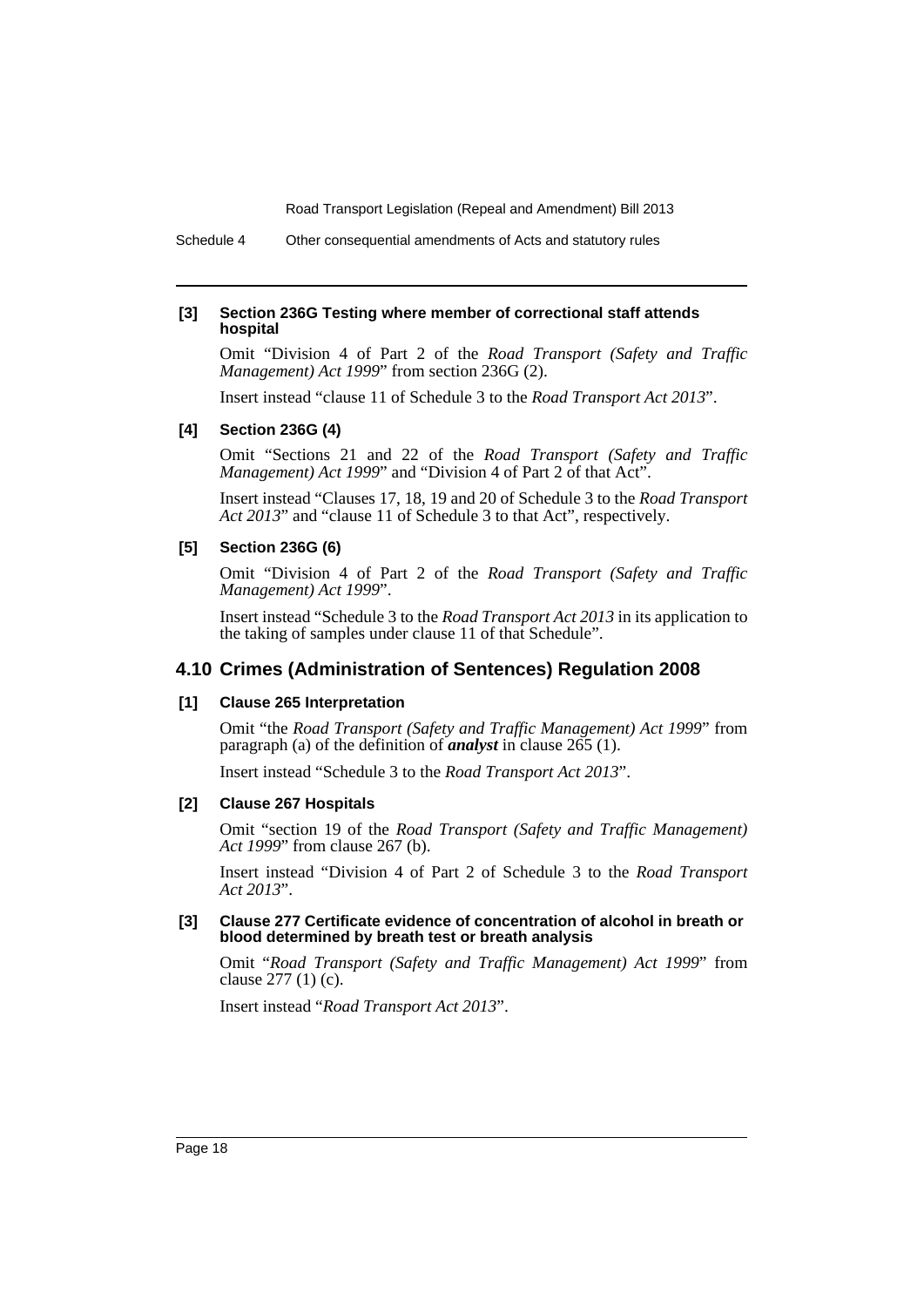Other consequential amendments of Acts and statutory rules Schedule 4

# **4.11 Crimes (Appeal and Review) Act 2001 No 120**

#### **[1] Section 63 Stay of execution of sentence pending determination of appeal**

Omit "Division 4 of Part 5.4 of the *Road Transport (General) Act 2005*" from section 63 (2A).

Insert instead "Division 4 of Part 7.4 of the *Road Transport Act 2013* (or a former corresponding provision within the meaning of that Act)".

#### **[2] Section 68 Court may confirm or vary conviction or sentence with effect from earlier day**

Omit section 68 (1A) (including the note to that subsection). Insert instead:

- (1A) An appeal court may, for the purposes of making an order under subsection (1) in relation to a sentence that consists of, or includes, a disqualification from holding a driver licence (within the meaning of the *Road Transport Act 2013*), take into account:
	- (a) any period during which the defendant's driver licence was suspended under section 224 of the *Road Transport Act 2013* (or a former corresponding provision within the meaning of that Act), and
	- (b) any other periods after committing the offence to which the sentence relates during which the defendant held, or did not hold, a driver licence that would have permitted the defendant to drive a motor vehicle.

**Note.** Section 224 of the *Road Transport Act 2013* enables a police officer to suspend, by written notice, a person's driver licence within 48 hours after the person is charged with certain offences involving alcohol or drug use under that Act. The suspension has effect until the charge is heard and determined by a court. Also, section 63 of this Act provides for the stay of the execution of a sentence pending determination of appeal under this Act.

# **4.12 Crimes (Sentencing Procedure) Act 1999 No 92**

# **[1] Section 21A Aggravating, mitigating and other factors in sentencing**

Omit section 21A (5C). Insert instead:

(5C) For the purpose of subsection (2) (p), an offence under any of the following provisions is taken to have been committed while a child under 16 years of age was a passenger in the offender's vehicle if the offence was part of a series of events that involved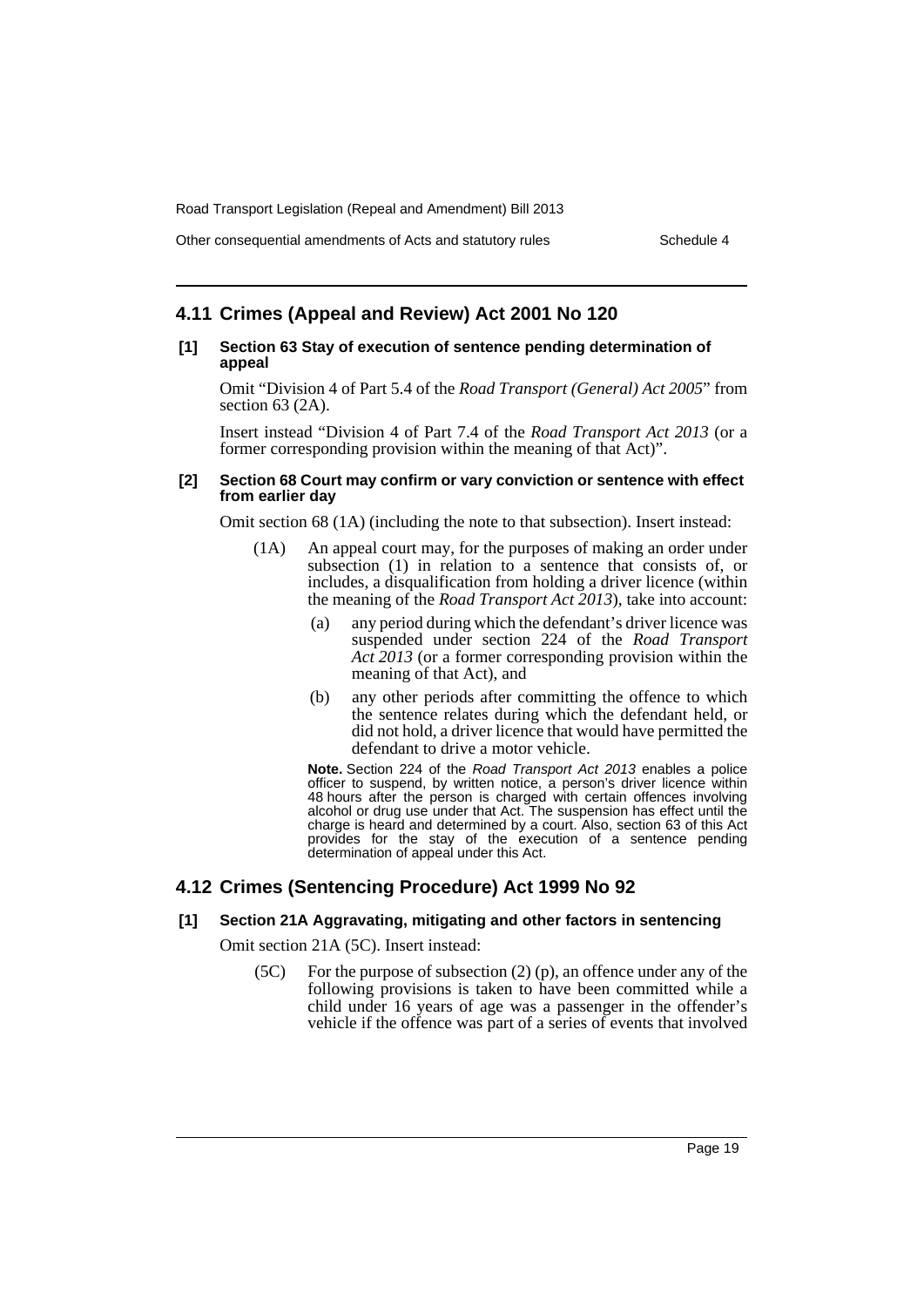the driving of the vehicle while the child was a passenger in the vehicle:

- (a) section 13 (2), 15 (4), 18B (2), 18D (2), 22 (2), 24D (1) or 29 (2) of the former *Road Transport (Safety and Traffic Management) Act 1999*,
- (b) clause 16 (1) (a), (b) or (c), 17 (1) or 18 (1) of Schedule 3 to the *Road Transport Act 2013*.

#### **[2] Section 21A (6), definition of "prescribed traffic offence"**

Insert "former" before "*Road Transport (Safety and Traffic Management) Act 1999*" in paragraph (a) of the definition.

#### **[3] Section 21A (6), definition of "prescribed traffic offence"**

Insert after paragraph (a) of the definition:

(a1) sections 110, 111 (1) and (3) and 112 (1) of the *Road Transport Act 2013* and clauses 16 (1) (a), (b) or (c), 17 (1) and 18 (1) of Schedule 3 to that Act,

# **4.13 Criminal Procedure Act 1986 No 209**

# **[1] Section 210 Penalties applying to traffic offences committed by children**

Omit paragraph (a) of the definition of *traffic offence* in section 210 (4).

Insert instead:

(a) the road transport legislation (within the meaning of the *Road Transport Act 2013*) or the former road transport legislation (within the meaning of Part 2 of Schedule 4 to that Act), or

# **[2] Section 283**

Omit the section. Insert instead:

#### **283 Law enforcement devices**

- (1) A certificate:
	- (a) that would, by virtue of a provision of Division 5 of Part 5.3 of, or Division 2 of Part 5 of Schedule 3 to, the *Road Transport Act 2013*, be admissible in proceedings for an offence under that Act as evidence of the particulars certified in and by the certificate, or
	- (b) that would, by virtue of section 33, 33D, 35, 46, 47, 47B, 57 or 57B of the former *Road Transport (Safety and Traffic Management) Act 1999* (as continued in effect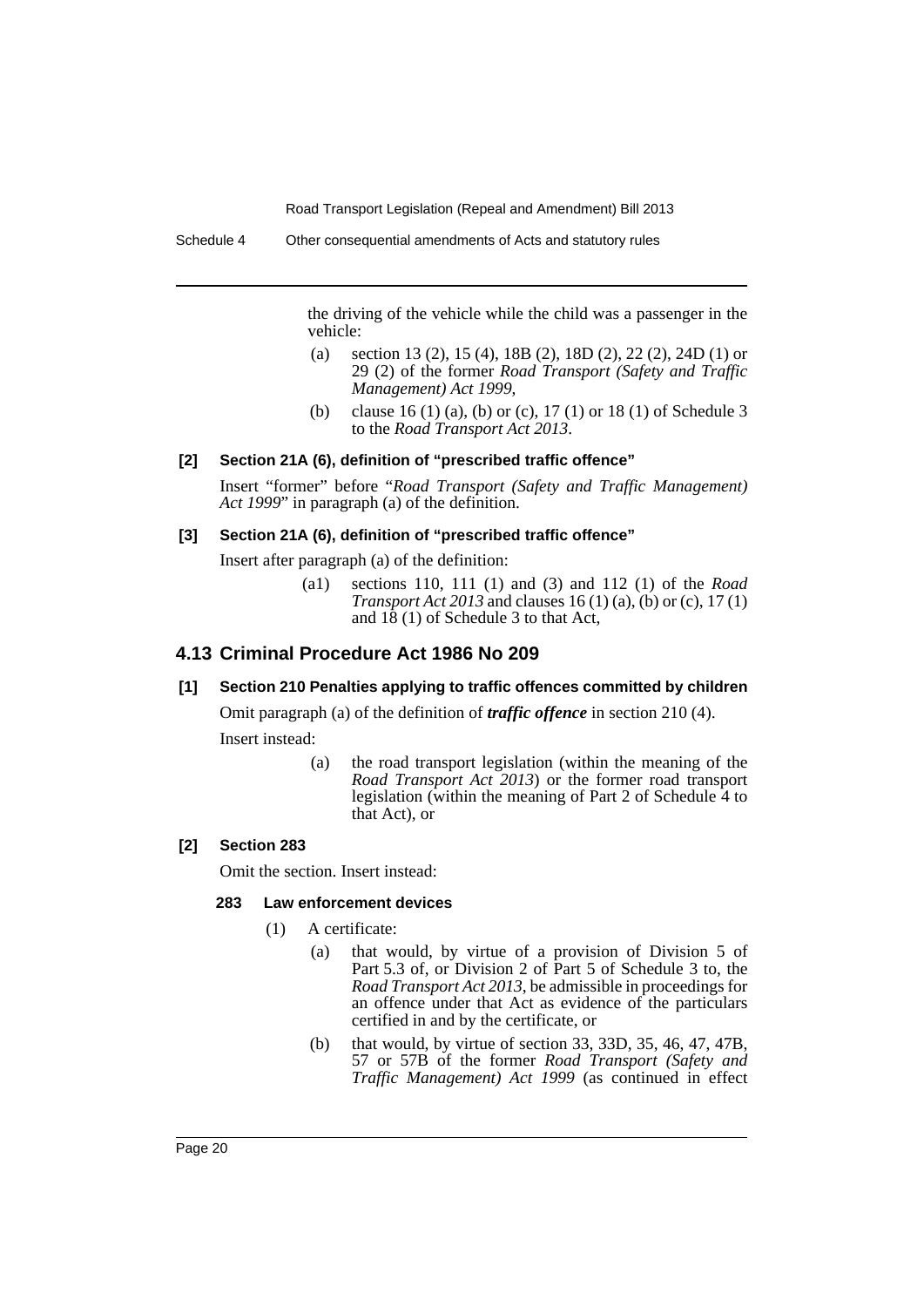under Schedule 4 to the *Road Transport Act 2013*), be admissible in proceedings for an offence under the former Act as evidence of the particulars certified in and by the certificate, or

(c) that would, by virtue of clause 27 or 29 of Schedule 1 to the *Marine Safety Act 1998*, be admissible in proceedings for an offence under that Act as evidence of the particulars certified in and by the certificate,

is admissible in all criminal proceedings as evidence of those particulars.

- (2) Despite subsection (1), such a certificate is not admissible in proceedings under the *Drug Misuse and Trafficking Act 1985* as evidence of the use or administration, by the person to whom the certificate relates, of any prohibited drug within the meaning of that Act.
- (3) Evidence is not required in any criminal proceedings:
	- (a) as to the accuracy or reliability of any approved traffic enforcement device or breath analysing instrument to which such a certificate relates, or
	- (b) as to the manner in which any approved traffic enforcement device or breath analysing instrument to which such a certificate relates was operated,

unless evidence is adduced that the device or instrument was not accurate, was not reliable or was not properly operated.

- (4) A photograph:
	- (a) that would, by virtue of a provision of Division 5 of Part 5.3 of the *Road Transport Act 2013*, be admissible in proceedings under that Act as evidence of the matters shown or recorded on the photograph, or
	- (b) that would, by virtue of section 47, 47B, 57 or 57B of the former *Road Transport (Safety and Traffic Management)* Act 1999 (as continued in effect under Schedule 4 to the *Road Transport Act 2013*), be admissible in proceedings under the former Act as evidence of the matters shown or recorded on the photograph,

is admissible in all criminal proceedings as evidence of those matters.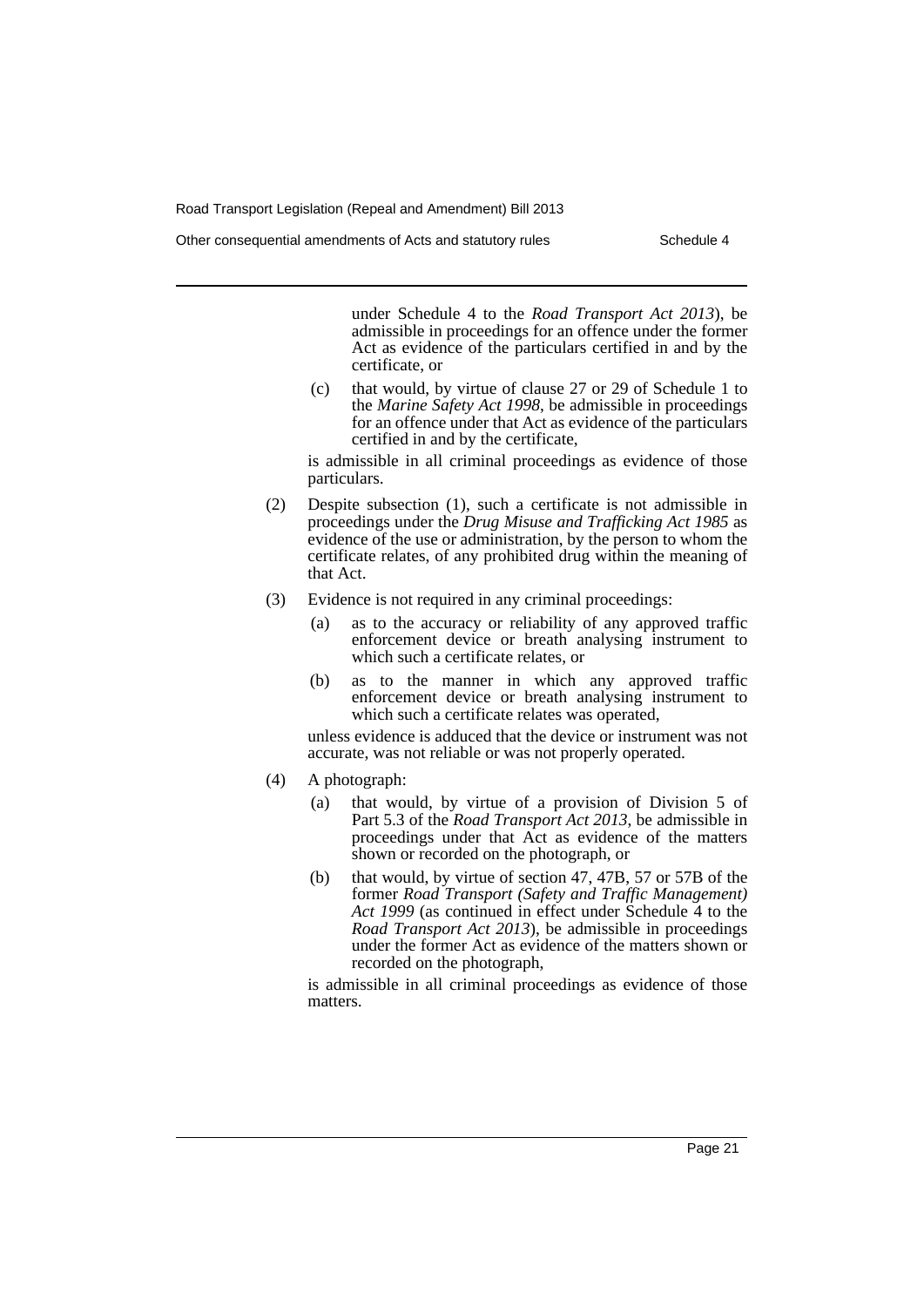Schedule 4 Other consequential amendments of Acts and statutory rules

(5) In this section:

*approved traffic enforcement device* means any of the following:

- (a) an approved traffic enforcement device (within the meaning of the *Road Transport Act 2013*),
- (b) an approved average speed detection device, approved camera detection device, approved camera recording device, approved speed measuring device or approved traffic lane camera device (within the meaning of the former *Road Transport (Safety and Traffic Management) Act 1999*).

*breath analysing instrument* means any of the following:

- (a) a breath analysing instrument (within the meaning of the *Road Transport Act 2013*),
- (b) a breath analysing instrument (within the meaning of the former *Road Transport (Safety and Traffic Management) Act 1999*).

# **4.14 Criminal Procedure Regulation 2010**

## **[1] Clause 21 Offences for which briefs of evidence not required**

Omit clause 21 (1) (c). Insert instead:

- (c) proceedings for an offence under any of the following provisions of the *Road Transport Act 2013* (or a former corresponding provision within the meaning of that Act):
	- (i) section 53 (3) or 54 (1) (a), (3) (a), (4) (a), (5) (a) (i) or (5) (b) (i),
	- $(ii)$  section 110 or 112,

#### **[2] Clause 21 (1) (e)**

Omit the paragraph.

#### **[3] Clause 55 Program declared to be intervention program**

Omit clause 55 (2) (c)–(d). Insert instead:

- (c) an offence under any of the following provisions of the *Road Transport Act 2013* (or a former corresponding provision within the meaning of that Act):
	- (i) section 53 (3),
	- (ii) section 54 (1), (3), (4) or (5),
	- (iii) section 71,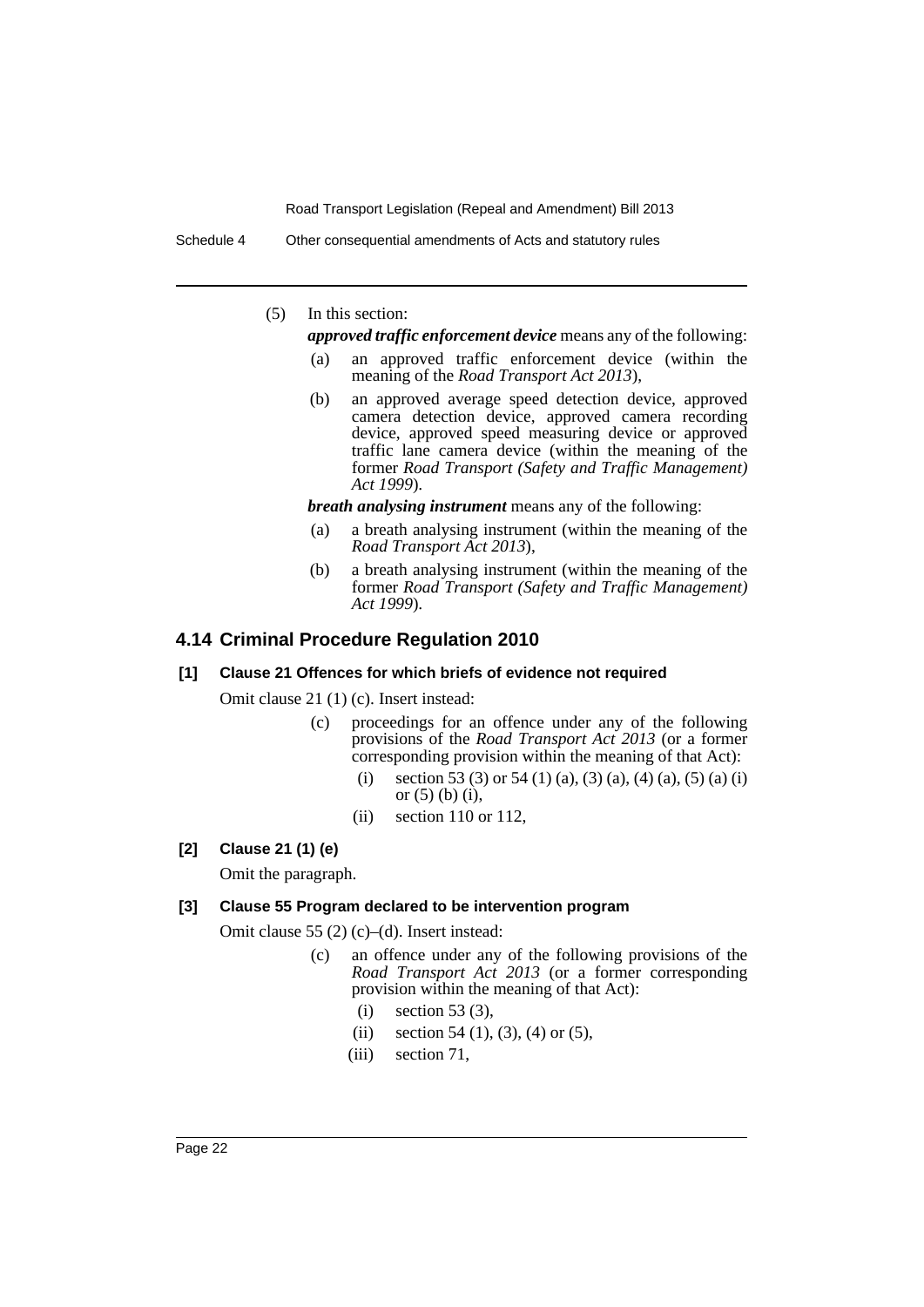Other consequential amendments of Acts and statutory rules Schedule 4

(iv) section 110 (4),

(v) clause 16 (1) (b) or 18 (1) (a) or (b) of Schedule 3,

# **[4] Clause 89 Definitions**

Omit the definition of *traffic offence* (including the note to that definition). Insert instead:

*traffic offence* means:

- (a) an offence under the road transport legislation (within the meaning of the *Road Transport Act 2013*), or
- (b) an offence under the former road transport legislation (within the meaning of Part 2 of Schedule 4 to the *Road Transport Act 2013*).

# **4.15 Criminal Records Act 1991 No 8**

#### **Section 11 How are traffic offences to be dealt with?**

Omit "section 5 of the *Road Transport (General) Act 2005*" wherever occurring in section 11 $(1)$  and  $(4)$  $(c)$ .

Insert instead "section 6 of the *Road Transport Act 2013*".

# **4.16 Crown Lands Act 1989 No 6**

## **Section 161 Liability of vehicle owner for certain offences**

Omit section 161 (6). Insert instead:

(6) In this section:

*owner* of a vehicle includes the responsible person for the vehicle within the meaning of the *Road Transport Act 2013*.

*registered* means registered within the meaning of the *Road Transport Act 2013*.

*trader's plate* means a trader's plate within the meaning of the *Road Transport Act 2013*.

# **4.17 Dangerous Goods (Road and Rail Transport) Act 2008 No 95**

#### **[1] Section 4 Definitions**

Omit "*Road Transport (General) Act 2005*" from the definition of *motor vehicle* in section  $4(1)$ .

Insert instead "*Road Transport Act 2013*".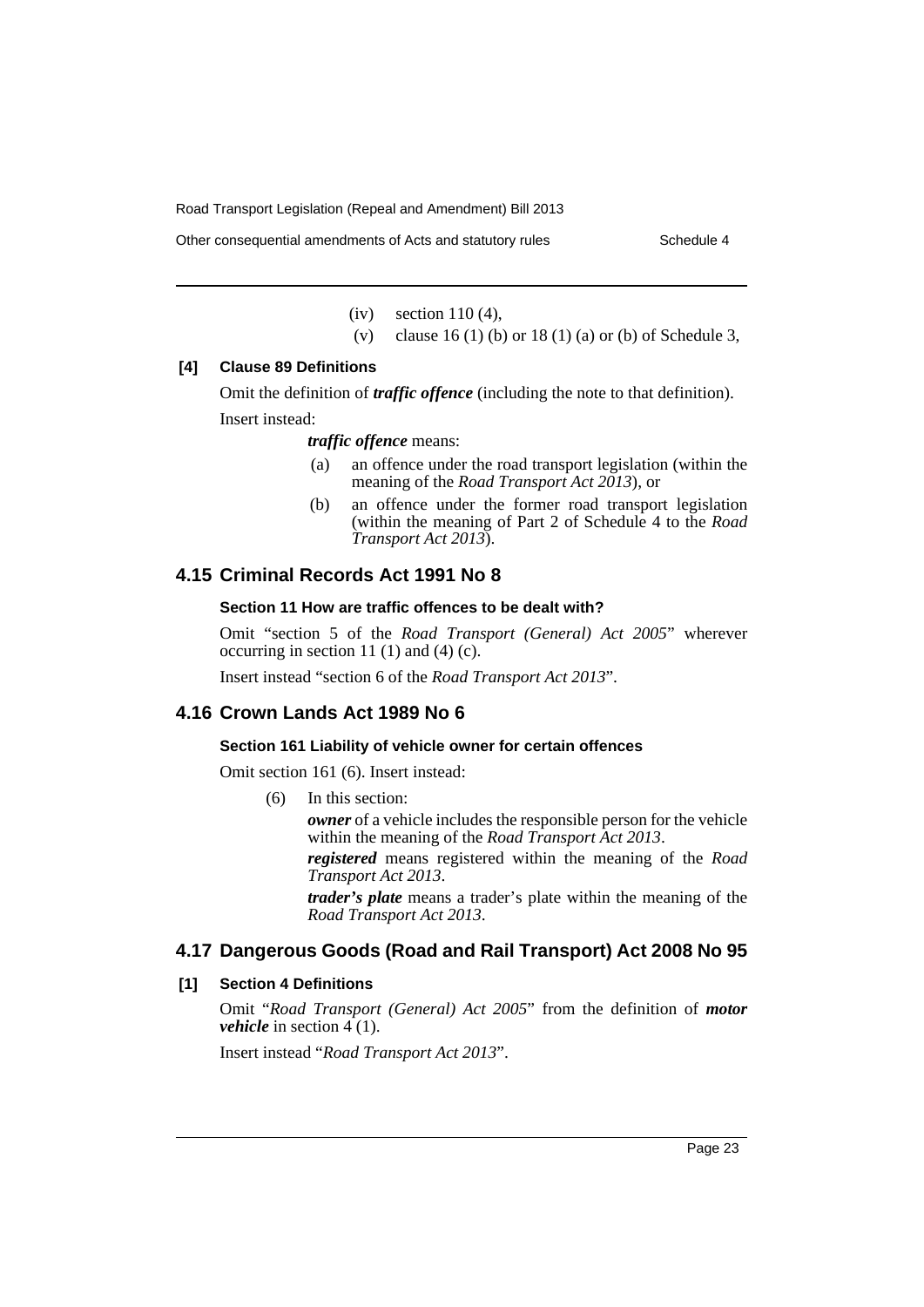Schedule 4 Other consequential amendments of Acts and statutory rules

# **[2] Section 4 (1)**

Omit the definition of *road* (including the note to that definition).

Insert instead:

*road* means a road or road related area within the meaning of section 4 (1) of the *Road Transport Act 2013*.

# **4.18 Driving Instructors Act 1992 No 3**

# **[1] Section 3 Definitions**

Omit "*Road Transport (Driver Licensing) Act 1998*" from paragraph (a) of the definition of *driver licence* in section 3 (1).

Insert instead "*Road Transport Act 2013*".

# **[2] Section 3 (1), definition of "motor vehicle"**

Omit "*Road Transport (General) Act 2005*". Insert instead "*Road Transport Act 2013*".

# **[3] Section 10 Prerequisites for licence**

Omit "section 16 (8) or 16A (7) of the *Road Transport (Driver Licensing) Act 1998*" from section 10 (2).

Insert instead "section 36 of the *Road Transport Act 2013*".

# **[4] Section 15 Testing of applicant**

Omit "*Road Transport (General) Act 2005*" from section 15 (b). Insert instead "*Road Transport Act 2013*".

# **[5] Section 18 Grounds for refusal of application**

Omit "*Road Transport (Driver Licensing) Act 1998*" from section 18 (1) (f). Insert instead "*Road Transport Act 2013* or former *Road Transport (Driver Licensing) Act 1998*".

# **[6] Section 26 Grounds for suspension or cancellation of licence**

Omit "*Road Transport (Driver Licensing) Act 1998*" from section 26 (2) (c).

Insert instead "*Road Transport Act 2013* or former *Road Transport (Driver Licensing) Act 1998*".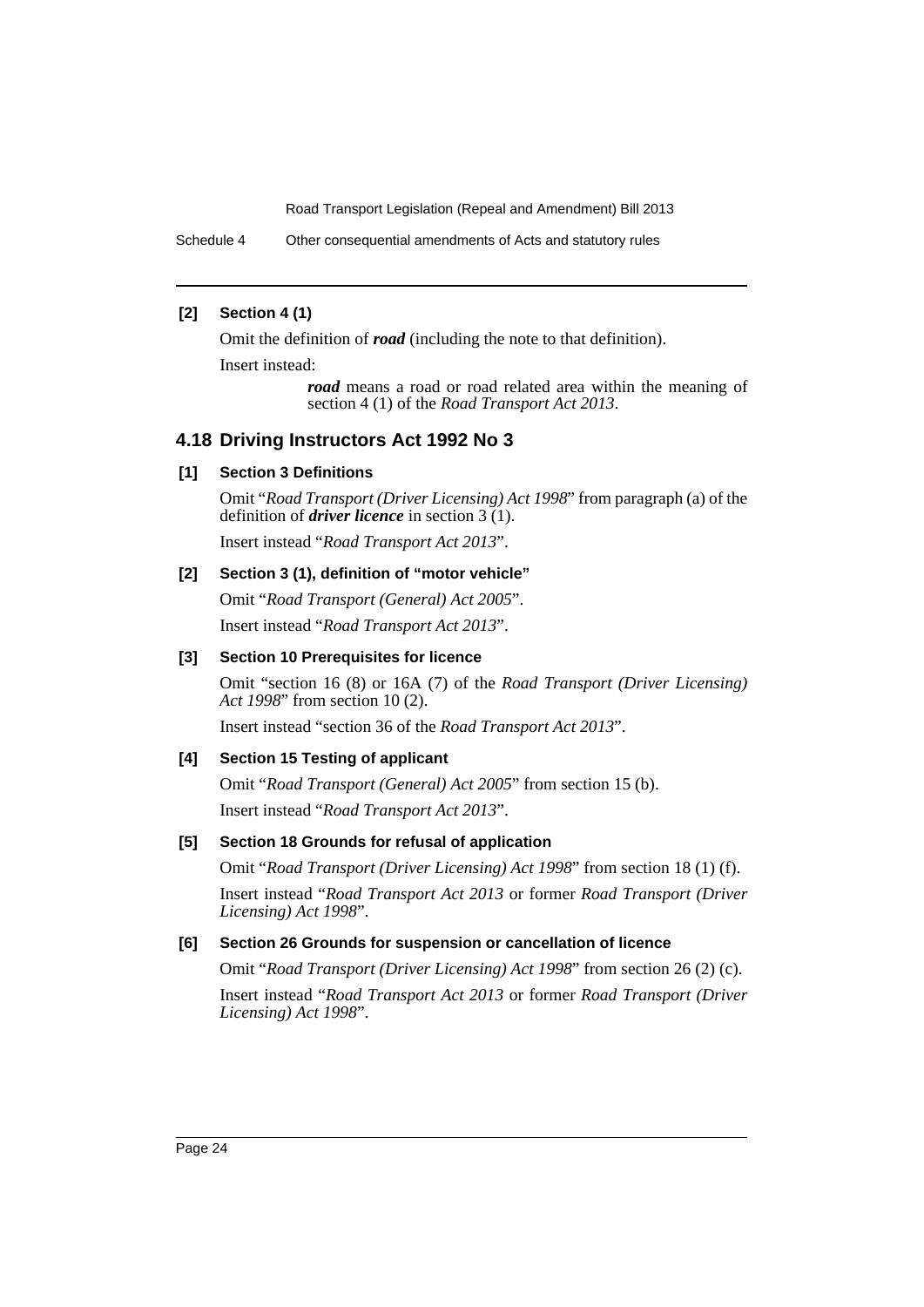Other consequential amendments of Acts and statutory rules Schedule 4

# **[7] Section 36 Grounds on which prohibition order may be made**

Omit "*Road Transport (Driver Licensing) Act 1998*" from section 36 (a).

Insert instead "*Road Transport Act 2013* or former *Road Transport (Driver Licensing) Act 1998*".

#### **[8] Section 51 Identification of persons offering driving instruction**

Omit section 51 (1) (c). Insert instead:

(c) if the vehicle is registered in Australia (within the meaning of the *Road Transport Act 2013*) or registered under the law of another country that corresponds to the requirements of that Act relating to the registration of motor vehicles—the person in whose name the vehicle is registered,

#### **[9] Section 53 Use of unsatisfactory vehicle**

Omit "*Road Transport (General) Act 2005*". Insert instead "*Road Transport Act 2013*".

#### **[10] Section 54 Employer not to allow use of unsatisfactory vehicle**

Omit "*Road Transport (General) Act 2005*". Insert instead "*Road Transport Act 2013*".

# **4.19 Duties Act 1997 No 123**

#### **[1] Section 224 Farm machinery and commercial vehicles**

Omit "*Road Transport (Vehicle Registration) Act 1997*" from paragraph (a) of the definition of *commercial vehicle* in section 224 (2). Insert instead "*Road Transport Act 2013*".

#### **[2] Section 261 Imposition of duty**

Omit "*Road Transport (Vehicle Registration) Act 1997*". Insert instead "*Road Transport Act 2013*".

# **[3] Section 262 Lodgment of statement of dutiable value** Omit "*Road Transport (Vehicle Registration) Act 1997*". Insert instead "*Road Transport Act 2013*".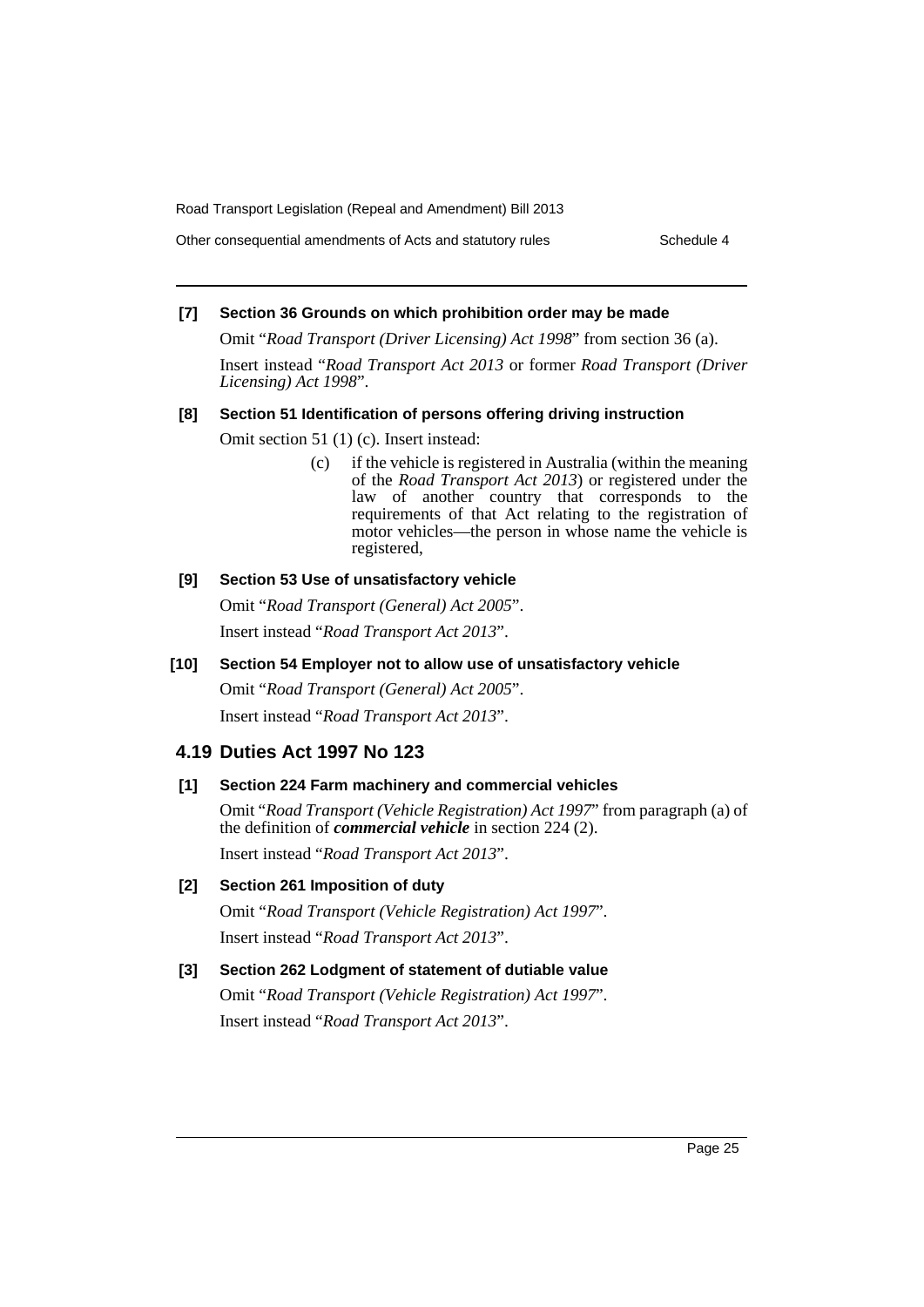Schedule 4 Other consequential amendments of Acts and statutory rules

#### **[4] Section 267 Exemptions**

Omit "[regulations under the](/xref/inforce/?xref=Type%3Dact AND Year%3D1997 AND no%3D119&nohits=y) *Road Transport (Vehicle Registration) Act 1997*" from section 267 (7B).

Insert instead "statutory rules under the *Road Transport Act 2013*".

#### **[5] Section 268 Avoidance of double duty—duty paid in a corresponding Australian jurisdiction**

Omit "*Road Transport (Vehicle Registration) Act 1997*" from section 268 (a). Insert instead "*Road Transport Act 2013*".

#### **[6] Section 270B Exemption for caravans**

Omit "*Road Transport (Vehicle Registration) Act 1997*" from the definition of *caravan* in section 270B (2).

Insert instead "*Road Transport Act 2013*".

### **[7] Section 270C Exemption for new heavy vehicle trailers**

Omit "*Road Transport (Vehicle Registration) Act 1997*" from section 270C (1).

Insert instead "*Road Transport Act 2013*".

#### **[8] Section 270C (2)**

Omit "*Road Transport (General) Act 2005*" and "the *Road Transport (Vehicle Registration) Act 1997*".

Insert instead "*Road Transport Act 2013*" and "that Act", respectively.

#### **[9] Dictionary, clause 1**

Omit "*Road Transport (Vehicle Registration) Act 1997*" wherever occurring in the definitions of *application to register a motor vehicle* and *motor vehicle*. Insert instead "*Road Transport Act 2013*".

#### **[10] Dictionary, clause 1, definition of "new motor vehicle"**

Omit "*Road Transport (Vehicle Registration) Act 1997*".

Insert instead "*Road Transport Act 2013*, the former *Road Transport (Vehicle Registration) Act 1997*".

#### **[11] Dictionary, clause 1, definition of "road"**

Omit the definition. Insert instead:

*road* means a road or road related area within the meaning of section 4 (1) of the *Road Transport Act 2013* (other than a road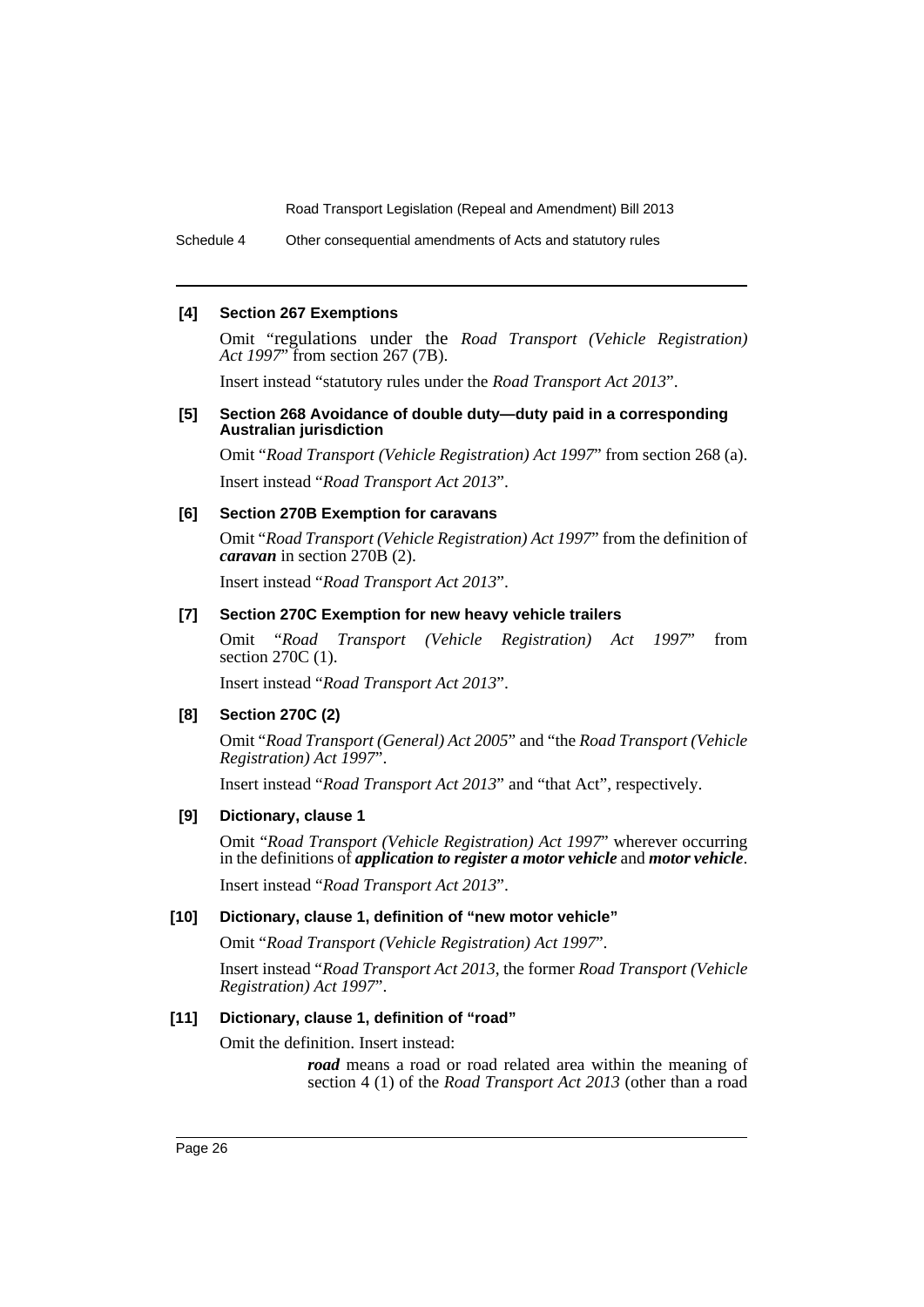Other consequential amendments of Acts and statutory rules Schedule 4

or road related area that is the subject of a declaration made under section 18 (1) (b) of that Act relating to all of the provisions of that Act).

#### **4.20 Environmental Planning and Assessment Regulation 2000**

#### **[1] Clause 186A Owners of existing buildings and dwellings must ensure smoke alarms are installed**

Omit "capable of being registered under the *Road Transport (Vehicle Registration) Act 1997*" from the definition of *relocatable home* in clause 186A (9).

Insert instead "a vehicle of a kind that is capable of being registered within the meaning of the *Road Transport Act 2013*".

#### **[2] Clause 186AA Owners of moveable dwellings must ensure smoke alarms are installed**

Omit "capable of being registered under the *Road Transport (Vehicle Registration) Act 1997*" from clause 186AA (3).

Insert instead "a vehicle of a kind that is capable of being registered within the meaning of the *Road Transport Act 2013*".

# **4.21 Fines Act 1996 No 99**

# **[1] Section 3 Definitions**

Omit "*Road Transport (Driver Licensing) Act 1998*" from the definition of *driver licence* in section 3 (1).

Insert instead "*Road Transport Act 2013*".

#### **[2] Section 3 (1)**

Omit the definitions of *registered*, *registered operator* and *responsible person*.

Insert instead:

*registered*, in relation to a vehicle, means registered within the meaning of the *Road Transport Act 2013*.

*registered operator* has the same meaning as in the *Road Transport Act 2013*.

*responsible person* for a vehicle has the same meaning as in the *Road Transport Act 2013*.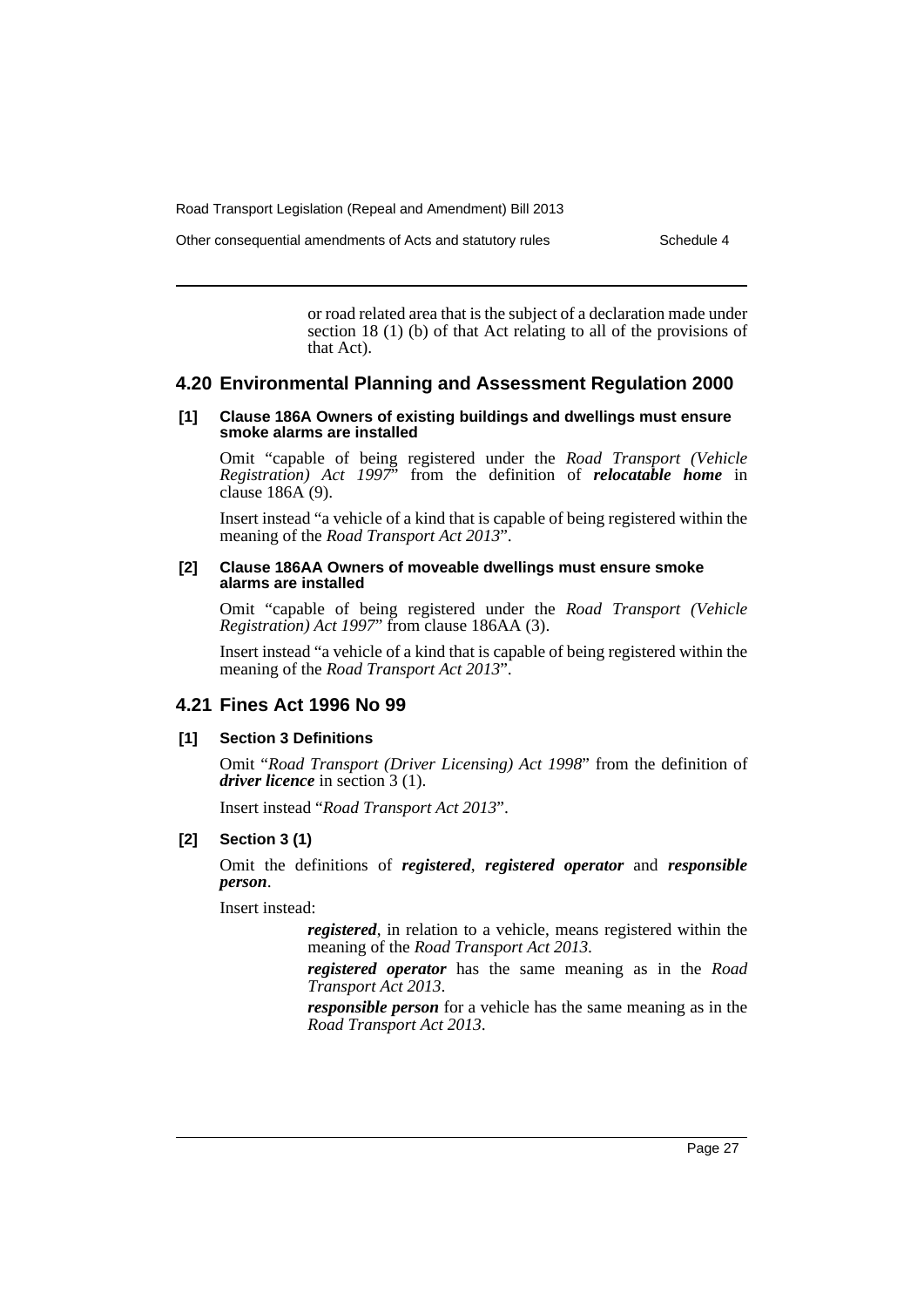Schedule 4 Other consequential amendments of Acts and statutory rules

#### **[3] Section 23A Person may elect to have matter dealt with by court**

Omit "demerit points register kept under the *Road Transport (Driver Licensing) Act 1998*" from section 23A (3) (b).

Insert instead "NSW demerit points register kept under the *Road Transport Act 2013*".

#### **[4] Section 24G Effect of withdrawal of penalty notice**

Omit "demerit points register kept under the *Road Transport (Driver Licensing) Act 1998*" from section 24G (2) (b) (i).

Insert instead "NSW demerit points register kept under the *Road Transport Act 2013*".

#### **[5] Section 36 How person may elect to have matter dealt with by court**

Omit "demerit points register kept under the *Road Transport (Driver Licensing) Act 1998*" from section 36 (5) (b).

Insert instead "NSW demerit points register kept under the *Road Transport Act 2013*".

#### **[6] Section 38 Circumstances in which person issued with penalty reminder notice for vehicle or vessel offence is not liable to pay penalty**

Insert "former" before "*Road Transport (Safety and Traffic Management) Act 1999*" in paragraph (b) of the definition of *vehicle or vessel offence* in section 38 $(4)$ .

# **[7] Section 38 (4), definition of "vehicle or vessel offence"**

Insert after paragraph (b) of the definition:

(b1) an offence relating to a vehicle or vessel (such as exceeding the speed limit) that is detected by an approved traffic enforcement device (within the meaning of the *Road Transport Act 2013*) and in respect of which the penalty notice is served subsequently on the owner or responsible person for the vehicle or the owner of the vessel,

# **[8] Section 38 (4), definition of "vehicle or vessel offence"**

Insert "former" before "*Road Transport (General) Act 2005*" in paragraph (k) of the definition.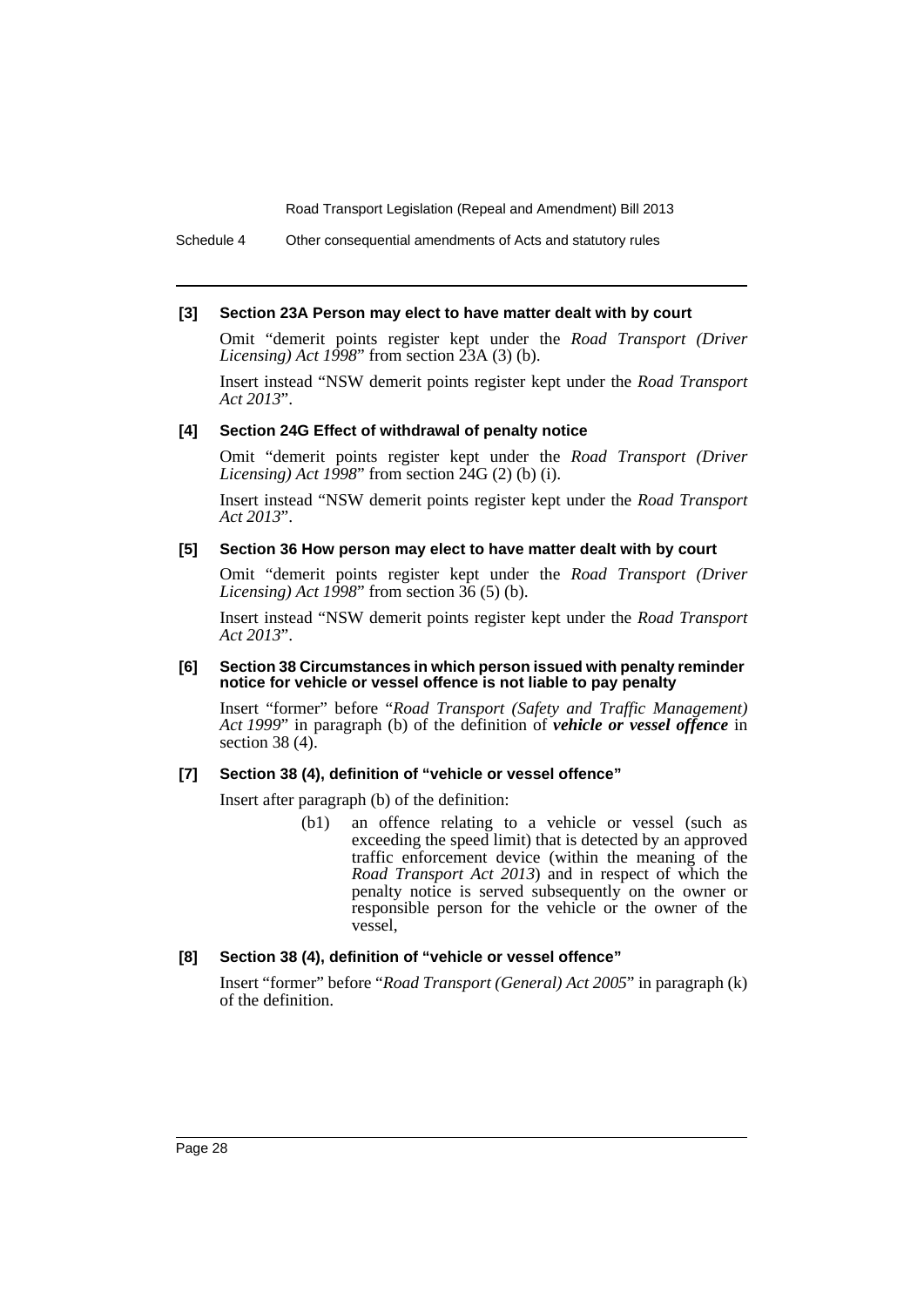# **[9] Section 38 (4), definition of "vehicle or vessel offence"**

Insert after paragraph (k):

(k1) an offence under Division 2 of Part 7.3 of the *Road Transport Act 2013*,

#### **[10] Section 65 When enforcement action taken under this Division**

Omit paragraph (a) (i) of the definition of *traffic offence* in section 65 (6). Insert instead:

> (i) the road transport legislation (within the meaning of the *Road Transport Act 2013*) or the former road transport legislation (within the meaning of Part 2 of Schedule 4 to that Act),

#### **[11] Section 69 Interim restoration or reinstatement of licence or registration pending appeal etc**

Omit ", the *Road Transport (Vehicle Registration) Act 1997* and the *Road Transport (Driver Licensing) Act 1998*" from section 69 (3).

Insert instead "and the *Road Transport Act 2013*".

#### **[12] Schedule 1 Statutory provisions under which penalty notices issued**

Insert before the matter relating to the *Road Transport (General) Act 2005*:

*Road Transport Act 2013*, Division 3 of Part 7.3

# **4.22 Fire Brigades Regulation 2008**

# **[1] Clause 9 Appointment as a permanent firefighter**

Omit "*Road Transport (Driver Licensing) Act 1998*" from clause 9 (2) (c). Insert instead "*Road Transport Act 2013*".

# **[2] Clause 10 Appointment as a retained firefighter**

Omit "*Road Transport (Driver Licensing) Act 1998*" from clause 10 (2) (c). Insert instead "*Road Transport Act 2013*".

#### **[3] Clause 18 Unacceptable behaviour**

Omit the definition of *drug* from clause 18 (3). Insert instead:

*drug* has the same meaning as in the *Road Transport Act 2013* (paragraph (a) of the definition of *drug* in section  $\frac{4(1)}{1}$  of that Act excepted).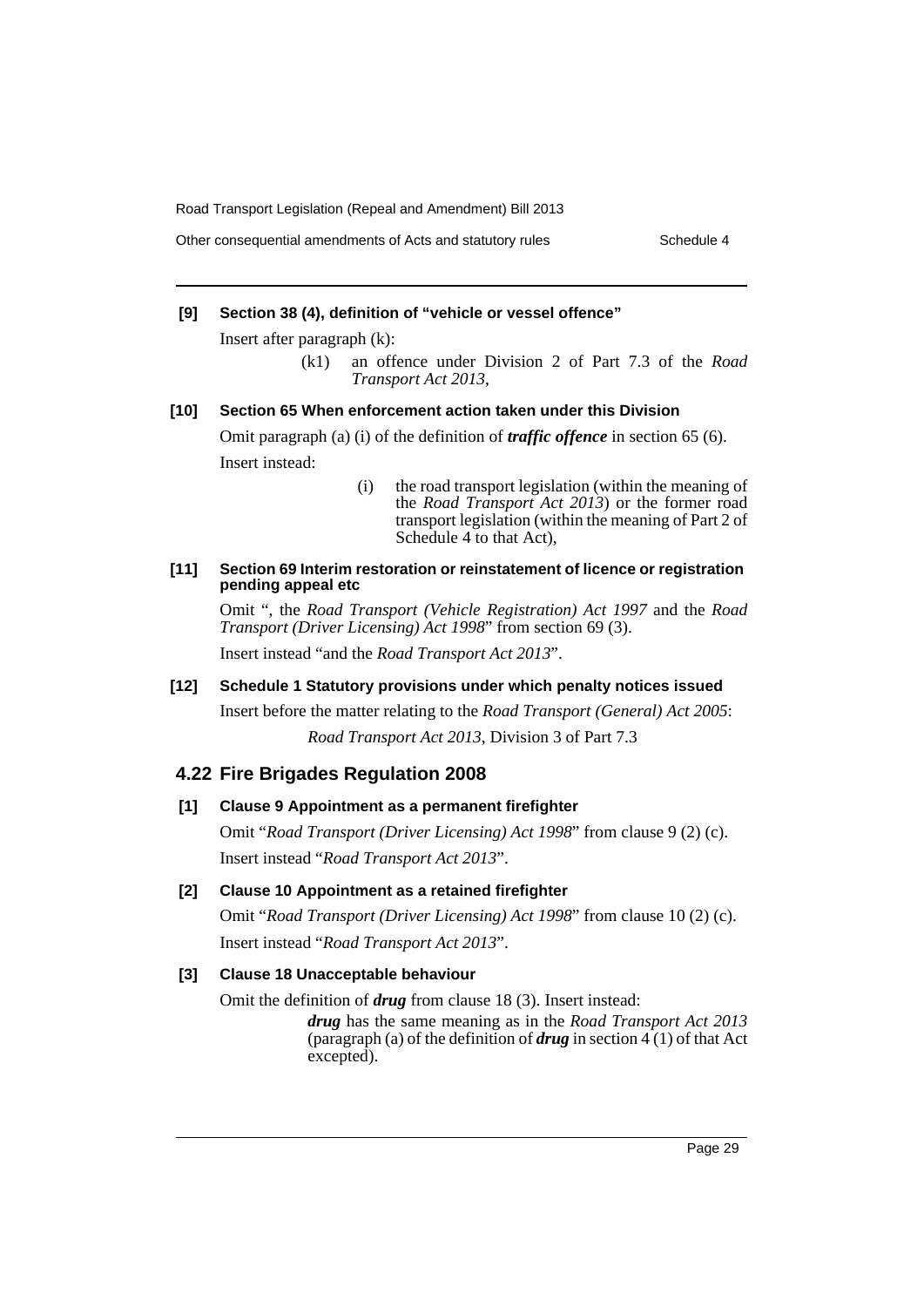Schedule 4 Other consequential amendments of Acts and statutory rules

# **4.23 Forestry Regulation 2012**

### **Clause 6 Control of persons, vehicles and machines in forestry area**

Omit the definitions of *number-plate* and *registered* from clause 6 (9).

Insert instead:

*number-plate* means a number-plate issued:

- (a) under the *Road Transport Act 2013*, or
- (b) by a competent authority of another jurisdiction.

*registered* means:

- (a) registered in Australia within the meaning of the *Road Transport Act 2013*, or
- (b) registered in New South Wales under the *Interstate Road Transport Act 1985* of the Commonwealth.

# **4.24 Gas Supply (Consumer Safety) Regulation 2012**

#### **Clause 41 Identification labels**

Omit "registered under the *Road Transport (Vehicle Registration) Act 1997*" from clause 41 (2).

Insert instead "that is registered within the meaning of the *Road Transport Act 2013*".

# **4.25 Graffiti Control Act 2008 No 100**

#### **[1] Part 4A Alternative and additional actions to imposing penalties for certain graffiti offences**

Omit "Driver Licensing Act" wherever occurring (except in the definitions of *demerit points register* and *Driver Licensing Act* in section 13A).

Insert instead "*Road Transport Act 2013*".

# **[2] Section 13A Definitions**

Omit the definition of *demerit points register*. Insert instead:

*demerit points register* means the NSW demerit points register within the meaning of the *Road Transport Act 2013*.

# **[3] Section 13A, definition of "Driver Licensing Act"**

Omit the definition.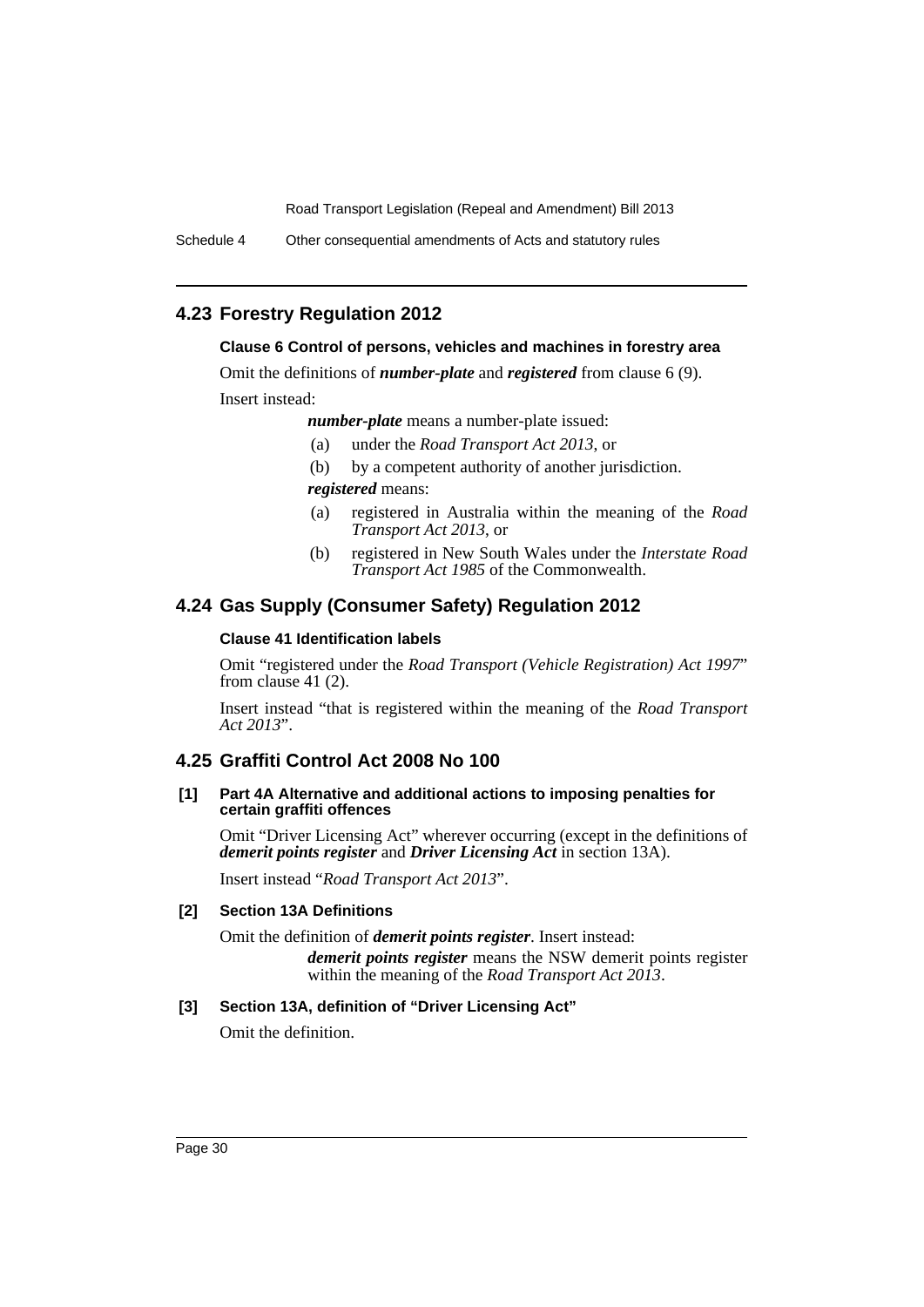Other consequential amendments of Acts and statutory rules Schedule 4

#### **[4] Section 13A, definitions of "learner licence period" and "provisional licence period"**

Omit "regulations" wherever occurring. Insert instead "statutory rules".

**[5] Section 13D Orders extending learner and provisional licence periods**

Omit "section 189 of the *Road Transport (General) Act 2005*" from section 13D  $(2)$ .

Insert instead "section 207 of the *Road Transport Act 2013*".

#### **[6] Section 13E Graffiti licence orders**

Omit "section 16AB of the *Road Transport (Driver Licensing) Act 1998*" from the note to section 13E (1).

Insert instead "section 38 of the *Road Transport Act 2013*".

#### **4.26 Health Services Regulation 2008**

#### **Clause 11C Definitions**

Omit the definition of *traffic offence* from clause 11C (1). Insert instead:

*traffic offence* means an offence under any of the following provisions of the *Road Transport Act 2013* or a former corresponding provision within the meaning of that Act:

- (a) section 54 (relating to driving while disqualified or unlicensed),
- (b) section 110, 111, 112, 117, 118, 146 or 175.

# **4.27 Holiday Parks (Long-term Casual Occupation) Act 2002 No 88**

# **Section 3 Definitions**

Omit paragraph (a) of the definition of *relocatable home* in section 3 (1). Insert instead:

> (a) a moveable dwelling that is a motor vehicle, trailer or other registrable vehicle within the meaning of the *Road Transport Act 2013*, or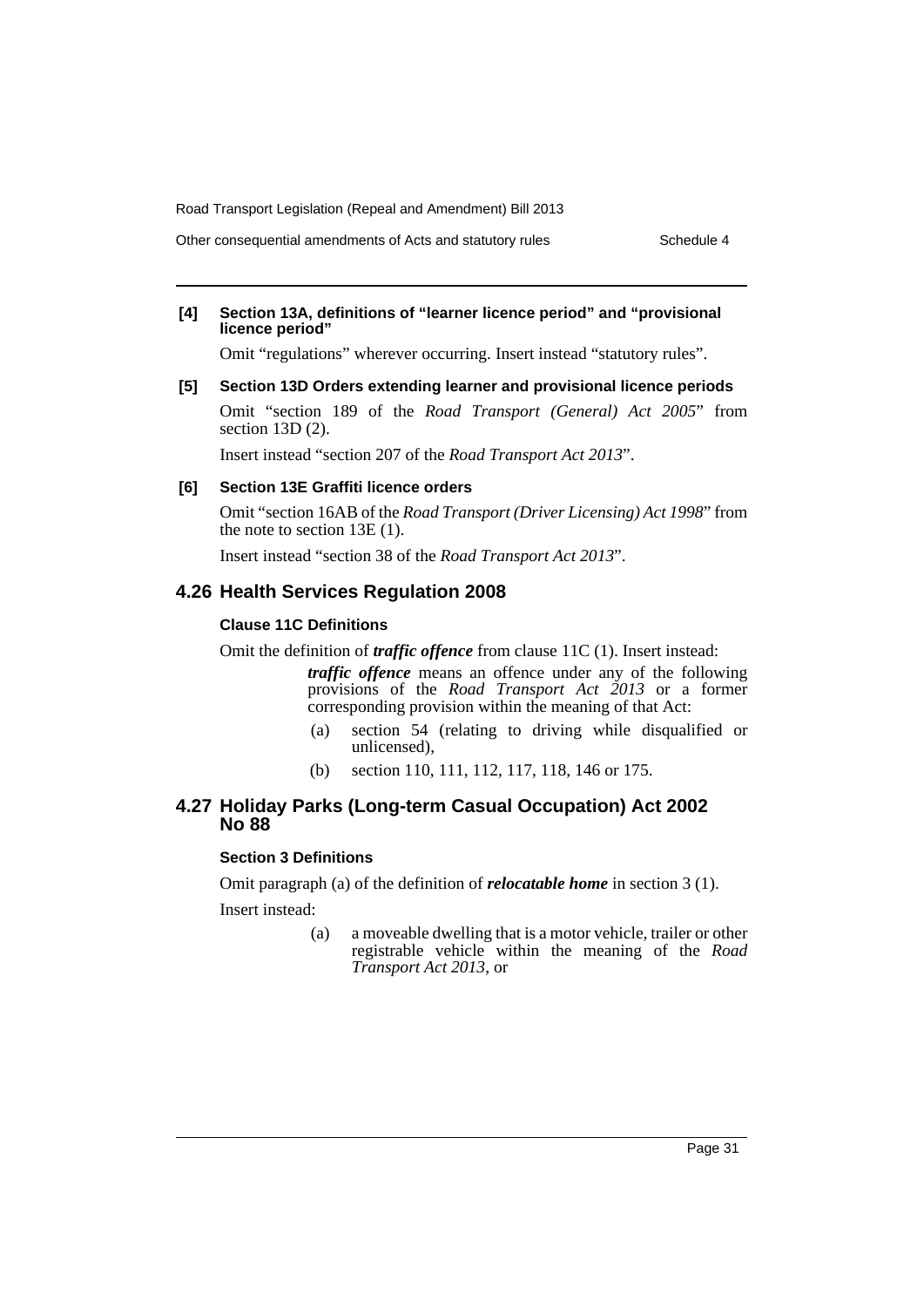Schedule 4 Other consequential amendments of Acts and statutory rules

# **4.28 Home Building Act 1989 No 147**

## **Section 3 Definitions**

Omit "capable of being registered under the *Road Transport (Vehicle Registration) Act 1997*" from the definition of *kit home* in section 3 (1).

Insert instead "a vehicle of a kind capable of being registered within the meaning of the *Road Transport Act 2013*".

# **4.29 Home Building Regulation 2004**

#### **Clause 6 Definition of "dwelling"—certain residential buildings and other structures excluded**

Omit "that is, or is capable of being, registered under the *Road Transport (Vehicle Registration) Act 1997*" from clause 6 (h).

Insert instead "that is, or is a vehicle of a kind capable of being, registered within the meaning of the *Road Transport Act 2013*".

# **4.30 Homebush Motor Racing (Sydney 400) Act 2008 No 106**

# **[1] Section 22 Removal of unattended motor vehicles**

Omit "authorised officer" from section 22 (2).

Insert instead "appropriate officer".

#### **[2] Section 22 (3)**

Omit "section 76 (2)–(8A) of the *Road Transport (Safety and Traffic Management) Act 1999*".

Insert instead "section 143 (2)–(8) of the *Road Transport Act 2013*".

#### **[3] Section 22 (5), definition of "authorised officer"**

Omit the definition. Insert instead:

*appropriate officer* has the same meaning as in section 143 of the *Road Transport Act 2013*, but does not include a police officer.

#### **[4] Section 30 Suspension of certain Acts**

Omit section 30 (1) (b). Insert instead:

(b) section 115 of the *Road Transport Act 2013*,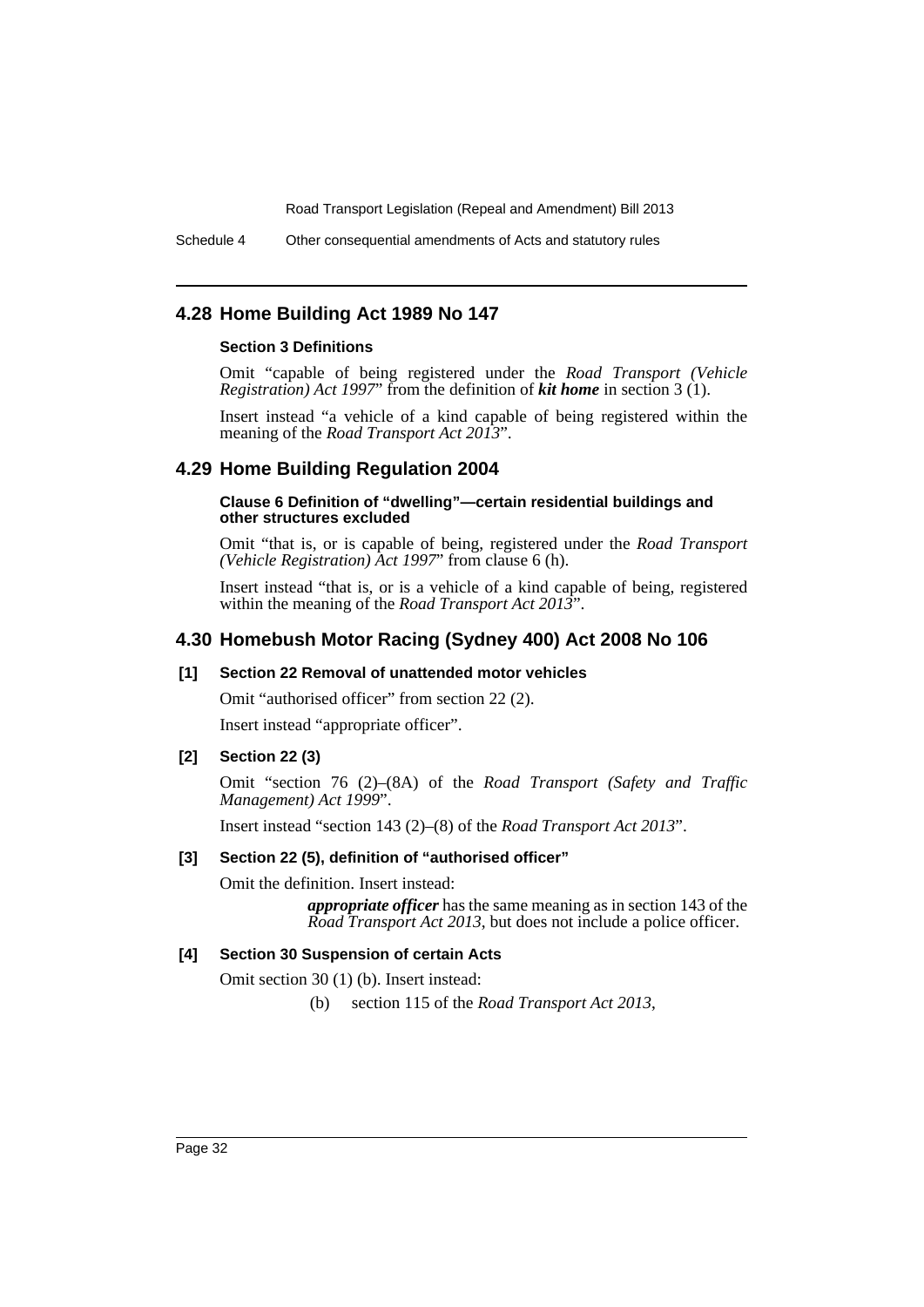Other consequential amendments of Acts and statutory rules Schedule 4

# **4.31 Housing Act 2001 No 52**

#### **Section 69B Access to information for preventing, investigating or prosecuting fraud**

Omit section 69B (1) (a) and (b). Insert instead:

- (a) the NSW driver licence register within the meaning of the *Road Transport Act 2013*,
- (b) the NSW registrable vehicles register within the meaning of the *Road Transport Act 2013*,

# **4.32 Impounding Act 1993 No 31**

#### **[1] Section 43 Police required to provide assistance on request**

Omit section 43 (2). Insert instead:

(2) If the vehicle is or has been registered within the meaning of the *Road Transport Act 2013* or under any previous Act that provided for the registration of vehicles, the statement may consist of particulars of the name and address of the last registered operator of the vehicle according to the records kept by Roads and Maritime Services.

# **[2] Dictionary**

Omit "*Road Transport (General) Act 2005*" from paragraph (a) of the definition of *motor vehicle*.

Insert instead "*Road Transport Act 2013*".

# **4.33 Law Enforcement (Powers and Responsibilities) Act 2002 No 103**

#### **[1] Section 3 Interpretation**

Omit "section 6 of the *Road Transport (General) Act 2005*" from the definition of *owner* in section 3 (1).

Insert instead "the *Road Transport Act 2013*".

# **[2] Section 3 (1), definitions of "road" and "road related area"**

Omit the definitions. Insert instead:

*road* means a road within the meaning of section 4 (1) of the *Road Transport Act 2013* (other than a road that is the subject of a declaration made under section 18 (1) (b) of that Act relating to all of the provisions of that Act).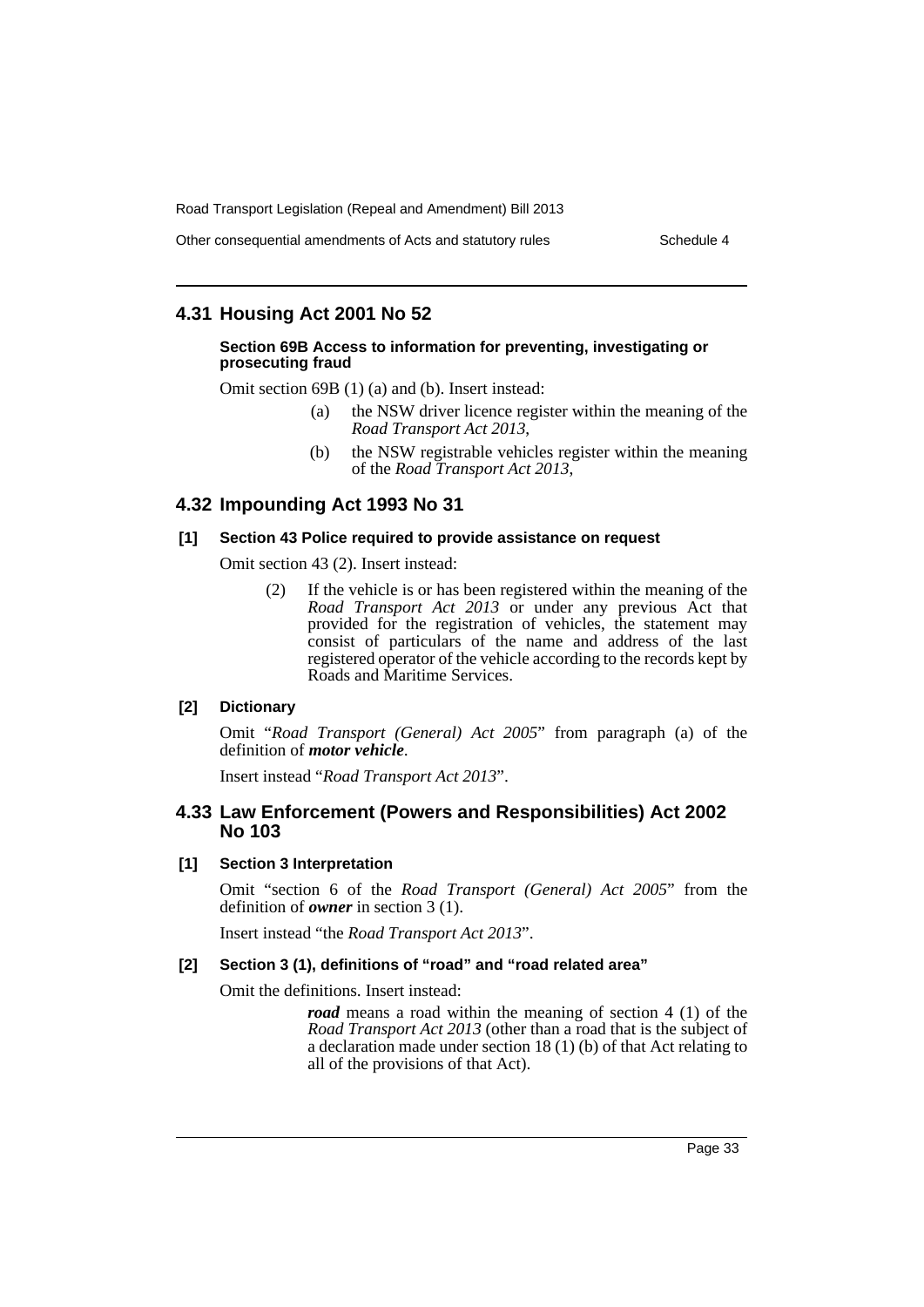Schedule 4 Other consequential amendments of Acts and statutory rules

*road related area* means a road related area within the meaning of section 4 (1) of the *Road Transport Act 2013* (other than a road related area that is the subject of a declaration made under section 18 (1) (b) of that Act relating to all of the provisions of that Act).

#### **[3] Section 3 (1), definition of "vehicle"**

Omit the definition. Insert instead:

*vehicle* includes a motor vehicle, trailer or other registrable vehicle within the meaning of the *Road Transport Act 2013*.

#### **[4] Section 19A Power of police officer to require removal of face coverings for identification purposes**

Omit paragraph (a) of the definition of *photographic identification* in section  $19\overline{A}$  (6).

Insert instead:

(a) an applicable driver licence (within the meaning of Part 5.1 of the *Road Transport Act 2013*) bearing a photograph of its holder,

#### **[5] Section 113 Effect of Part on other powers and duties**

Omit "Division 3 of Part 2 of the *Road Transport (Safety and Traffic Management) Act 1999*" from section 113 (1) (b).

Insert instead "Division 2 of Part 2 of Schedule 3 to the *Road Transport Act 2013*".

#### **[6] Section 134 Orders for the taking of identification particulars**

Omit section 134 (5) (b) and (c). Insert instead:

- (b) an offence under section 117 of the *Road Transport Act 2013* (or a former corresponding provision within the meaning of that Act) of driving a motor vehicle on a road or road related area negligently occasioning death, negligently occasioning grievous bodily harm, furiously or recklessly or at a speed or in a manner that is dangerous to the public,
- (c) an offence under any of the following provisions of the *Road Transport Act 2013* (or any former corresponding provisions within the meaning of that Act):
	- (i) section 110 (1), (2), (3) (a) or (b), (4) (a) or (b) or (5) (a) or (b),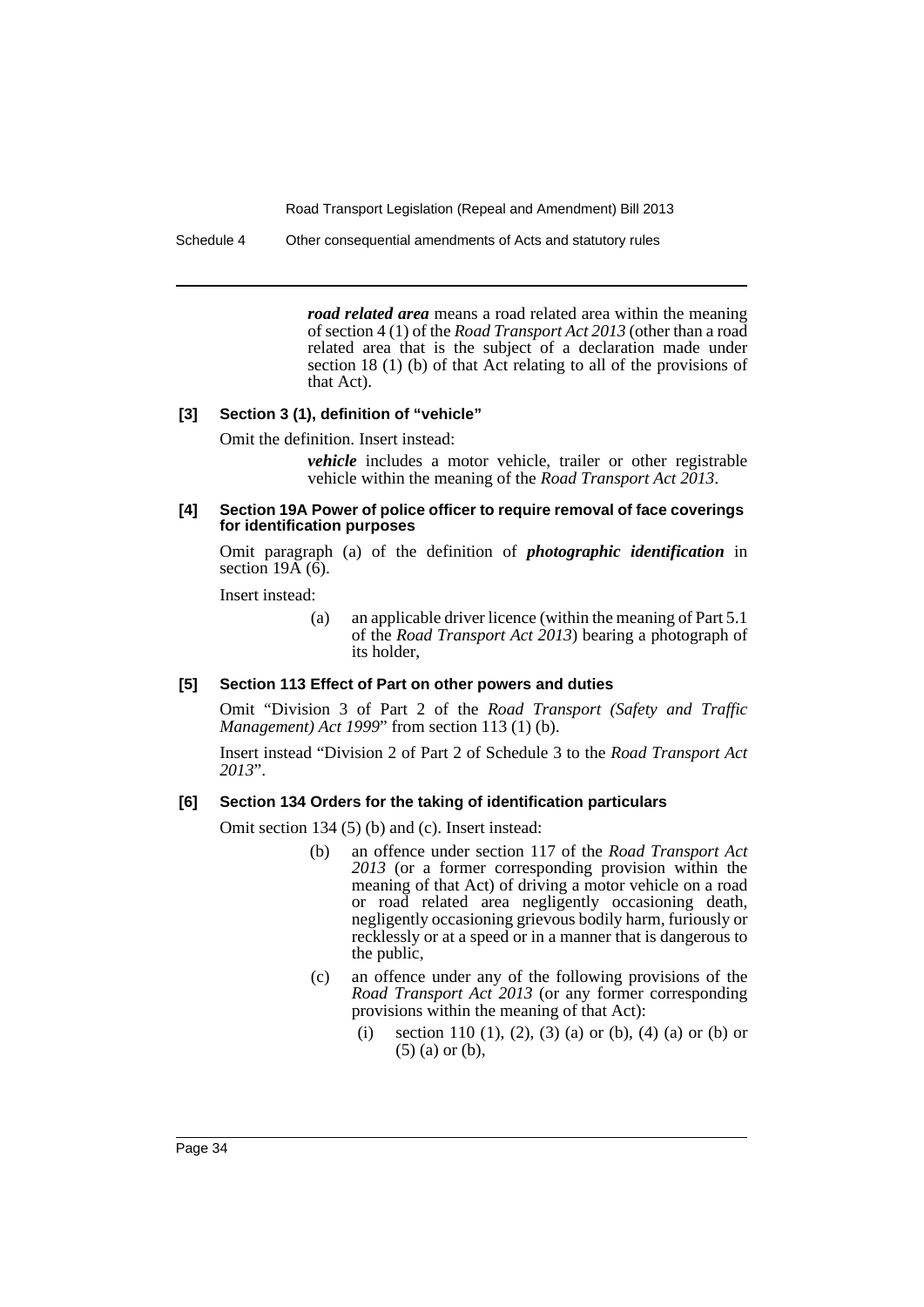Other consequential amendments of Acts and statutory rules Schedule 4

- (ii) section  $112(1)$  (a) or (b),
- (iii) section 118,
- (iv) section 146,
- (v) clause  $16 (1) (b)$  of Schedule 3,
- (vi) clause  $17(1)$  or  $18(1)$  of Schedule 3,

# **[7] Part 12, note**

Omit the note at the beginning of Part 12. Insert instead:

- **Note.** See the *Road Transport Act 2013* for particular police powers relating to:
	- (a) traffic accidents, speed measuring devices, forfeiture of prohibited speed measuring evasion articles, random breath testing and other testing and other traffic-related matters, and
	- (b) production of driver licences and disclosure of identity, suspension of licences and seizure of motor vehicles.

#### **[8] Section 189B Power to prevent driving by persons who have failed oral fluid test or refused or failed to undergo oral fluid test or refused to provide oral fluid sample**

Omit section 189B (3). Insert instead:

(3) In this section:

*oral fluid test* has the same meaning as in Schedule 3 to the *Road Transport Act 2013*.

*prescribed illicit drug* has the same meaning as in the *Road Transport Act 2013*.

#### **[9] Section 189C Power to prevent persons who have failed oral fluid test or refused or failed to undergo oral fluid test or refused to provide oral fluid sample supervising learner drivers**

Omit section 189C (3). Insert instead:

(3) In this section:

*oral fluid test* has the same meaning as in Schedule 3 to the *Road Transport Act 2013*.

*prescribed illicit drug* has the same meaning as in the *Road Transport Act 2013*.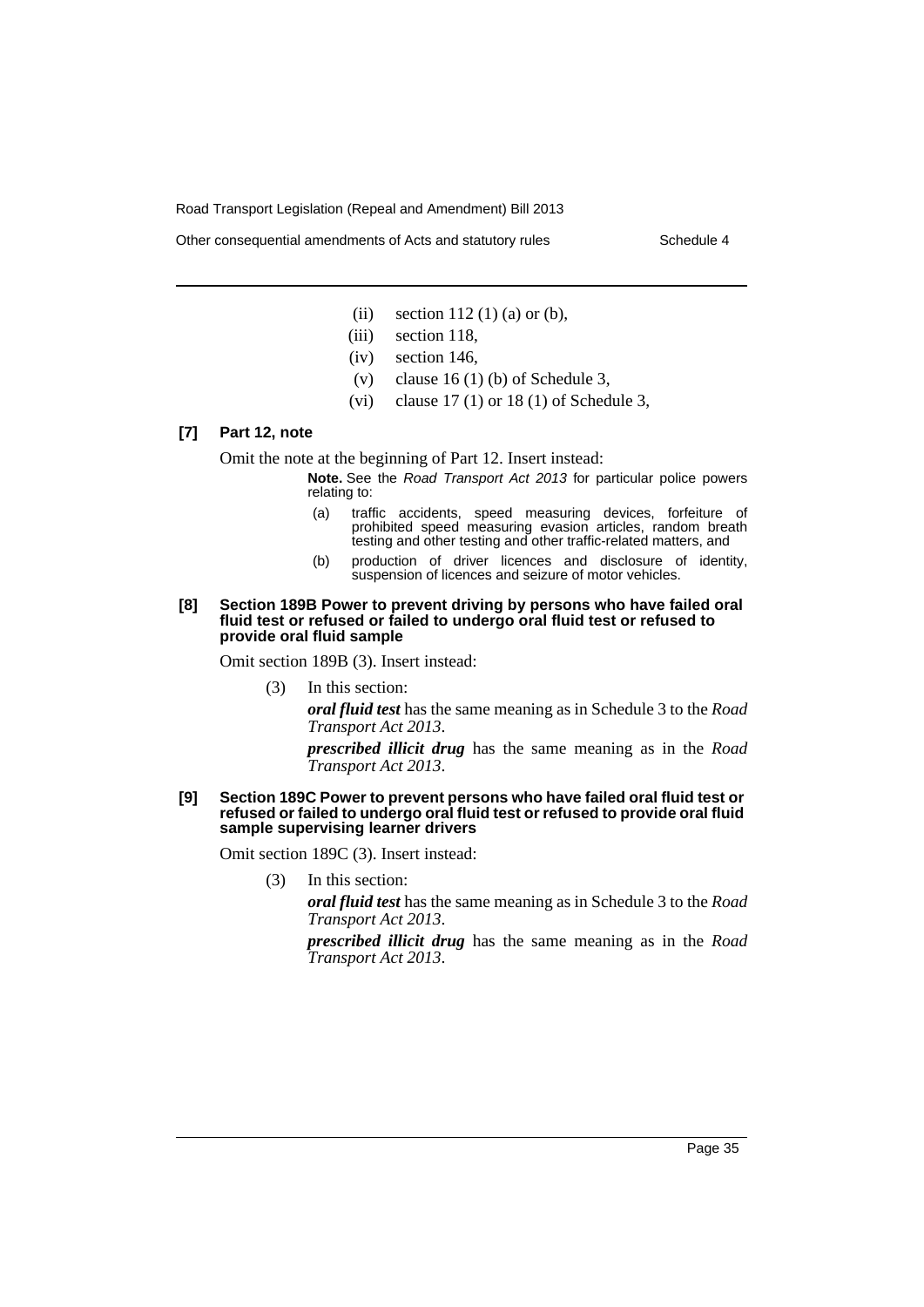Schedule 4 Other consequential amendments of Acts and statutory rules

### **[10] Schedule 1 Acts not affected by this Act**

Omit the matter relating to the *Road Transport (General) Act 2005* and *Road Transport (Safety and Traffic Management) Act 1999*.

Insert instead:

*Road Transport Act 2013*

*Road Transport (Vehicle and Driver Management) Act 2005*

# **[11] Schedule 2 Search warrants under other Acts**

Omit the matter relating to the *Road Transport (General) Act 2005*.

Insert instead:

*Road Transport Act 2013*, section 255

*Road Transport (Vehicle and Driver Management) Act 2005*, section 157

# **4.34 Law Enforcement (Powers and Responsibilities) Regulation 2005**

#### **[1] Clause 17 Custody managers not prevented from exercising other functions**

Omit "Part 2 of the *Road Transport (Safety and Traffic Management) Act 1999*" from clause 17 (b).

Insert instead "Schedule 3 to the *Road Transport Act 2013*".

### **[2] Clause 36A Definitions**

Omit "*Road Transport (General) Act 2005*" wherever occurring in the definition of *drive* a vehicle and *driver* of a vehicle and the definition of *responsible person*.

Insert instead "*Road Transport Act 2013*".

# **4.35 Legal Profession Regulation 2005**

### **[1] Clause 4 Meaning of "excluded offence"**

Omit paragraph (a) of the definition of *excluded offence* in clause 4 (1).

Insert instead:

(a) any offence under the road transport legislation (within the meaning of the *Road Transport Act 2013*) other than the following: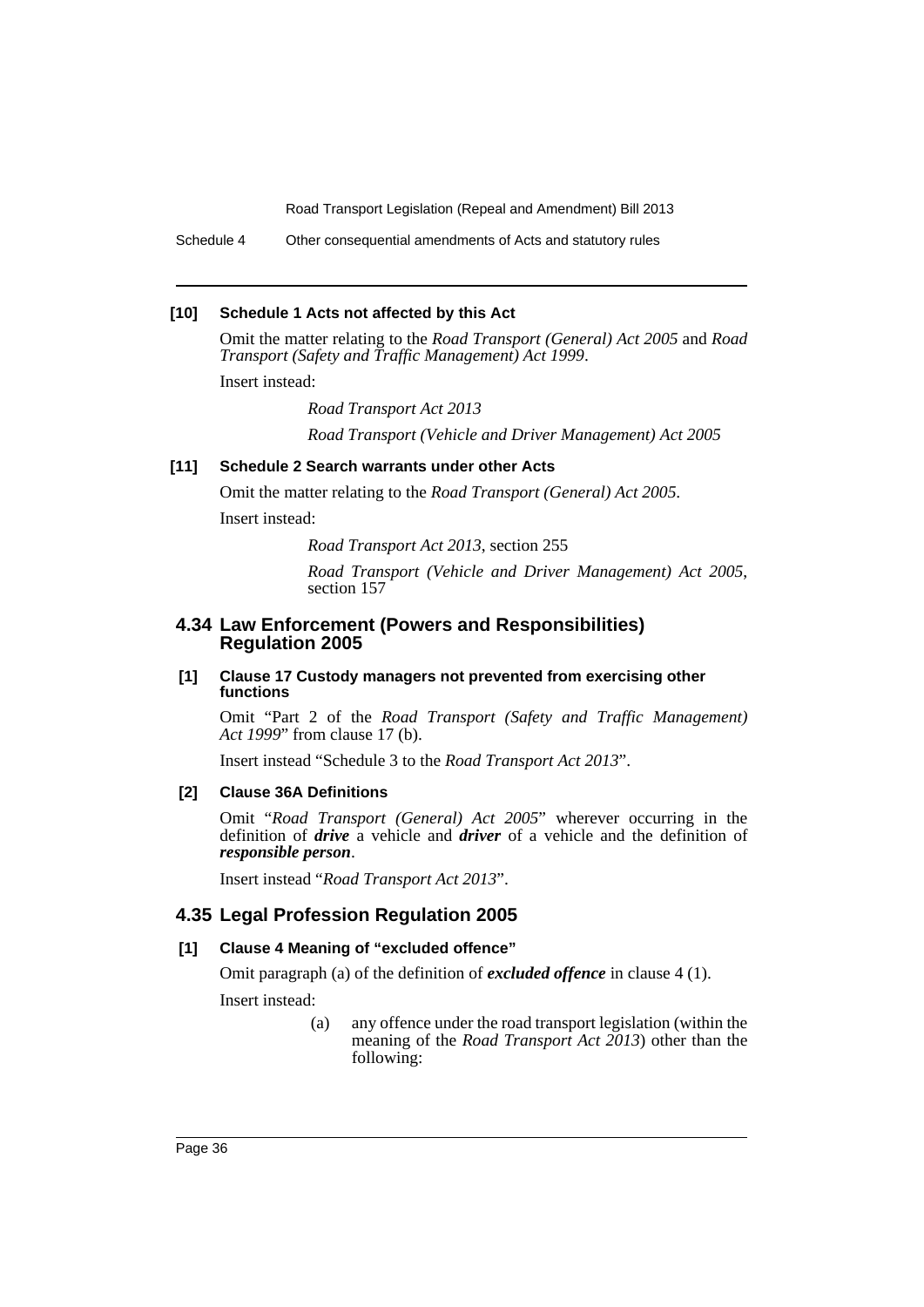- (i) any offence under section 54  $(1)$ ,  $(3)$  or  $(4)$  of the *Road Transport Act 2013* (which relates to driving while unlicensed and other relevant matters),
- (ii) any offence under section 110 of the *Road Transport Act 2013* (which relates to the presence of a prescribed concentration of alcohol in a person's breath or blood),
- (iii) any offence under section 112 (1) of the *Road Transport Act 2013* (which relates to driving etc while under the influence of alcohol or any other drug),
- (iv) any offence under section 117 (1) of the *Road Transport Act 2013* relating to driving a motor vehicle negligently on a road or road related area if the person concerned is, by way of penalty, sentenced to imprisonment or fined a sum of not less than \$200,
- (v) any offence under section 117 (2) of the *Road Transport Act 2013* (which relates to driving a motor vehicle on a road or road related area furiously, recklessly or at a speed or in a manner dangerous to the public),
- (vi) any offence under section 118 of the *Road Transport Act 2013* (which relates to menacing driving),
- (vii) any offence under section 146 of the *Road Transport Act 2013* (which relates to failing to stop and give assistance after an accident),
- (viii) any offence under section 175 of the *Road Transport Act 2013* (which relates to refusing to comply with a requirement to produce a driver licence, or to state name and home address, or stating a false name and home address),
	- (ix) any other offence under the road transport legislation if the court orders the disqualification of the person concerned from holding a driver licence,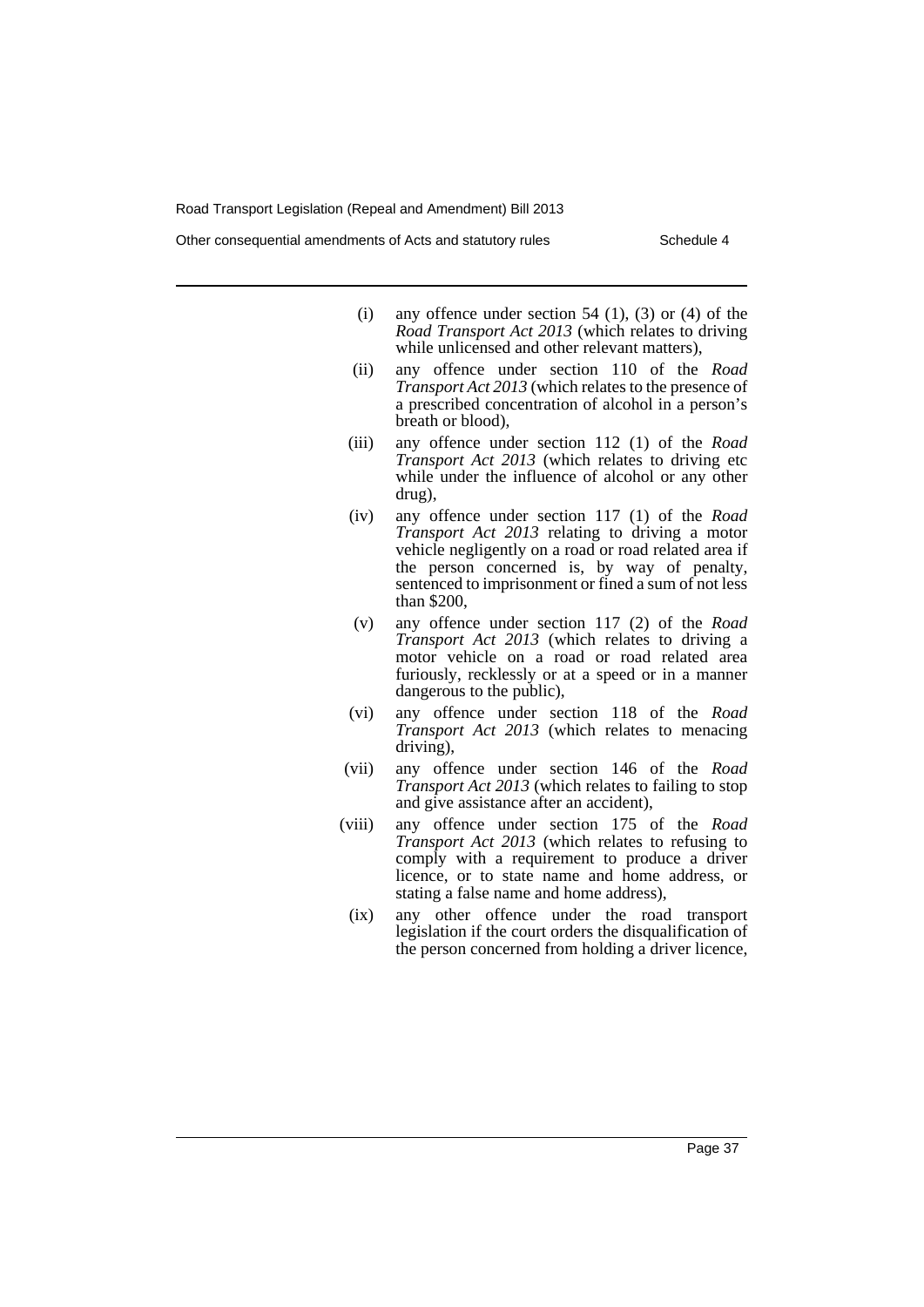Schedule 4 Other consequential amendments of Acts and statutory rules

### **[2] Clause 4 (2)**

Omit the subclause. Insert instead:

- (2) For the purposes of the definition of *excluded offence* in subclause  $(1)$ :
	- (a) a reference to an offence under the road transport legislation includes a reference to an offence under:
		- (i) the road transport legislation (within the meaning of the *Road Transport (General) Act 2005*), as previously in force, and
		- (ii) the *Traffic Act 1909*, or the regulations under that Act, as previously in force, and
	- (b) a reference to an offence under a provision of an Act specified in paragraph (a) of that definition includes a reference to an offence under a corresponding provision of road transport legislation (within the meaning of the *Road Transport (General) Act 2005*) or the *Traffic Act 1909* (or the regulations under that Act), as previously in force.

# **4.36 Licensing and Registration (Uniform Procedures) Act 2002 No 28**

### **[1] Section 80D What the photo-access arrangements can provide for**

Omit "Part 5 of the *Road Transport (Driver Licensing) Act 1998*" from section 80D (a).

Insert instead "Part 3.5 of the *Road Transport Act 2013*".

### **[2] Section 80G Photographs to which Division applies**

Omit "Part 5 of the *Road Transport (Driver Licensing) Act 1998*" wherever occurring.

Insert instead "Part 3.5 of the *Road Transport Act 2013*".

### **[3] Section 80H Keeping and use of photographs**

Omit "Part 5 (Protection of stored photographs) of the *Road Transport (Driver Licensing*) Act 1998" from section  $80H(1)(f)$ .

Insert instead "Part 3.5 of the *Road Transport Act 2013*".

### **[4] Section 80I Release of photographs**

Omit "Part 5 (Protection of stored photographs) of the *Road Transport (Driver Licensing*) Act 1998" from section 80I  $(1)$   $(f)$ .

Insert instead "Part 3.5 of the *Road Transport Act 2013*".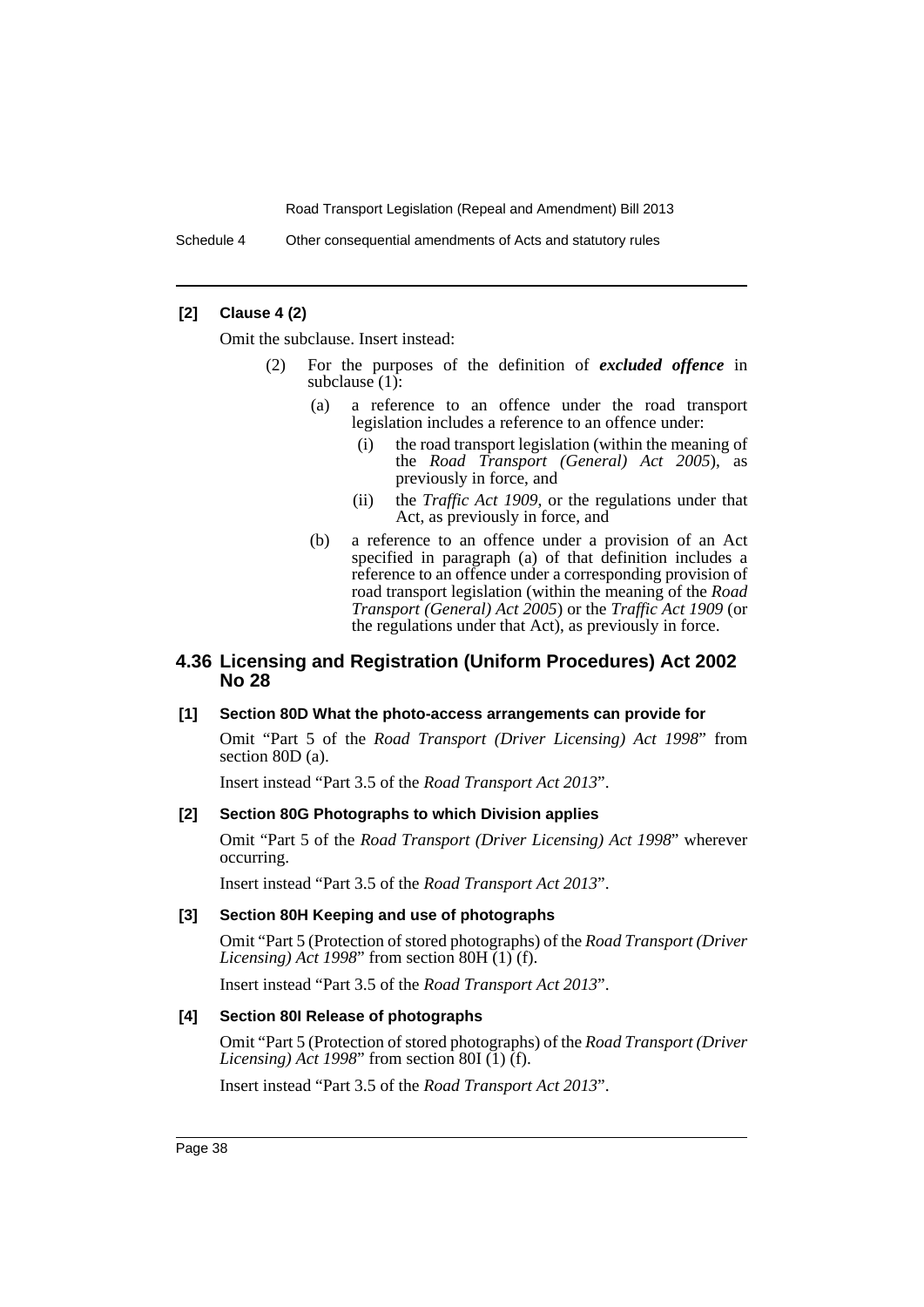Other consequential amendments of Acts and statutory rules Schedule 4

# **4.37 Local Government Act 1993 No 30**

### **[1] Section 632 Acting contrary to notices erected by councils**

Omit "the *Road Transport (General) Act 2005*" wherever occurring. Insert instead "section 4 (1) of the *Road Transport Act 2013*".

### **[2] Section 633C Part not to affect roads and traffic functions under other Acts**

Omit "the *Road Transport (General) Act 2005*" from section 633C (a). Insert instead "section 4 (1) of the *Road Transport Act 2013*".

### **[3] Section 633C (b)**

Omit "*Road Transport (Safety and Traffic Management) Act 1999*" and "that Act".

Insert instead "*Road Transport Act 2013*" and "section 4 (1) of that Act", respectively.

# **[4] Section 651 Liability of vehicle owner for certain offences**

Omit section 651 (9). Insert instead:

- (9) In this section:
	- (a) a reference to a penalty notice is a reference to a penalty notice under Division 3 of Part 7.3 of the *Road Transport Act 2013*, and
	- (b) a reference to an owner of a vehicle is a reference to the responsible person for the vehicle within the meaning of the *Road Transport Act 2013*, and
	- (c) a reference to a prescribed officer is a reference to an authorised officer within the meaning of the *Road Transport Act 2013*.

#### **[5] Section 651B Immobilisation of vehicles**

Omit "Division 2 of Part 5.5 of the *Road Transport (General) Act 2005*" from section 651B (2) (d).

Insert instead "Part 7.6 of the "*Road Transport Act 2013*".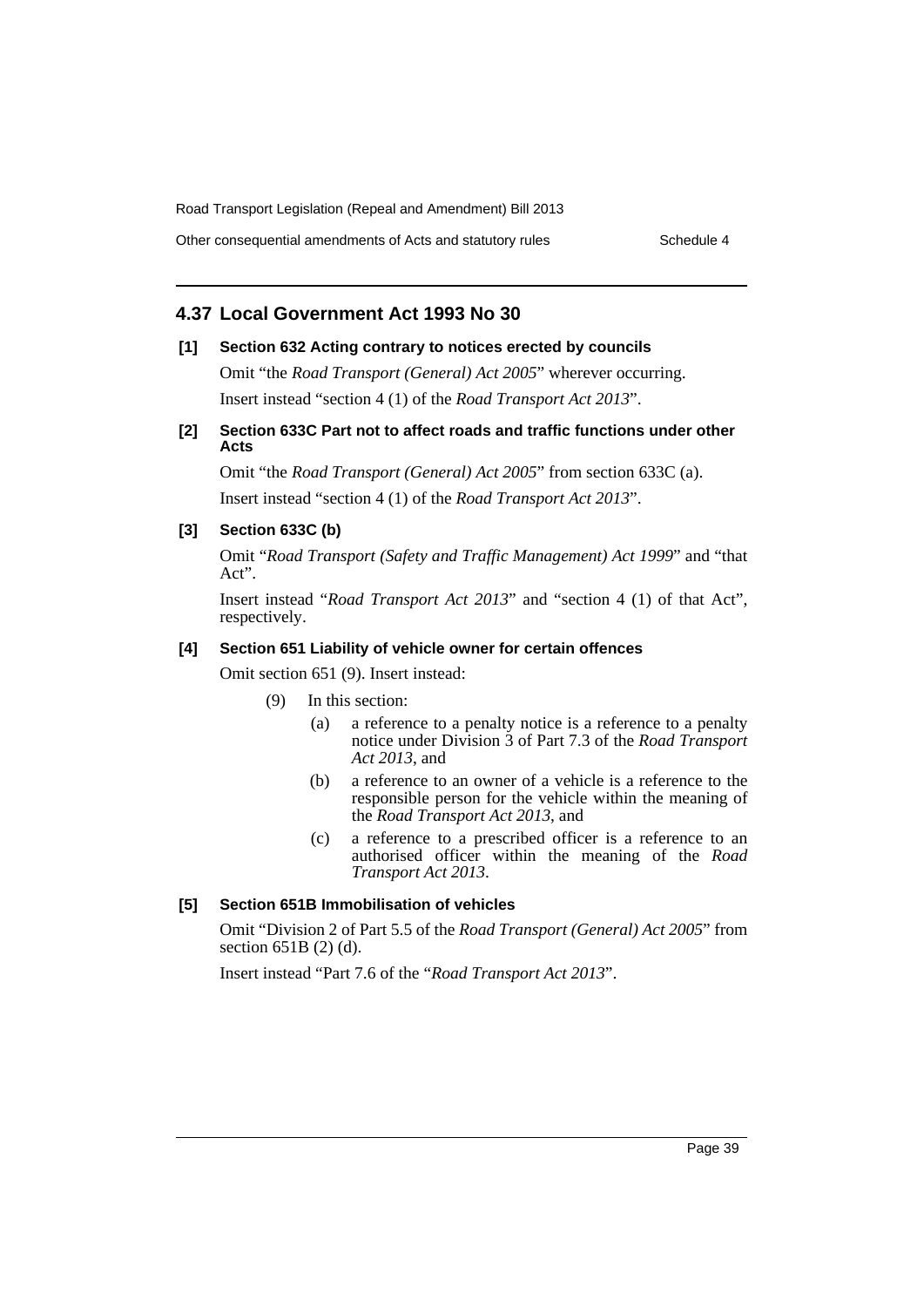Schedule 4 Other consequential amendments of Acts and statutory rules

### **[6] Dictionary**

Omit paragraph (b) of the definition of *manufactured home*. Insert instead:

> (b) that is not a motor vehicle, trailer or other registrable vehicle within the meaning of the *Road Transport Act 2013*,

# **[7] Dictionary, definition of "public car park"**

Omit "*Road Transport (Safety and Traffic Management) Act 1999*". Insert instead "*Road Transport Act 2013*".

### **4.38 Local Government (General) Regulation 2005**

#### **[1] Clause 48 Activities for which approval is not required**

Omit "registered under the *Road Transport (Vehicle Registration) Act 1997* that" wherever occurring in clause 48 (e) (iii) and (f) (iii).

Insert instead "that is registered within the meaning of the *Road Transport Act 2013* and".

### **[2] Clause 65 Concurrence required for operation of public car park**

Omit "*Road Transport (General) Act 1999* or, after the repeal of that Act, the *Road Transport (General) Act 2005*".

Insert instead "*Road Transport Act 2013*".

### **[3] Clause 275 Definitions**

Omit "*Road Transport (Driver Licensing) Act 1998*" from the definition of *driver licence* in clause 275 (1).

Insert instead "*Road Transport Act 2013*".

# **[4] Clause 356E Display of posters**

Omit "the *Road Transport (General) Act 2005*" from clause 356E (3) (c).

Insert instead "section 4 (1) of the *Road Transport Act 2013*".

### **[5] Clause 413**

Omit the clause. Insert instead:

#### **413 Parking and related offences for purposes of section 694**

Any offence for which a penalty notice may for the time being be served under section 195 of the *Road Transport Act 2013* by a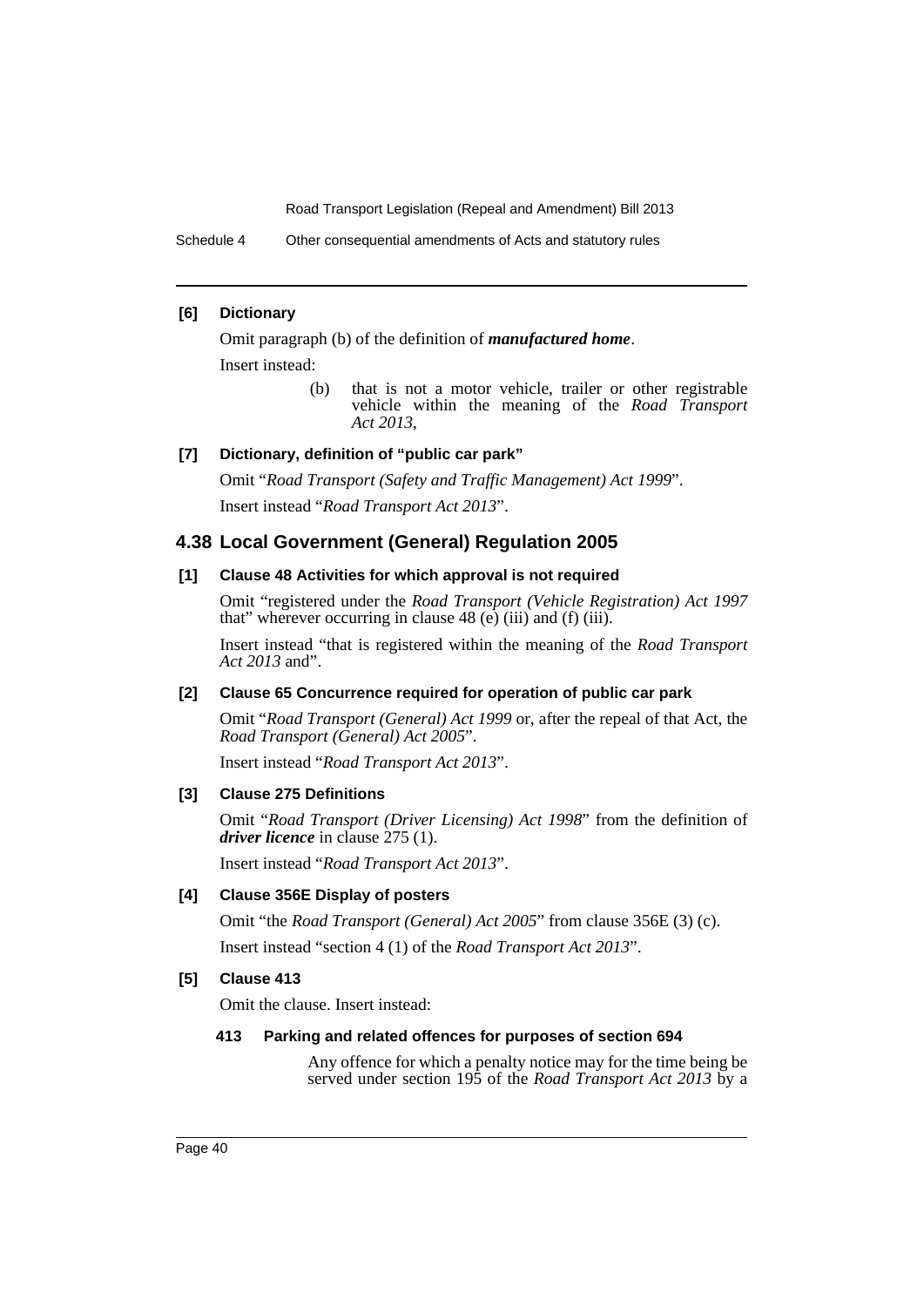Other consequential amendments of Acts and statutory rules Schedule 4

Class 12 officer referred to in Schedule 4 to the *Road Transport (General) Regulation 2013* is declared to be a parking or related offence for the purposes of section 694 of the Act.

**Note.** The *Road Transport (General) Regulation 2013* defines the expression *Class 12 officer* and lists the offences for which a penalty notice may be served by such an officer. By operation of this clause, any offence in that list is a parking or related offence for the purposes of section 694 of the Act.

# **4.39 Local Government (Manufactured Home Estates, Caravan Parks, Camping Grounds and Moveable Dwellings) Regulation 2005**

### **[1] Clause 4 Definitions**

Omit the definitions of *campervan* and *caravan* from clause 4 (1).

Insert instead:

*campervan* means a moveable dwelling (other than a caravan) that is designed so as to be capable of being registered (within the meaning of the *Road Transport Act 2013*) as a motor vehicle, and includes a camper trailer.

*caravan* means a moveable dwelling that is designed so as to be capable of being registered (within the meaning of the *Road Transport Act 2013*) as a trailer, but does not include a camper trailer.

### **[2] Clause 4 (1), definitions of "park van" and "relocatable home"**

Omit "capable of being registered under the *Road Transport (Vehicle Registration) Act 1997*" wherever occurring.

Insert instead "a vehicle of a kind that is capable of being registered within the meaning of the *Road Transport Act 2013*".

### **[3] Clause 79 Plans to accompany applications for approval**

Omit "capable of being registered under the *Road Transport (Vehicle Registration) Act 1997*" from clause 79 (6).

Insert instead "vehicles of a kind that are capable of being registered within the meaning of the *Road Transport Act 2013*".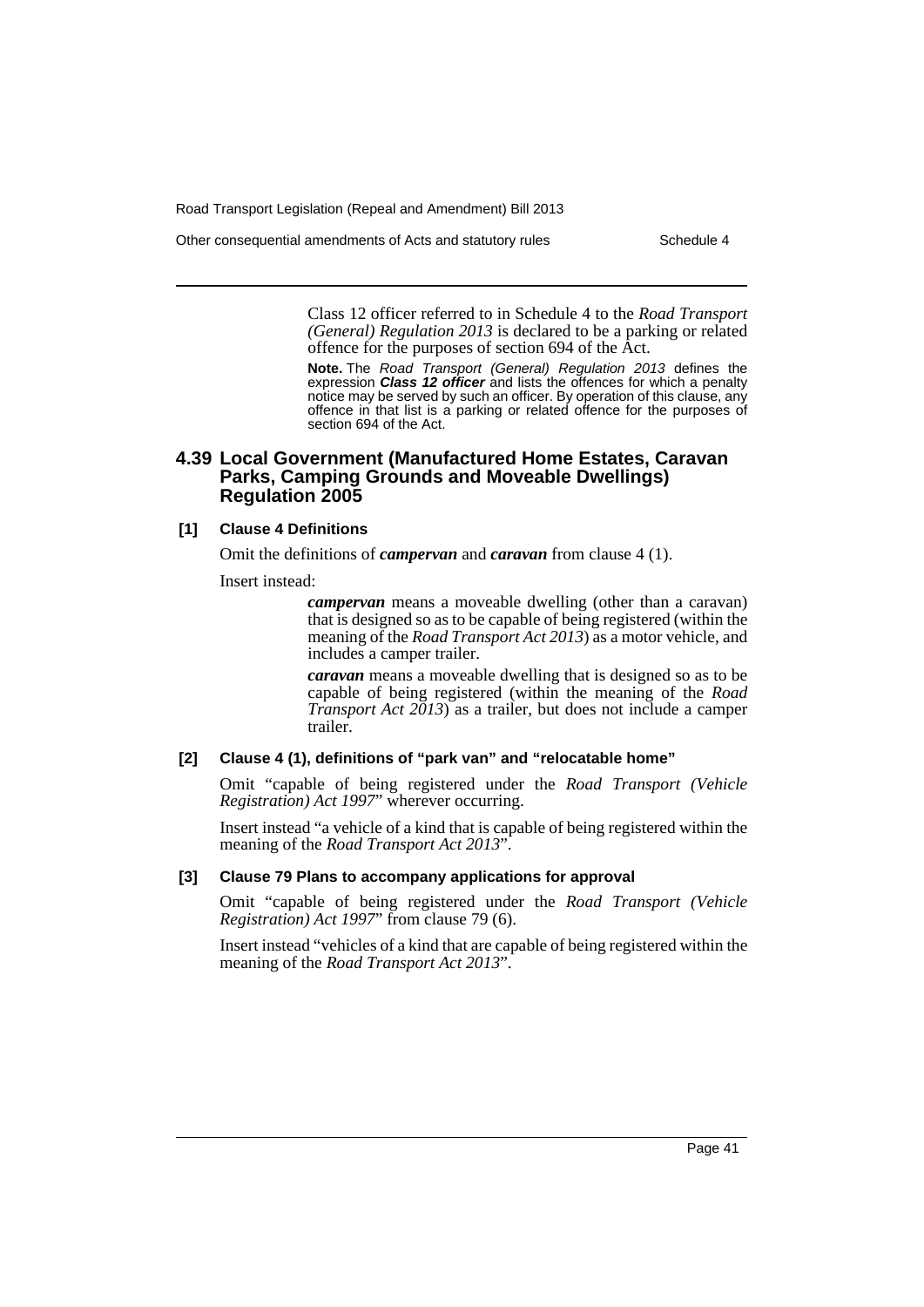Schedule 4 Other consequential amendments of Acts and statutory rules

# **4.40 Major Events Act 2009 No 73**

# **[1] Section 21 Definitions—Subdivision 2**

Omit "*Road Transport (General) Act 2005*" from the definition of *road transport legislation* in section 21 (1).

Insert instead "*Road Transport Act 2013*".

### **[2] Section 22 Relationship with road transport legislation**

Omit "Part 2.1 of the *Road Transport (General) Act 2005*" from section 22 (4). Insert instead "section 14 of the *Road Transport Act 2013*".

### **[3] Section 23 Major event lane signs**

Omit "the regulations under the *Road Transport (Safety and Traffic Management) Act 1999*" wherever occurring in section 23 (1) and (2).

Insert instead "the statutory rules under the *Road Transport Act 2013*".

### **[4] Section 23 (3)**

Omit "Part 4 of the *Road Transport (Safety and Traffic Management) Act 1999*".

Insert instead "Part 5.3 of the *Road Transport Act 2013*".

### **[5] Section 32 Removal of unattended motor vehicles—generally**

Omit "section 76 of the *Road Transport (Safety and Traffic Management) Act 1999*" from section 32 (2).

Insert instead "section 143 of the *Road Transport Act 2013*".

### **[6] Section 33 Removal of unattended motor vehicles—breach of parking restrictions**

Omit "section 76 of the *Road Transport (Safety and Traffic Management) Act 1999*".

Insert instead "section 143 of the *Road Transport Act 2013*".

# **[7] Section 35 Removal of unattended motor vehicles—emergencies**

Omit "authorised officer" from section 35 (1) (b). Insert instead "appropriate officer".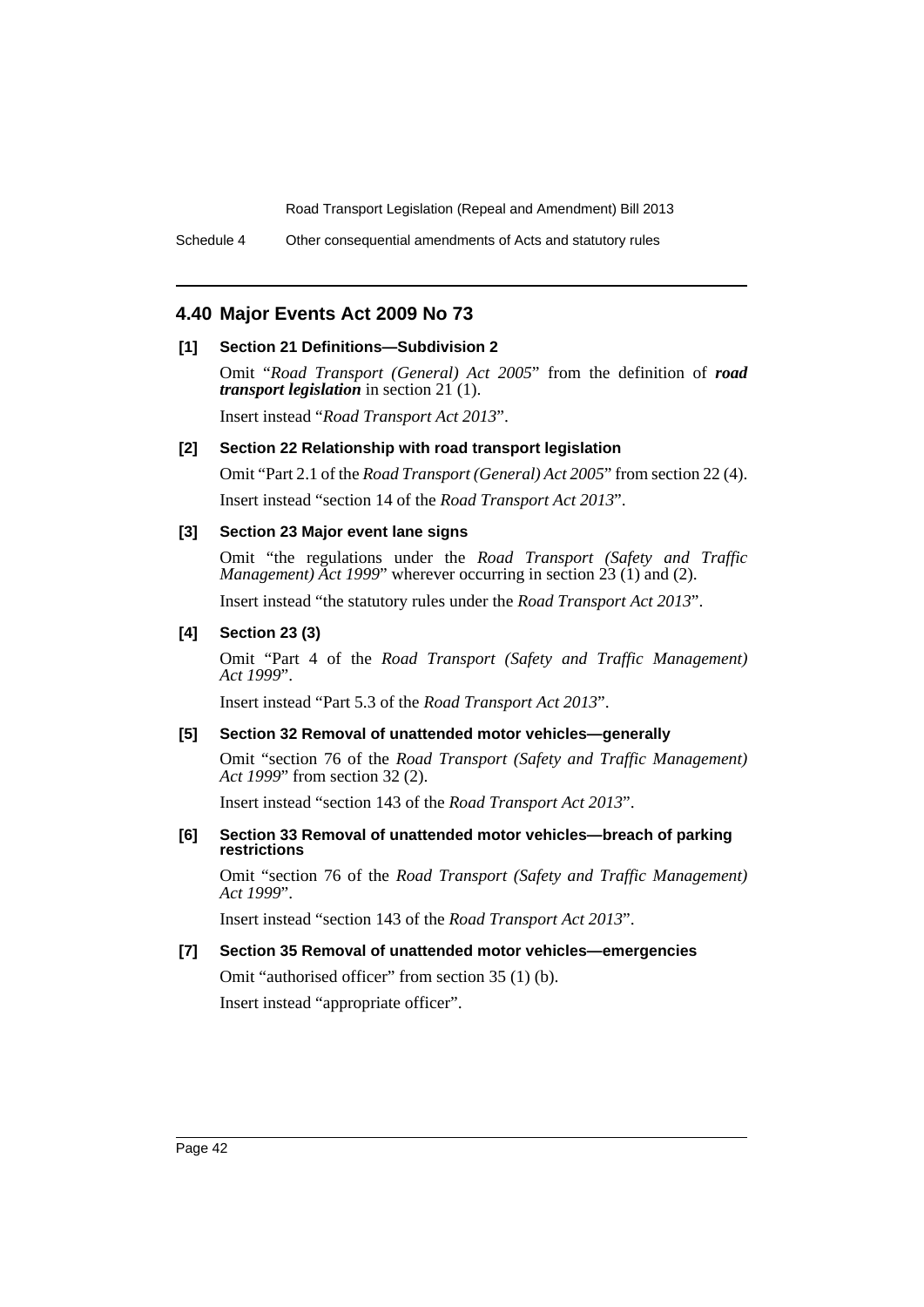Other consequential amendments of Acts and statutory rules Schedule 4

### **[8] Section 35 (2)**

Omit "section 76 (2)–(8A) of the *Road Transport (Safety and Traffic Management) Act 1999*".

Insert instead "section 143 (2)–(8) of the *Road Transport Act 2013*".

#### **[9] Section 35 (4)**

Omit the subsection. Insert instead:

(4) In this section:

*appropriate officer* has the same meaning as in section 143 of the *Road Transport Act 2013*.

# **4.41 Marine Parks (Zoning Plans) Regulation 1999**

#### **Clause 5.13 Special purpose zones—fishing**

Omit "Division 2 of Part 6 of the *Road Transport (Safety and Traffic Management) Regulation 1999*" from clause 5.13 (4) (a).

Insert instead "Division 2 of Part 6 of the *Road Transport (General) Regulation 2013*".

# **4.42 Marine Safety Act 1998 No 121**

### **[1] Section 20 Definitions**

Omit "*Road Transport (Safety and Traffic Management) Act 1999*" wherever occurring in the definitions of *breath analysing instrument*, *breath test* and *drug* in section 20 (1).

Insert instead "*Road Transport Act 2013*".

#### **[2] Schedule 1 Alcohol and drug use—random breath testing and related matters**

Omit the definitions of *analyst*, *breath analysis*, *prescribed laboratory*, *prescribed place* and *prescribed sample taker* from clause 1 (1).

Insert in alphabetical order:

*analyst* has the same meaning as in Schedule 3 to the *Road Transport Act 2013*.

*authorised sample taker* has the same meaning as in Schedule 3 to the *Road Transport Act 2013*.

*breath analysis* has the same meaning as in Schedule 3 to the *Road Transport Act 2013*.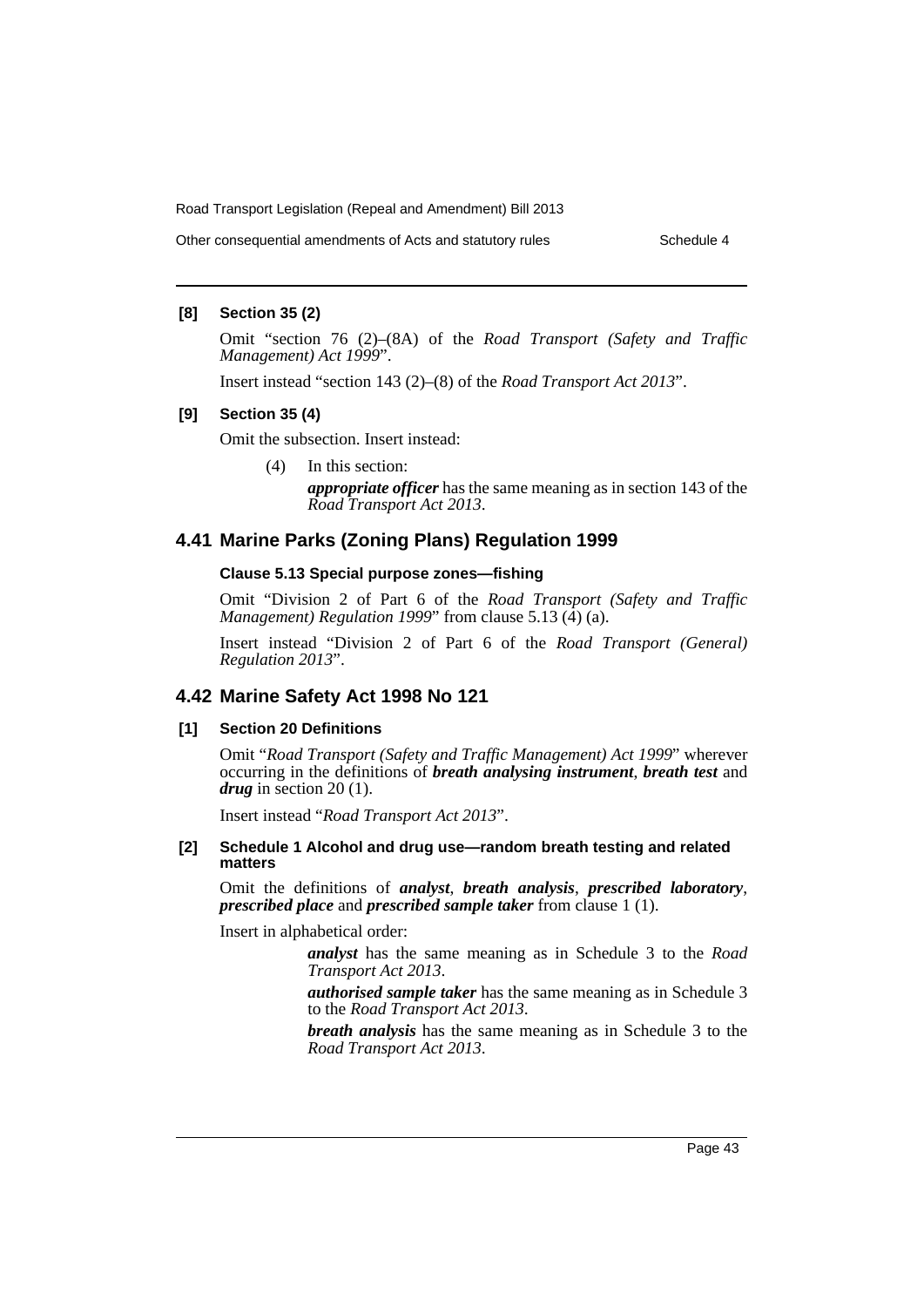Schedule 4 Other consequential amendments of Acts and statutory rules

*prescribed laboratory* means a laboratory prescribed by statutory rules under the *Road Transport Act 2013* for the purposes of any of the provisions of Schedule 3 to that Act.

*prescribed place* has the same meaning as in Schedule 3 to the *Road Transport Act 2013*.

# **[3] Schedule 1, clause 1 (2)**

Omit "*Road Transport (Safety and Traffic Management) Act 1999*". Insert instead "*Road Transport Act 2013*".

# **[4] Schedule 1**

Omit each expression specified in Column 1 of the following Table wherever occurring (including definitions, headings and notes) and regardless of capitalisation.

Insert instead the expression specified in Column 2 opposite the expression specified in Column 1 with capitalisation that corresponds to that of the omitted expression:

| Column 1                                                                                               | <b>Column 2</b>                 |
|--------------------------------------------------------------------------------------------------------|---------------------------------|
| the medical practitioner, registered nurse or the authorised sample taker<br>prescribed sample taker   |                                 |
| the medical practitioner, nurse or<br>prescribed sample taker                                          | the authorised sample taker     |
| a medical practitioner, registered nurse or an authorised sample taker<br>prescribed sample taker      |                                 |
| a medical practitioner, nurse or prescribed an authorised sample taker<br>sample taker                 |                                 |
| the practitioner, nurse or prescribed sample the authorised sample taker<br>taker                      |                                 |
| the medical practitioner or nurse                                                                      | the authorised sample taker     |
| a medical practitioner or nurse                                                                        | an authorised sample taker      |
| another medical practitioner or nurse                                                                  | another authorised sample taker |
| such medical practitioner, registered nurse such authorised sample taker<br>or prescribed sample taker |                                 |

#### **Table**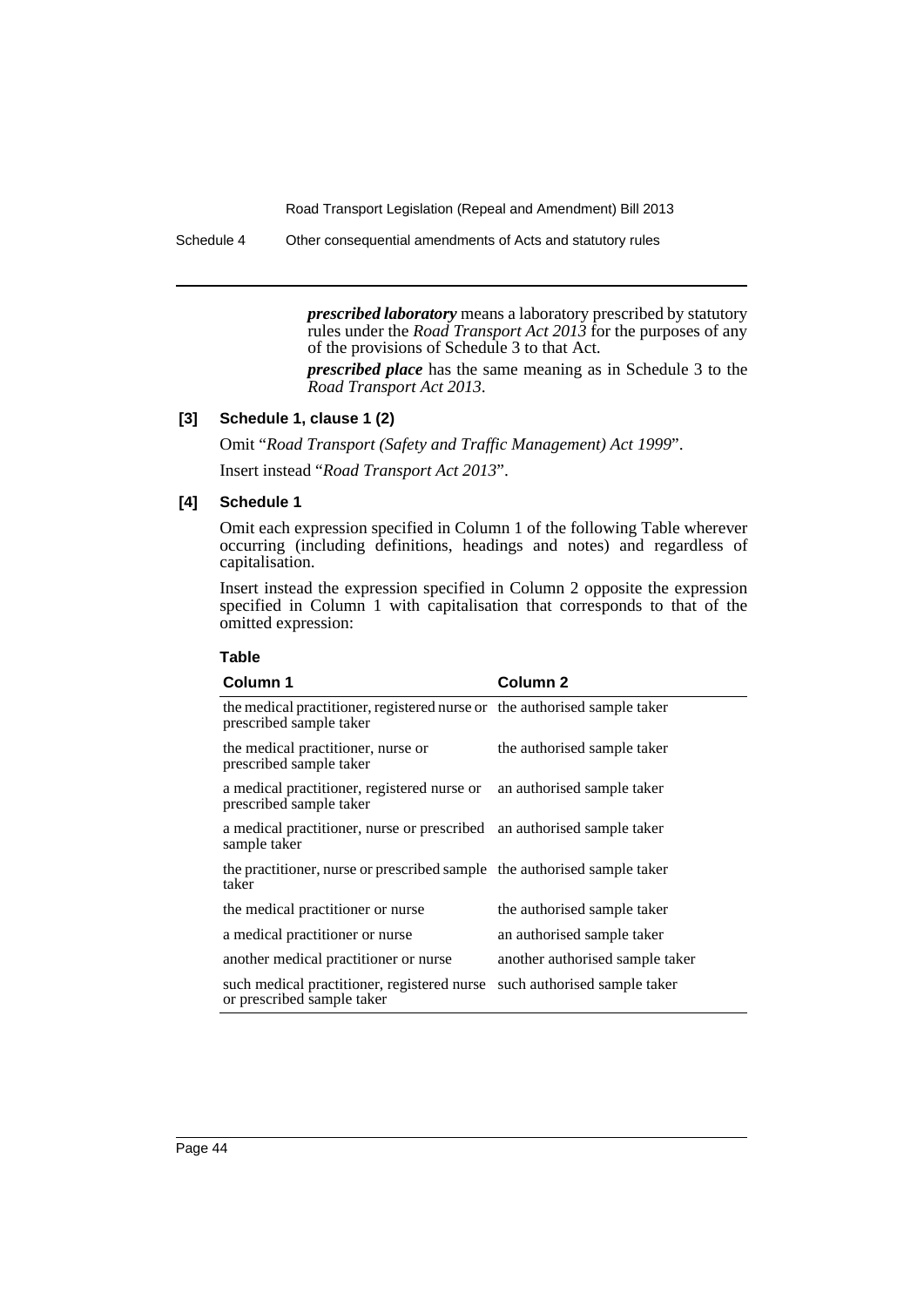Other consequential amendments of Acts and statutory rules Schedule 4

### **[5] Schedule 1, clause 8**

Omit "regulations under the *Road Transport (Safety and Traffic Management) Act 1999* as a hospital for the purposes of Division 4 of Part 2 of that Act".

Insert instead "statutory rules under the *Road Transport Act 2013* as a hospital for the purposes of Division 4 of Part 2 of Schedule 3 to that Act".

### **[6] Schedule 1, clause 11 (4)**

Omit the subclause. Insert instead:

### (4) In this clause:

*appropriate health professional* means:

- (a) a medical practitioner or registered nurse, or a person of a class or description prescribed by the regulations under this Act, for the proper care and treatment of the person, or
- (b) a person belonging to a class of persons prescribed by the statutory rules under the *Road Transport Act 2013* as being an appropriate health professional for the purposes of clause 18 of Schedule 3 to that Act.

### **[7] Schedule 1, clause 34 (2) (a)**

Omit "medical practitioners or nurses".

Insert instead "authorised sample takers".

# **4.43 Marine Safety (General) Regulation 2009**

# **Clause 43 Application of this Part**

Omit "registered under the *Road Transport (Vehicle Registration) Act 1997*" from clause 43 (1) (b).

Insert instead "registered within the meaning of the *Road Transport Act 2013*".

# **4.44 Motor Accidents Act 1988 No 102**

#### **Section 3 Definitions**

Insert after section 3 (6):

(6A) A reference in this Act to an Act that formed part of the road transport legislation (within the meaning of the *Road Transport (General) Act 2005*) immediately before the repeal or renaming of that Act by the *Road Transport Legislation (Repeal and Amendment) Act 2013* is to be read as a reference to that Act as in force immediately before its repeal or renaming.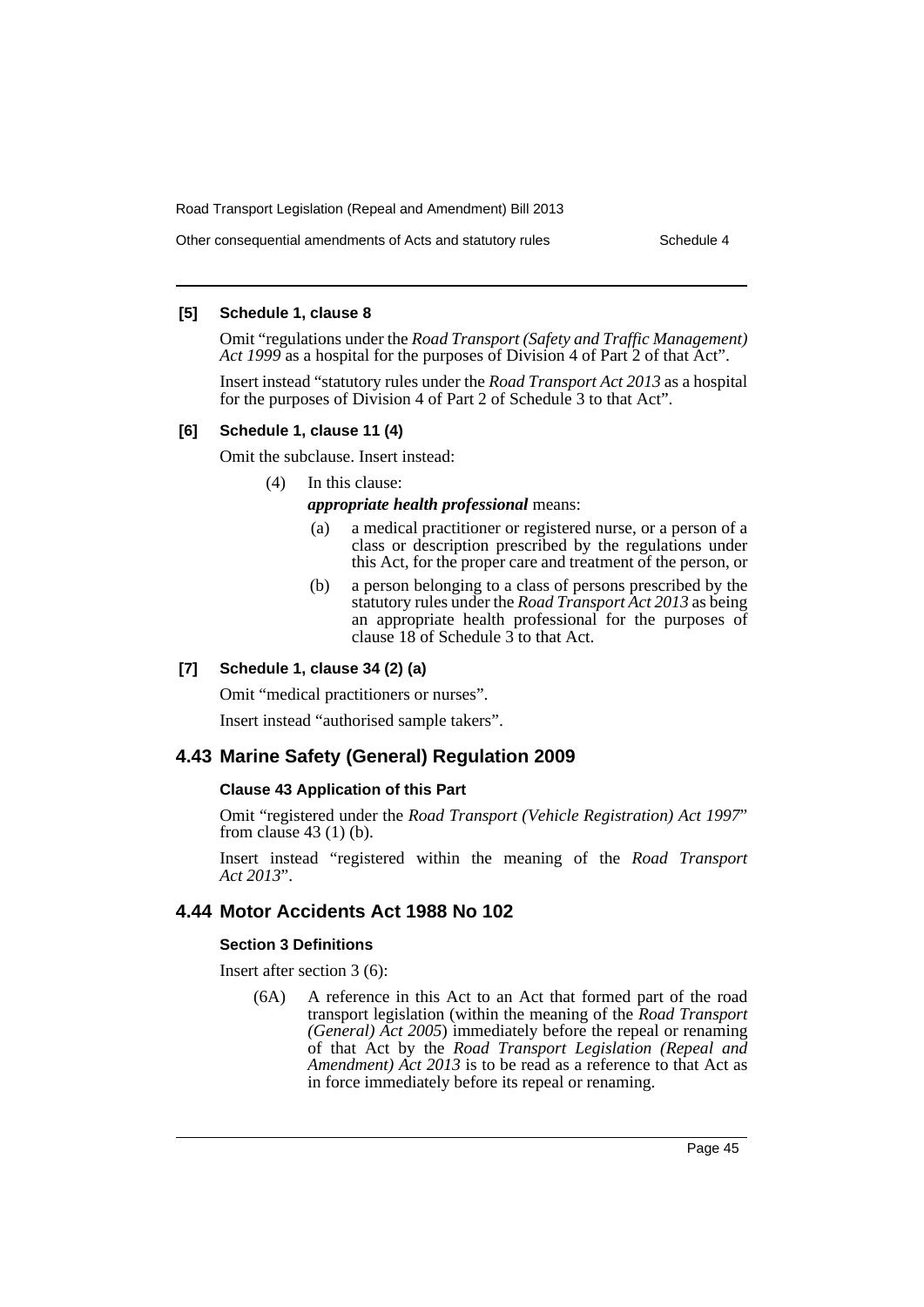Schedule 4 Other consequential amendments of Acts and statutory rules

# **4.45 Motor Accidents Compensation Act 1999 No 41**

#### **[1] Section 3 Definitions**

Omit the definitions of *motor vehicle*, *registration*, *road*, *trader's plate* and *trailer*.

Insert in alphabetical order:

*motor vehicle* means a motor vehicle or trailer within the meaning of the *Road Transport Act 2013*.

**Note.** The *Road Transport Act 2013* defines a *motor vehicle* to mean a vehicle (within the meaning of that Act) that is built to be propelled by a motor that forms part of the vehicle.

*registration* means:

- (a) registration of a motor vehicle under the *Road Transport Act 2013* or the *Recreation Vehicles Act 1983*, or
- (b) the issue of an unregistered vehicle permit under the *Road Transport Act 2013* for an unregistered motor vehicle, or
- (c) registration in New South Wales of a motor vehicle under the *Interstate Road Transport Act 1985* of the Commonwealth.

*road* means a road or road related area (within the meaning of section 4 (1) of the *Road Transport Act 2013*), but does not include an area to which the whole of that Act does not apply because of an instrument under that Act.

*trader's plate* means a trader's plate within the meaning of the *Road Transport Act 2013*.

*trailer* means a trailer within the meaning of the *Road Transport Act 2013*.

**Note.** The *Road Transport Act 2013* defines *trailer* to mean a vehicle that is built to be towed, or is towed, by a motor vehicle, but does not include a motor vehicle that is being towed.

### **[2] Section 4 Meaning of "owner" of motor vehicle**

Omit "*Road Transport (Vehicle Registration) Act 1997*" from section  $4(1)(a)(i)$ .

Insert instead "*Road Transport Act 2013*".

### **[3] Section 10 Third-party policies**

Omit "*Road Transport (Vehicle Registration) Act 1997*" from section 10 (b). Insert instead "*Road Transport Act 2013*".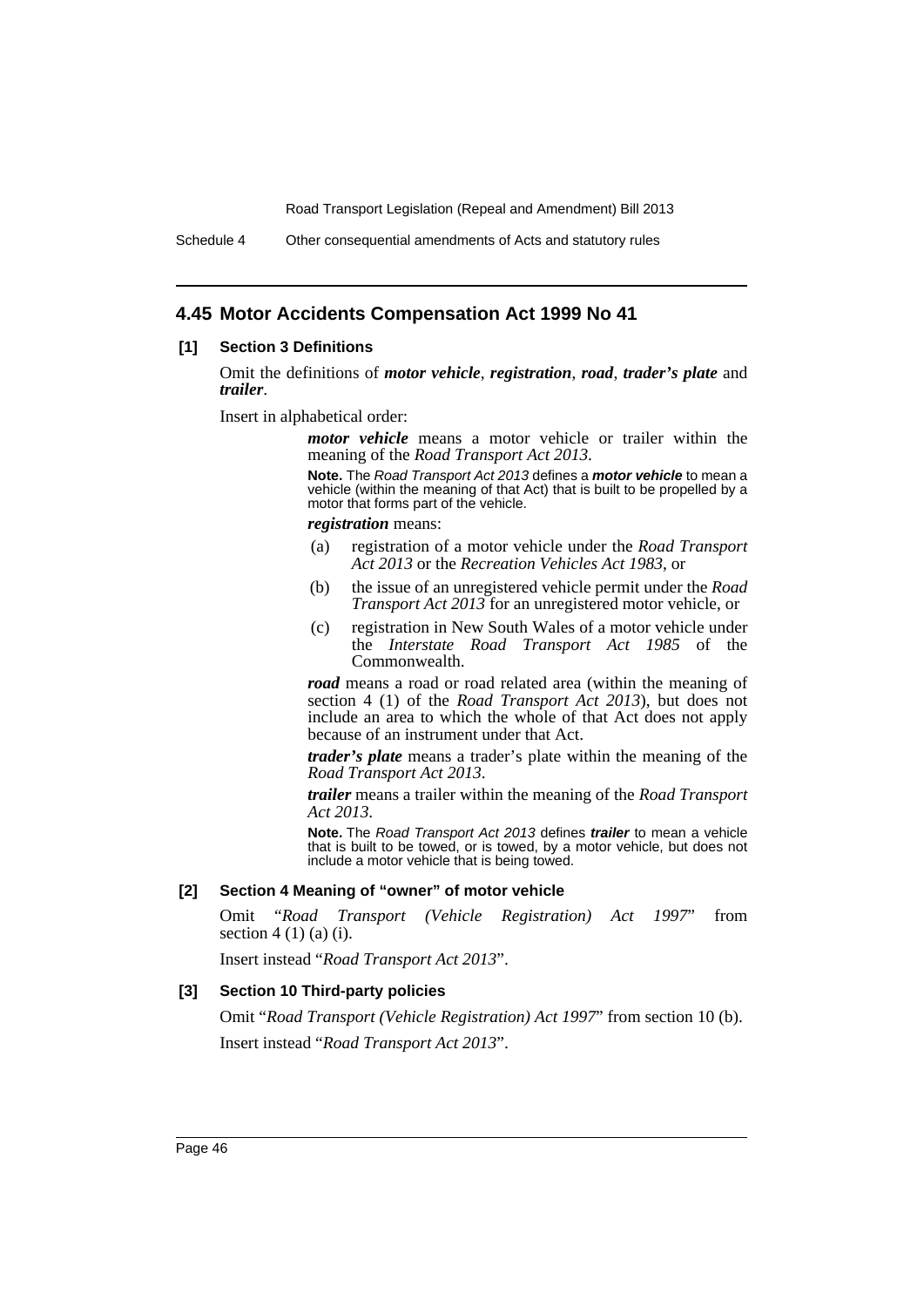Other consequential amendments of Acts and statutory rules Schedule 4

### **[4] Section 10 (2)**

Insert at the end of section 10:

(2) A policy does not cease to be a third-party policy under this Act merely because the policy refers to an unregistered vehicle permit under the *Road Transport (Vehicle Registration) Act 1997* instead of an unregistered vehicle permit under the *Road Transport Act 2013* (as specified in paragraph (b) of the policy set out in subsection (1)).

#### **[5] Section 10A Treatment of certain vehicles for purposes of third-party policy**

Omit "*Road Transport (Vehicle Registration) Act 1997*" from section 10A (1) (a).

Insert instead "*Road Transport Act 2013*".

### **[6] Section 33 Claim against Nominal Defendant where vehicle not insured**

Omit "under the *Road Transport (Vehicle Registration) Act 1997*" from section 33 (3A).

Insert instead "within the meaning of section 4 (1) of the *Road Transport Act 2013*".

### **[7] Section 34 Claim against Nominal Defendant where vehicle not identified**

Omit "under the *Road Transport (Vehicle Registration) Act 1997*" from section 34 (1A).

Insert instead "*within the meaning of section 4 (1) of the Road Transport Act 2013*".

### **[8] Section 140 Defence of voluntary assumption of risk**

Omit "section 40 of the *Road Transport (Safety and Traffic Management) Act 1999*" from section 140 (3) (b).

Insert instead "section 115 of the *Road Transport Act 2013*".

# **4.46 Motor Accidents Compensation Regulation 2005**

### **[1] Clause 18 Motor vehicles taken to be subject to unregistered vehicle permits**

Omit clause 18 (1) (k) (ii). Insert instead:

(ii) registration charges within the meaning of the *Road Transport Act 2013* (exempted under clause 76J (2) of the *Road Transport (Vehicle Registration) Regulation 2007*).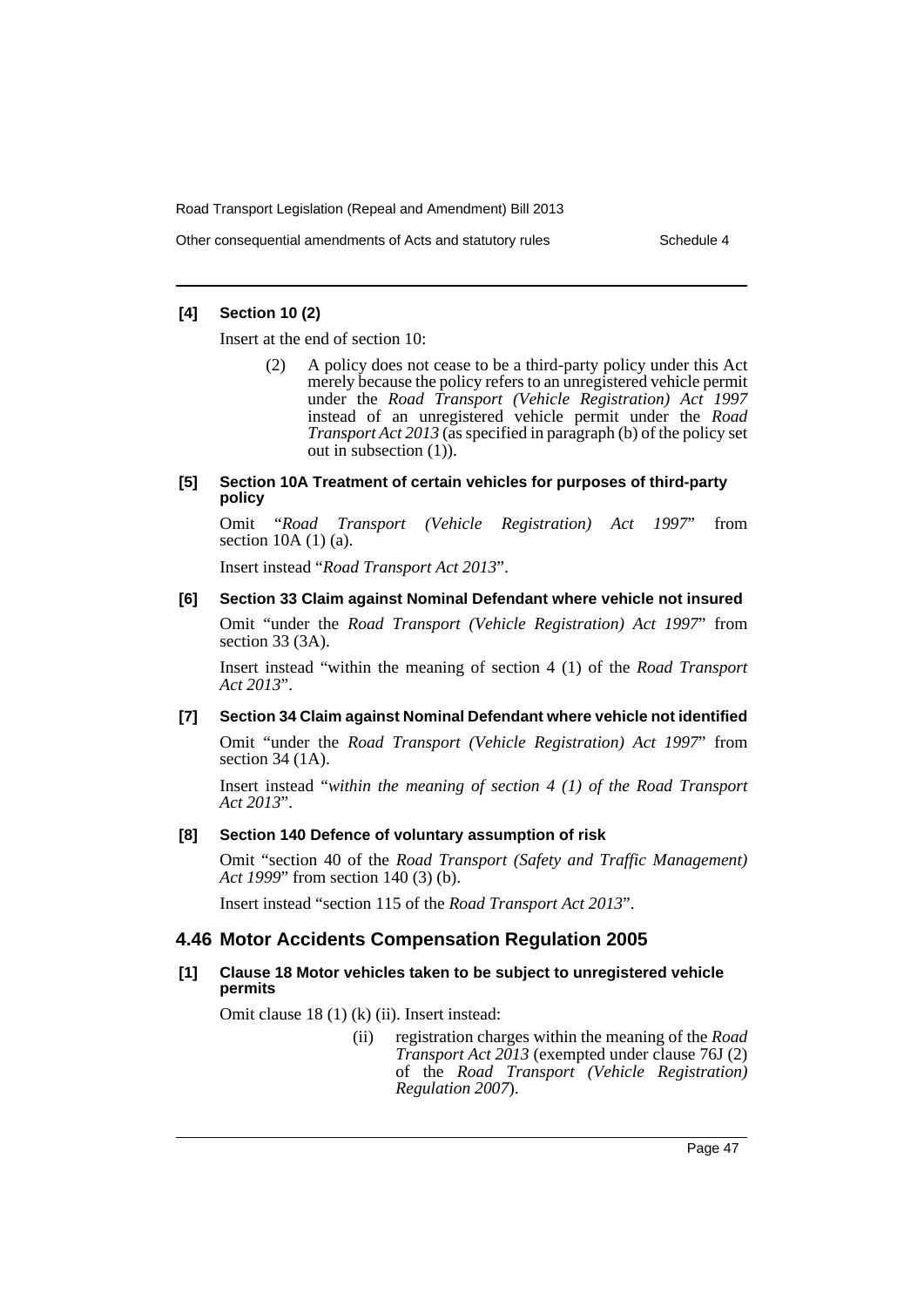Schedule 4 Other consequential amendments of Acts and statutory rules

### **[2] Clause 18 (3)**

Omit "*Road Transport (Vehicle Registration) Act 1997*". Insert instead "*Road Transport Act 2013*".

# **4.47 Motor Dealers Act 1974 No 52**

### **[1] Section 4 Definitions**

Omit "the regulations made under the *Road Transport (Vehicle Registration) Act 1997*" from paragraph (a) of the definition of *inspection report* in section 4 (1).

Insert instead "the statutory rules under the *Road Transport Act 2013*".

### **[2] Section 20D Notices to show cause**

Omit "section 22 (2) or (4) of the *Road Transport (Vehicle Registration) Act 1997* (Affixing of interstate number-plates on registrable vehicles in New South Wales)" from section 20D  $(1)$  (b1).

Insert instead "section 73 (1) or (3) of the *Road Transport Act 2013*".

#### **[3] Section 23B Sale by auction of vehicles to which number-plates are attached**

Omit "*Road Transport (Vehicle Registration) Act 1997*" from section 23B (3) (a).

Insert instead "*Road Transport Act 2013*".

### **4.48 Motor Dealers Regulation 2010**

#### **[1] Clause 66 Certificate of inspection**

Omit "the regulations under the *Road Transport (Vehicle Registration) Act 1997*" from clause 66 (1).

Insert instead "the statutory rules under the *Road Transport Act 2013*".

### **[2] Clause 69 Savings**

Insert at the end of the clause:

(2) A notice for a form set out in Schedule 3 that is prescribed does not cease to be a notice in or to the effect of that form merely because the notice refers to an inspection report issued in accordance with the regulations under the *Road Transport (Vehicle Registration) Act 1997* instead of the statutory rules under the *Road Transport Act 2013*.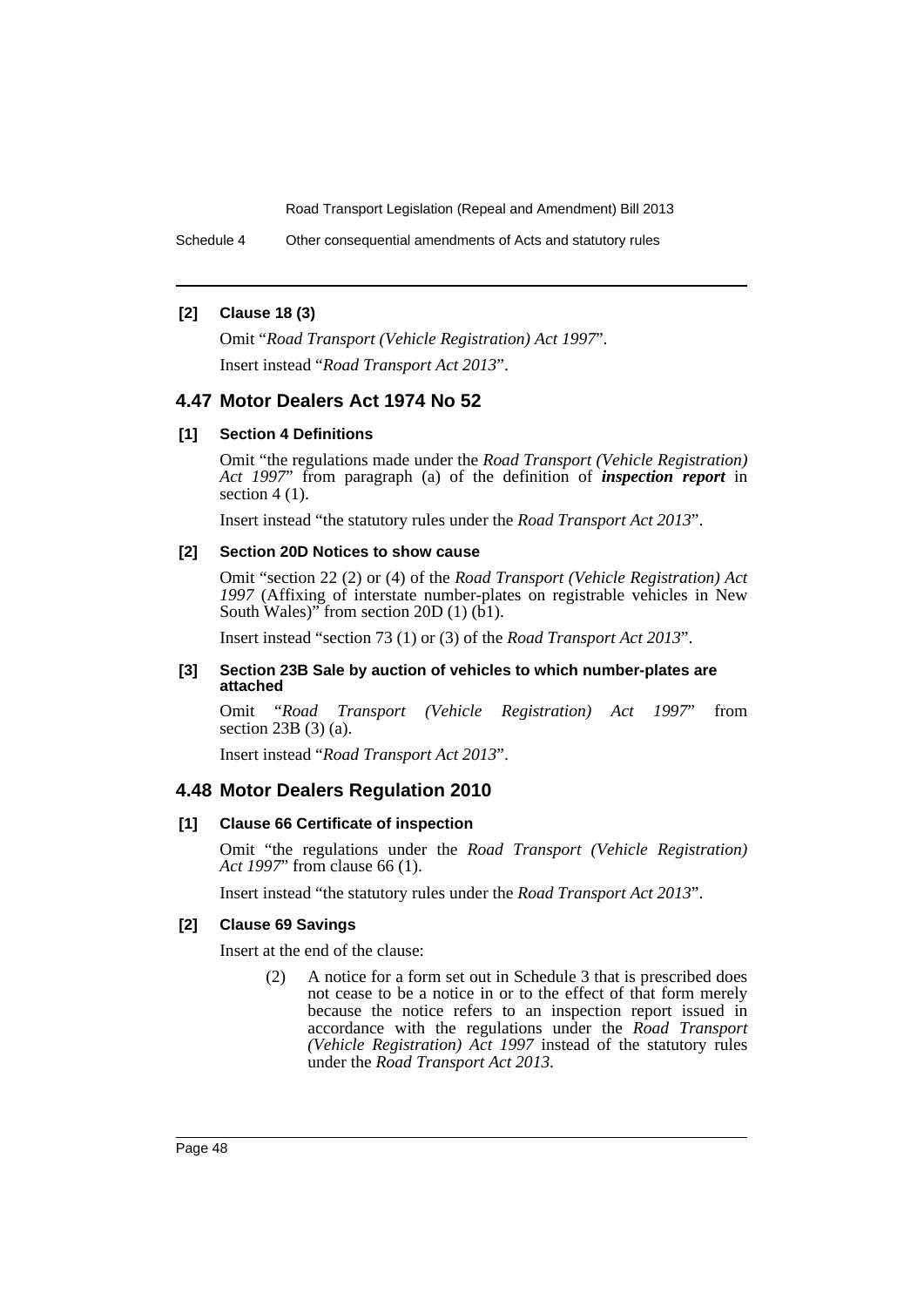Other consequential amendments of Acts and statutory rules Schedule 4

### **[3] Schedule 3 Forms**

Omit "the regulations under the *Road Transport (Vehicle Registration) Act 1997*" wherever occurring.

Insert instead "the statutory rules under the *Road Transport Act 2013*".

# **4.49 Motor Sports (World Rally Championship) Act 2009 No 55**

### **[1] Section 17 Suspension of certain road and noise legislation**

Omit section 17 (2) (b). Insert instead:

(b) section 115 of the *Road Transport Act 2013* or an instrument made under that Act in relation to matters contained in section 115, and

#### **[2] Section 17 (3)**

Omit "*Road Transport (General) Act 2005*". Insert instead "*Road Transport Act 2013*".

# **4.50 Motor Vehicle Repairs Act 1980 No 71**

### **[1] Section 4 Definitions**

Omit "Part 2AA of the *Road Transport (Vehicle Registration) Act 1997*" from the definition of *certification work* in section 4 (1).

Insert instead "Part 4.5 of the *Road Transport Act 2013*".

### **[2] Section 42 Grounds on which a licence holder may be dealt with under this Part**

Omit "section 16Q of the *Road Transport (Vehicle Registration) Act 1997* or the regulations made under Part 2AA of that Act" from section 42 (1) (d1).

Insert instead "section 98 of the *Road Transport Act 2013* or statutory rules made for the purposes of Part 4.5 of that Act".

### **[3] Section 73 Authority may require information**

Omit "section 16Q of the *Road Transport (Vehicle Registration) Act 1997*" from section 73 (3).

Insert instead "section 98 of the *Road Transport Act 2013*".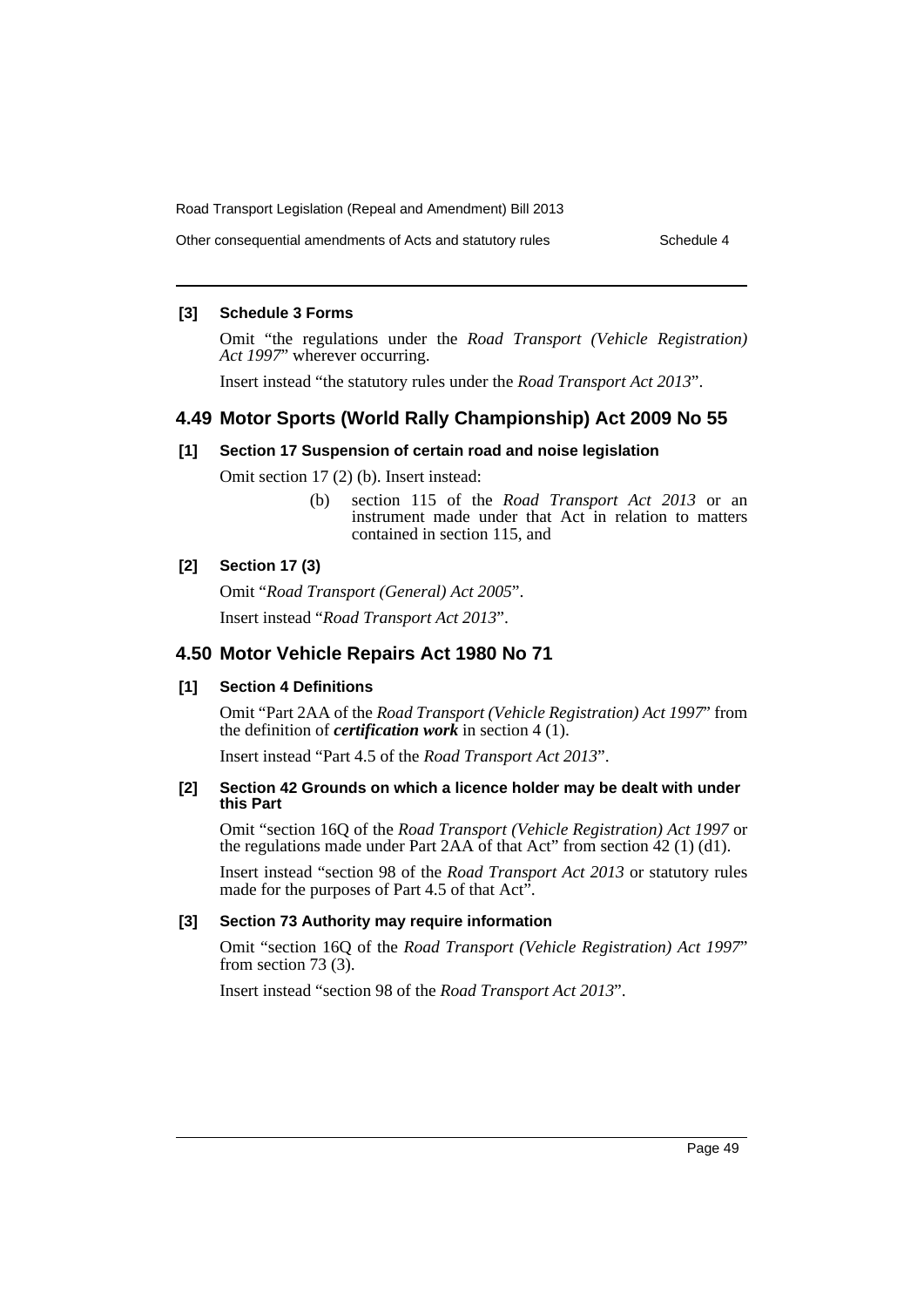Schedule 4 Other consequential amendments of Acts and statutory rules

### **[4] Section 75 Power of entry and examination**

Omit "Part 2AA of the *Road Transport (Vehicle Registration) Act 1997* and the regulations made under that Part" from section  $75(6)$ .

Insert instead "Part 4.5 of the *Road Transport Act 2013* and statutory rules made for the purposes of that Part".

### **[5] Section 75B Production of records**

Omit "Part 2AA of the *Road Transport (Vehicle Registration) Act 1997* or the regulations made under that Part" from section 75B (1).

Insert instead "Part 4.5 of the *Road Transport Act 2013* or the statutory rules made for the purposes of that Part".

# **4.51 Motor Vehicle Sports (Public Safety) Act 1985 No 24**

# **[1] Section 3 Definitions**

Omit "*Road Transport (General) Act 2005*" from the definition of *motor vehicle*.

Insert instead "*Road Transport Act 2013*".

### **[2] Section 3, definition of "motor vehicle racing ground"**

Omit "within the meaning of the *Road Transport (General) Act 2005* (other than a road or road related area that is the subject of a declaration made under section 15 (1) (b) of that Act relating to all of the provisions of that Act)".

Insert instead "within the meaning of section 4 (1) of the *Road Transport Act 2013* (other than a road or road related area that is the subject of a declaration made under section 18 (1) (b) of that Act relating to all of the provisions of that Act)".

# **4.52 Motor Vehicles Taxation Act 1988 No 111**

# **[1] Section 3 Definitions**

Omit "*Road Transport (Vehicle Registration) Act 1997*" from the definition of *motor tricycle* in section 3 (1).

Insert instead "*Road Transport Act 2013*".

# **[2] Section 3 (1), definition of "motor vehicle"**

Omit "*Road Transport (General) Act 2005*". Insert instead "*Road Transport Act 2013*".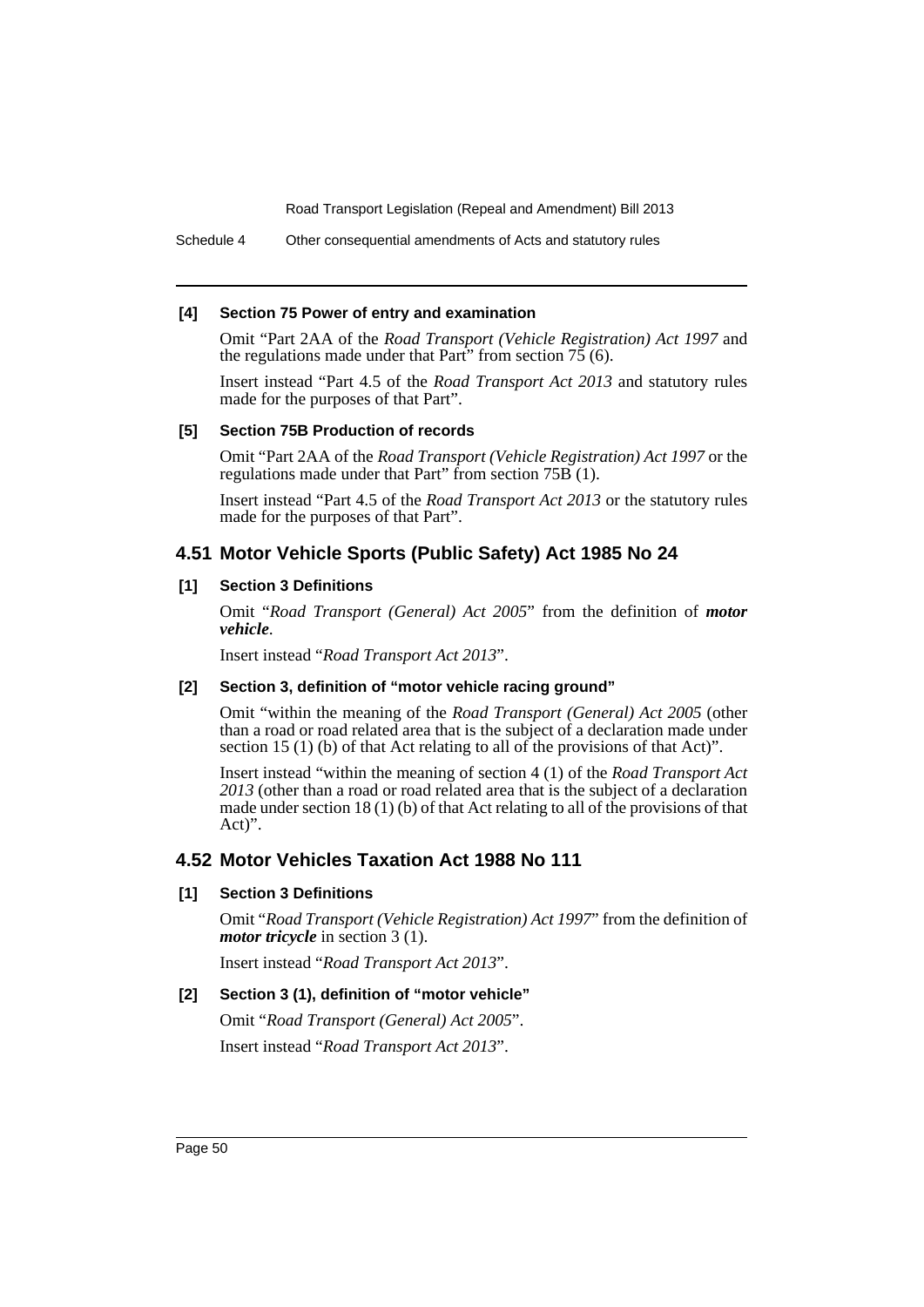Other consequential amendments of Acts and statutory rules Schedule 4

### **[3] Section 3 (1), definition of "registered"**

Omit "registered under the *Road Transport (Vehicle Registration) Act 1997*".

Insert instead "registered within the meaning of the *Road Transport Act 2013*".

#### **[4] Section 3 (1), definitions of "road" and "road related area"**

Omit the definitions. Insert instead:

*road* means a road within the meaning of section 4 (1) of the *Road Transport Act 2013* (other than a road that is the subject of a declaration made under section 18 (1) (b) of that Act relating to all of the provisions of that Act).

*road related area* means a road related area within the meaning of section 4 (1) of the *Road Transport Act 2013* (other than a road related area that is the subject of a declaration made under section 18 (1) (b) of that Act relating to all of the provisions of that Act).

### **[5] Section 3B**

Omit the section. Insert instead:

#### **3B Relationship with Schedule 2 to Road Transport Act 2013**

This Act applies to motor vehicles in respect of which an amount of tax (including a nil amount) is specified in Schedule 1, but does not apply to:

- (a) a vehicle in respect of which a registration charge (including a nil charge) is imposed under Schedule 2 to the *Road Transport Act 2013*, or
- (b) unless otherwise expressly provided in Schedule 1, a vehicle that is exempt from registration charges under Schedule 2 to the *Road Transport Act 2013*.

**Note.** Schedule 2 to the *Road Transport Act 2013* makes provision for registration charges for heavy vehicles.

#### **[6] Section 5 Amount of tax**

Insert after section 5 (1D):

- (1E) For the purposes of the calculation of the amount of motor vehicle tax as provided by subsection (1A) for a calendar year (or part of a calendar year) occurring after the commencement of Schedule 2 to the *Road Transport Act 2013*:
	- (a) any reference in Schedule 1 to charges (including a nil charge) under Part 2A of the *Road Transport (Vehicle*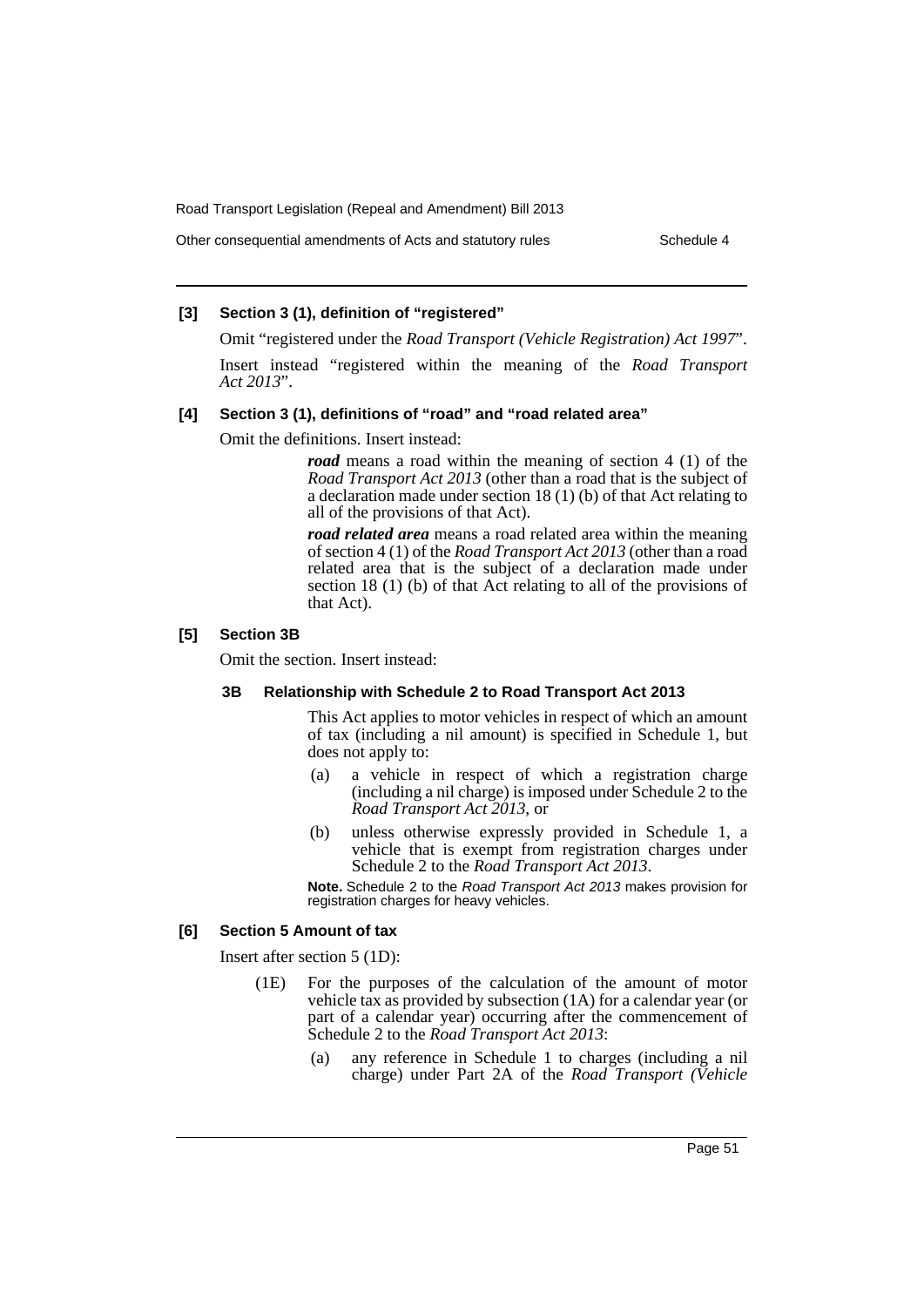Schedule 4 Other consequential amendments of Acts and statutory rules

*Registration) Act 1997* is to be read as a reference to registration charges (including a nil charge) under the *Road Transport Act 2013*, and

(b) any reference in Schedule 1 to a vehicle being exempt from charges under Part 2A of the *Road Transport (Vehicle Registration) Act 1997* is to be read as a reference to a vehicle being exempt from registration charges under the *Road Transport Act 2013*.

### **[7] Section 16 Vehicles totally exempt from tax**

Omit section 16 (1) (b). Insert instead:

(b) any motor vehicle on which a trader's plate is being used in accordance with the *Road Transport Act 2013* or the statutory rules under that Act,

#### **[8] Section 17 Exemptions granted by Minister**

Omit section 17 (1) (p). Insert instead:

(p) any motor vehicle that is registered conditionally under the statutory rules under the *Road Transport Act 2013*.

# **4.53 Mount Panorama Motor Racing Act 1989 No 108**

### **[1] Section 3 Definitions**

Omit the definitions of *road* and *road related area*. Insert instead:

*road* means a road within the meaning of section 4 (1) of the *Road Transport Act 2013* (other than a road that is the subject of a declaration made under section 18 (1) (b) of that Act relating to all of the provisions of that Act).

*road related area* means a road related area within the meaning of section 4 (1) of the *Road Transport Act 2013* (other than a road related area that is the subject of a declaration made under section 18 (1) (b) of that Act relating to all of the provisions of that Act).

### **[2] Section 12 Suspension and application of certain legislation etc**

Omit section 12 (1) (b). Insert instead:

(b) section 115 of the *Road Transport Act 2013*, and

### **[3] Section 12 (3)**

Omit "*Road Transport (General) Act 2005*". Insert instead "*Road Transport Act 2013*".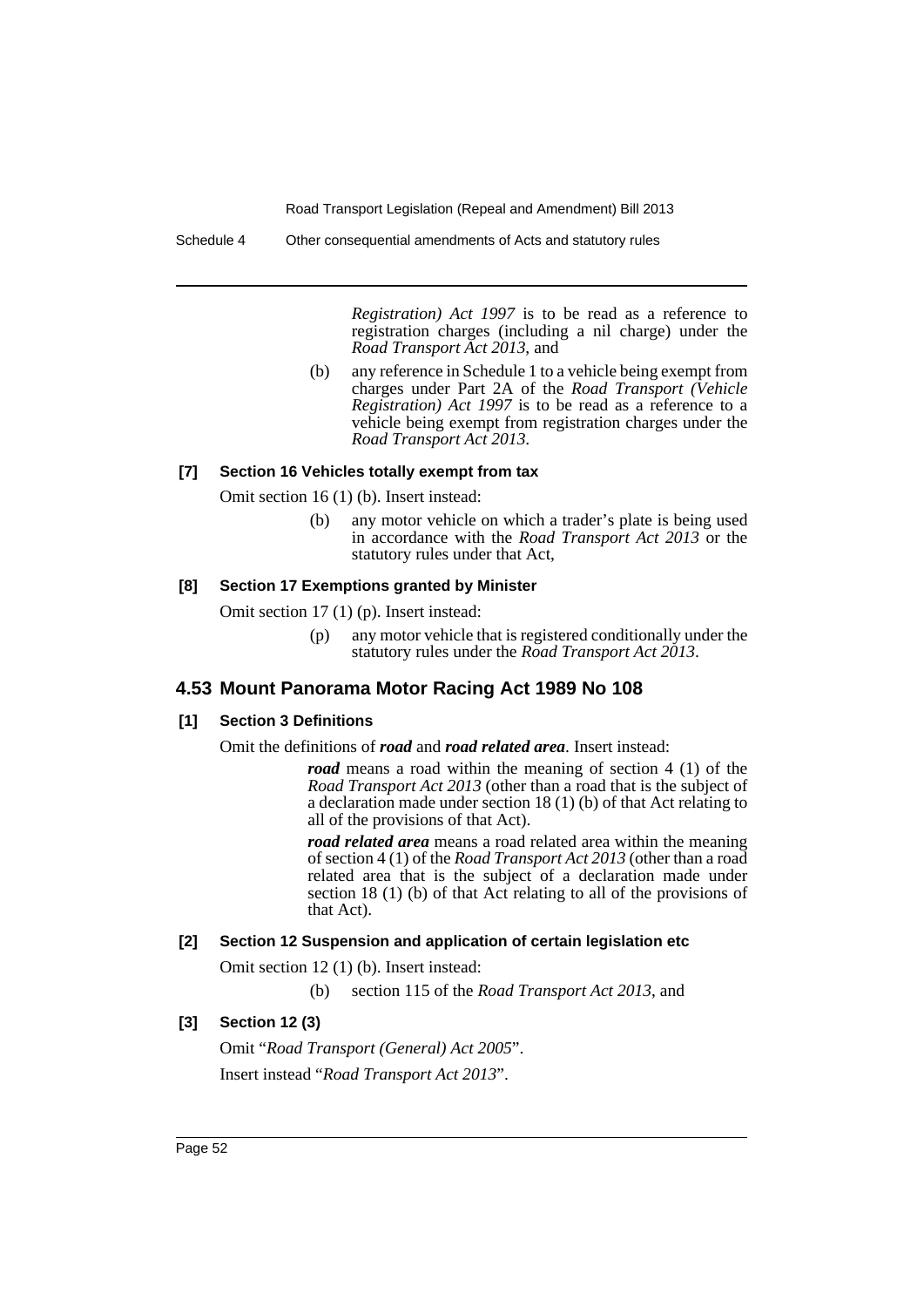Other consequential amendments of Acts and statutory rules Schedule 4

# **4.54 National Parks and Wildlife Act 1974 No 80**

### **[1] Section 159 Liability of vehicle owner for parking offences**

Omit "*Road Transport (General) Act 2005*" from the definition of *owner* in section 159 (1).

Insert instead "*Road Transport Act 2013*".

#### **[2] Section 184A RMS roads within Kosciuszko National Park**

Omit "the *Road Transport (General) Act 2005*" from section 184A (8) (b).

Insert instead "section 4 (1) of the *Road Transport Act 2013*".

### **[3] Section 184A (8) (c)**

Omit "*Road Transport (Safety and Traffic Management) Act 1999* with respect to roads or road related areas within the meaning of that Act".

Insert instead "*Road Transport Act 2013* with respect to roads or road related areas within the meaning of section  $4(1)$  of that  $\overline{A}ct$ ".

# **4.55 National Parks and Wildlife Regulation 2009**

## **Clause 7 Use of vehicles, hoofed animals, vessels and machines in parks**

Omit the definitions of *mobility parking scheme authority*, *number-plate* and *registered* from clause 7 (9).

Insert instead:

*mobility parking scheme authority* has the same meaning as in the *Road Transport (General) Regulation 2013*.

*number-plate* means a number-plate issued:

(a) under the *Road Transport Act 2013*, or

(b) by a competent authority of another jurisdiction. *registered* means:

- (a) registered in Australia within the meaning of the *Road Transport Act 2013*, or
- (b) registered in New South Wales under the *Interstate Road Transport Act 1985* of the Commonwealth.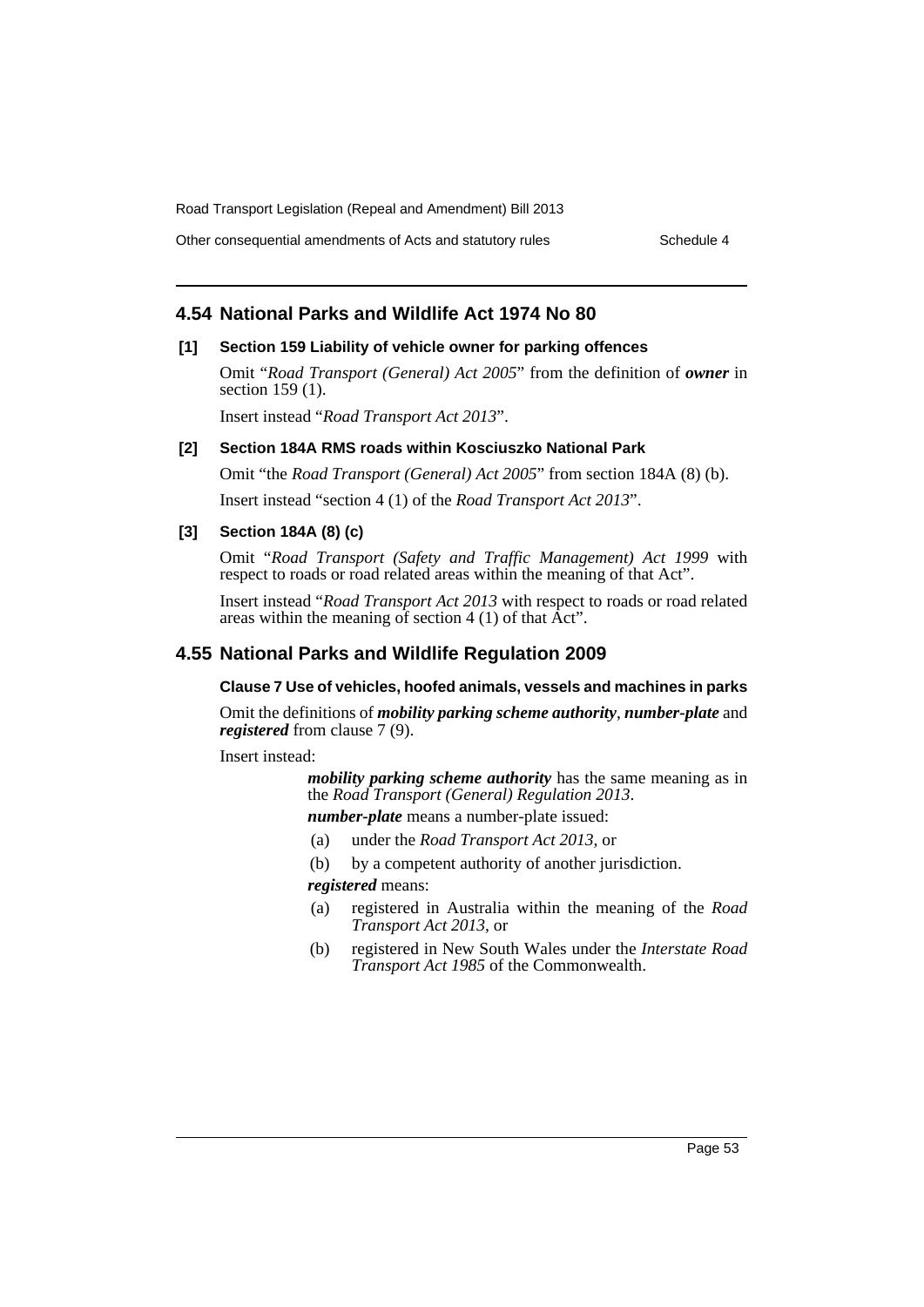Schedule 4 Other consequential amendments of Acts and statutory rules

# **4.56 Parliamentary Electorates and Elections Act 1912 No 41**

### **[1] Section 3 Definitions**

Omit "*Road Transport (Driver Licensing) Act 1998*" from the definition of *Driver licence* in section 3 (1).

Insert instead "*Road Transport Act 2013*".

### **[2] Section 151B Exhibition of posters**

Omit "the *Road Transport (General) Act 2005*" from section 151B (4) (c). Insert instead "section 4 (1) of the *Road Transport Act 2013*".

# **4.57 Passenger Transport Act 1990 No 39**

# **[1] Section 3 Definitions**

Omit the definitions of *road* and *road related area* from section 3 (1).

Insert instead:

*road* means a road within the meaning of section 4 (1) of the *Road Transport Act 2013* (other than a road that is the subject of a declaration made under section 18 (1) (b) of that Act relating to all of the provisions of that Act).

*road related area* means a road related area within the meaning of section 4 (1) of the *Road Transport Act 2013* (other than a road related area that is the subject of a declaration made under section 18 (1) (b) of that Act relating to all of the provisions of that Act).

### **[2] Section 9C Accreditation conditions relating to drug and alcohol programs and testing**

Omit "Division 4 of Part 2 of the *Road Transport (Safety and Traffic Management) Act 1999*" from section 9C (5).

Insert instead "Division 4 of Part 2 of Schedule 3 to the *Road Transport Act 2013*".

### **[3] Section 32K Stand-by taxi-cabs**

Omit section 32K (2) (b) and (c). Insert instead:

(b) be registered within the meaning of the *Road Transport Act 2013*, and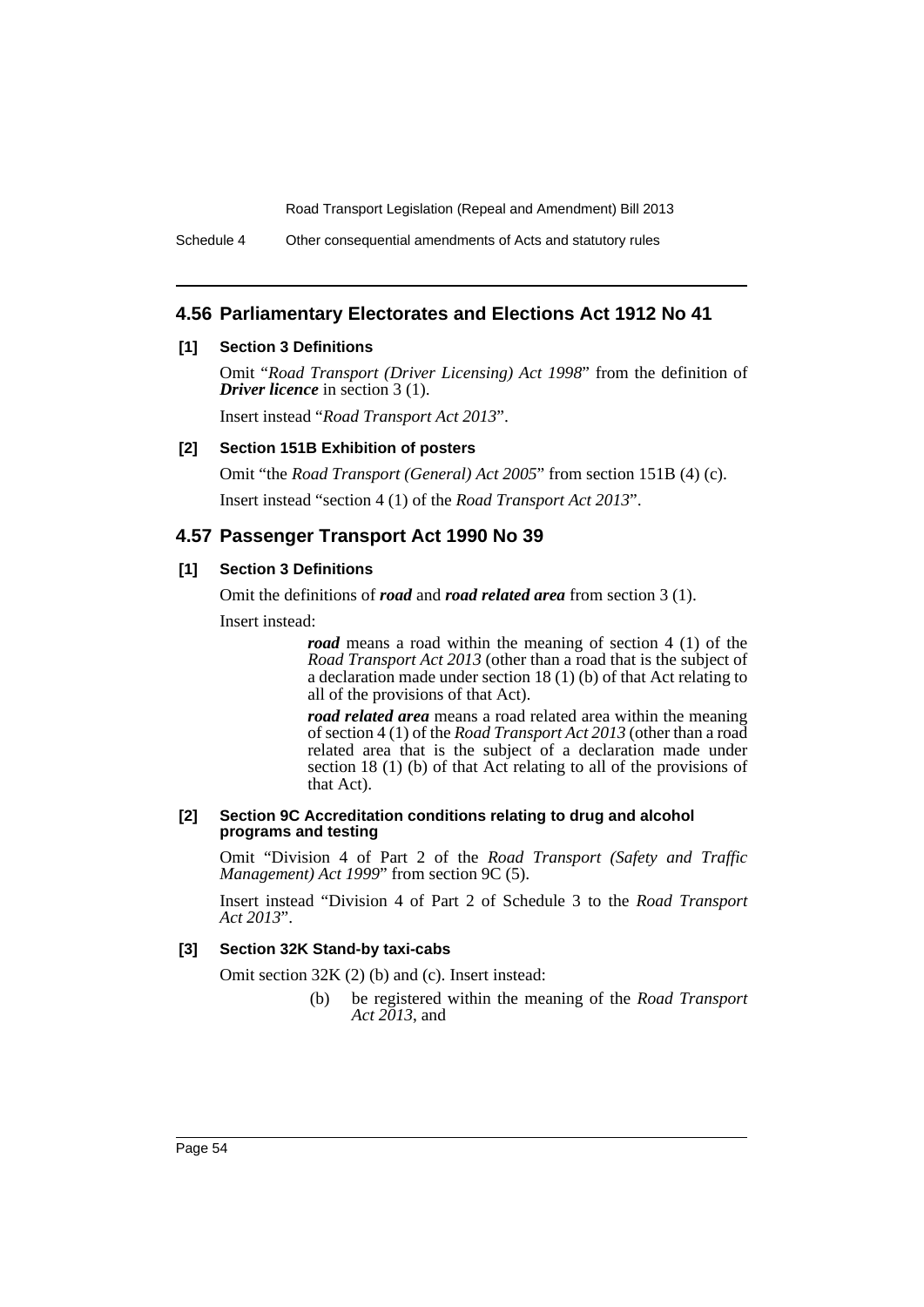Other consequential amendments of Acts and statutory rules Schedule 4

(c) in addition to the number-plates referred to in paragraph (a), display the number-plates allocated to that vehicle by virtue of its registration within the meaning of the *Road Transport Act 2013*, and

### **[4] Schedule 5 Transport safety employees—alcohol or other drugs**

Omit clause 3 (3). Insert instead:

(3) Subject to the regulations, section 109 (Measurement of alcohol concentrations) of the *Road Transport Act 2013* applies in relation to the measurement of the concentration of alcohol in a person's breath or blood for the purposes of the regulations in the same way as it applies for the purposes of that Act.

# **4.58 Passenger Transport (Drug and Alcohol Testing) Regulation 2010**

# **[1] Clause 3 Definitions**

Omit the definition of *breath analysing instrument* and *breath analysis* from clause 3 (1).

Insert instead:

*breath analysing instrument* has the same meaning as in the *Road Transport Act 2013*.

*breath analysis* has the same meaning as in Schedule 3 to the *Road Transport Act 2013*.

### **[2] Clause 3 (1), definition of "drug"**

Omit "*Road Transport (Safety and Traffic Management) Act 1999*" wherever occurring (including the note to the definition).

Insert instead "*Road Transport Act 2013*".

### **[3] Clause 3 (1), definition of "hospital"**

Omit "Division 4 of Part 2 of the *Road Transport (Safety and Traffic Management) Act 1999*".

Insert instead "Division 4 of Part 2 of Schedule 3 to the *Road Transport Act 2013*".

## **[4] Clause 3 (2)**

Omit "*Road Transport (Safety and Traffic Management) Act 1999*". Insert instead "*Road Transport Act 2013*".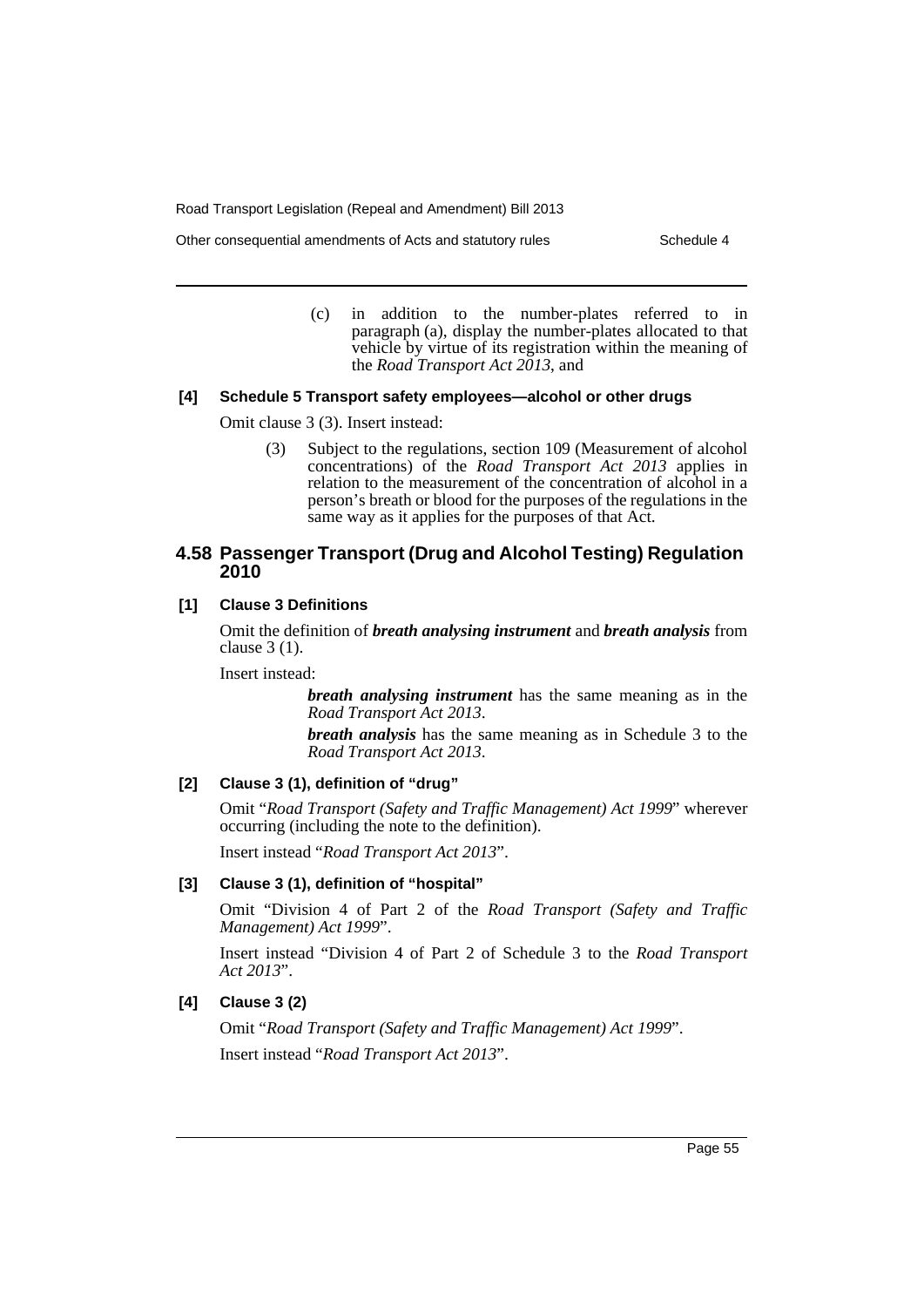Schedule 4 Other consequential amendments of Acts and statutory rules

### **[5] Clause 23 Double jeopardy**

Omit clause 23 (2) (b). Insert instead:

(b) Part 5.1 of, or Schedule 3 to, the *Road Transport Act 2013*.

### **[6] Clause 24 Alcohol in breath or blood determined by breath analysis**

Omit "*Road Transport (Safety and Traffic Management) Act 1999*" from clause 24 (3) (c).

Insert instead "*Road Transport Act 2013*".

# **4.59 Passenger Transport Regulation 2007**

# **[1] Clause 3 Definitions**

Omit "regulation under the *Road Transport (Vehicle Registration) Act 1997*" from paragraph (a) of the definition of *authorised taxi-cab inspection station* in clause  $3(1)$ .

Insert instead "statutory rule under the *Road Transport Act 2013*".

### **[2] Clause 3 (1), definition of "driver licence"**

Omit "*Road Transport (Driver Licensing) Act 1998*".

Insert instead "*Road Transport Act 2013*".

### **[3] Clause 3 (1), definition of "registration number"**

Omit "regulations made under the *Road Transport (Vehicle Registration) Act 1997*".

Insert instead "statutory rules made under the *Road Transport Act 2013*".

### **[4] Clause 48 Definitions**

Omit "*Road Transport (General) Act 2005*" from the definition of *road* and *road related area* in clause 48 (1).

Insert instead "*Road Transport Act 2013*".

### **[5] Clause 68S Certain vehicles crossing running line at railway crossing**

Omit clause 68S (2). Insert instead:

(2) Subclause (1) (a) does not apply if the vehicle and load comply with the relevant statutory rules under the *Road Transport Act 2013* or *Road Transport (Vehicle and Driver Management) Act 2005* (or are the subject of a relevant permit under either Act).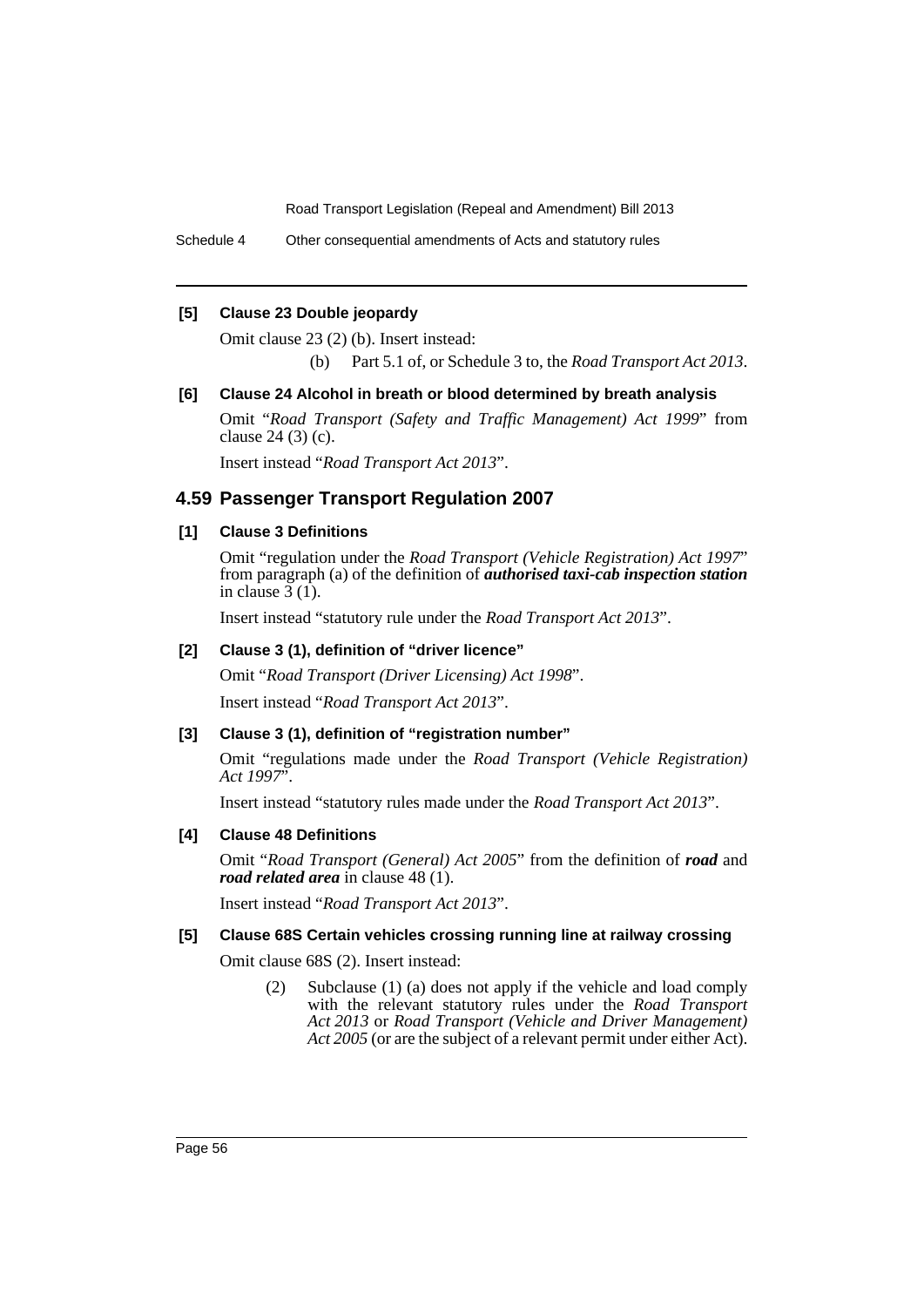Other consequential amendments of Acts and statutory rules Schedule 4

### **[6] Clause 105 Buses registered interstate**

Omit "registered under the *Road Transport (Vehicle Registration) Act 1997*". Insert instead "registered within the meaning of the *Road Transport Act 2013*".

### **[7] Clause 110 Maximum age of taxi-cabs**

Omit "the regulations made under the *Road Transport (Vehicle Registration) Act 1997*" from clause 110 (6).

Insert instead "the statutory rules made under the *Road Transport Act 2013*".

### **[8] Clause 187 Specifications for private hire vehicles**

Omit "the regulations made under the *Road Transport (Vehicle Registration) Act 1997*" from clause 187 (5).

Insert instead "the statutory rules made under the *Road Transport Act 2013*".

#### **[9] Clause 239 Authorised officers**

Omit clause 239 (1) (f). Insert instead:

(f) persons holding an examiner's authority that is in force under statutory rules made under the *Road Transport Act 2013*,

# **4.60 Photo Card Act 2005 No 20**

### **[1] Section 6 Eligibility for Photo Card**

Omit "*Road Transport (Driver Licensing) Act 1998*" from section 6 (1) (c). Insert instead "*Road Transport Act 2013*".

### **[2] Section 6 (2), note**

Omit "section 33 or 34 of the *Road Transport (General) Act 1999*". Insert instead "Division 4 of Part 7.4 of the *Road Transport Act 2013*".

### **[3] Section 9 Photograph to be provided**

Omit "*Road Transport (Driver Licensing) Act 1998*" from the definition of *existing database photograph* in section 9 (3).

Insert instead "*Road Transport Act 2013*".

### **[4] Section 14 Keeping the Register**

Omit "*Road Transport (Driver Licensing) Act 1998*" from section 14 (5). Insert instead "*Road Transport Act 2013*".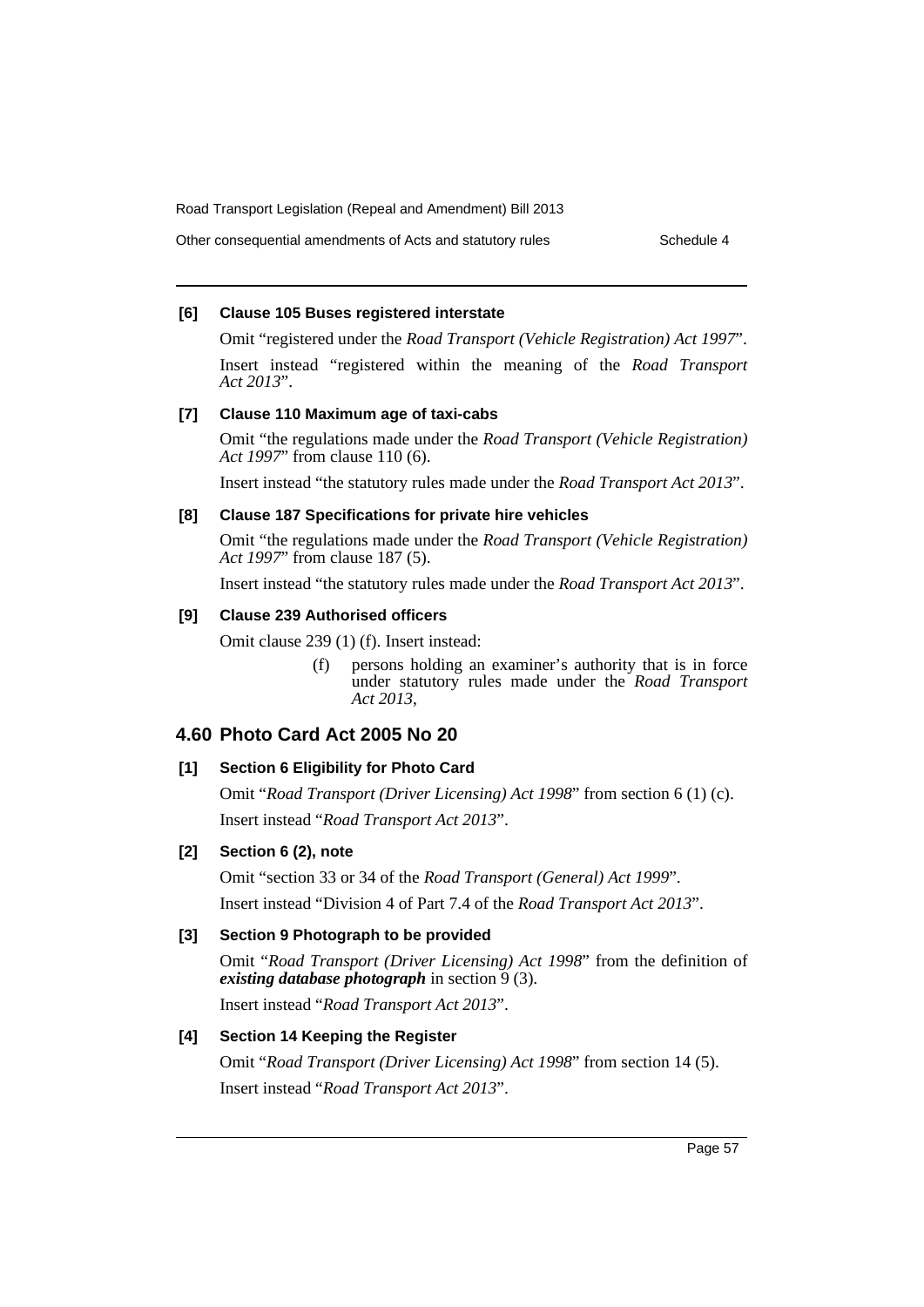Schedule 4 Other consequential amendments of Acts and statutory rules

### **[5] Section 18 Purposes for which photographs may be kept and used**

Omit "Part 5 (Protection of stored photographs) of the *Road Transport (Driver Licensing*) *Act 1998*" from section 18 (1) (e).

Insert instead "Part 3.5 (Protection of stored photographs) of the *Road Transport Act 2013*".

### **[6] Section 19 Release of photographs prohibited**

Omit "Part 5 (Protection of stored photographs) of the *Road Transport (Driver Licensing*) *Act 1998*" from section 19 (1)  $(\tilde{g})$ .

Insert instead "Part 3.5 (Protection of stored photographs) of the *Road Transport Act 2013*".

### **[7] Section 26 Unauthorised reproduction of photographs**

Omit "*Road Transport (Driver Licensing) Act 1998*" and "regulations under those Acts".

Insert instead "*Road Transport Act 2013*" and "statutory rules under those Acts", respectively.

# **4.61 Photo Card Regulation 2005**

### **[1] Clause 3 Definitions**

Omit "*Road Transport (Driver Licensing) Act 1998*" from the definition of *driver licence*.

Insert instead "*Road Transport Act 2013*".

# **[2] Clause 9 Purposes for which photographs may be kept and used**

Omit "Division 2 (Mobility parking scheme authorities) of Part 6 of the *Road Transport (Safety and Traffic Management) Regulation 1999*".

Insert instead "Division 2 (Mobility parking scheme authorities) of Part 6 of the *Road Transport (General) Regulation 2013*".

# **4.62 Police Act 1990 No 47**

# **[1] Section 203 Wearing or possession of police uniforms by others**

Omit "*Road Transport (General) Act 2005*" from the definition of *motor vehicle* in section 203 (8).

Insert instead "*Road Transport Act 2013*".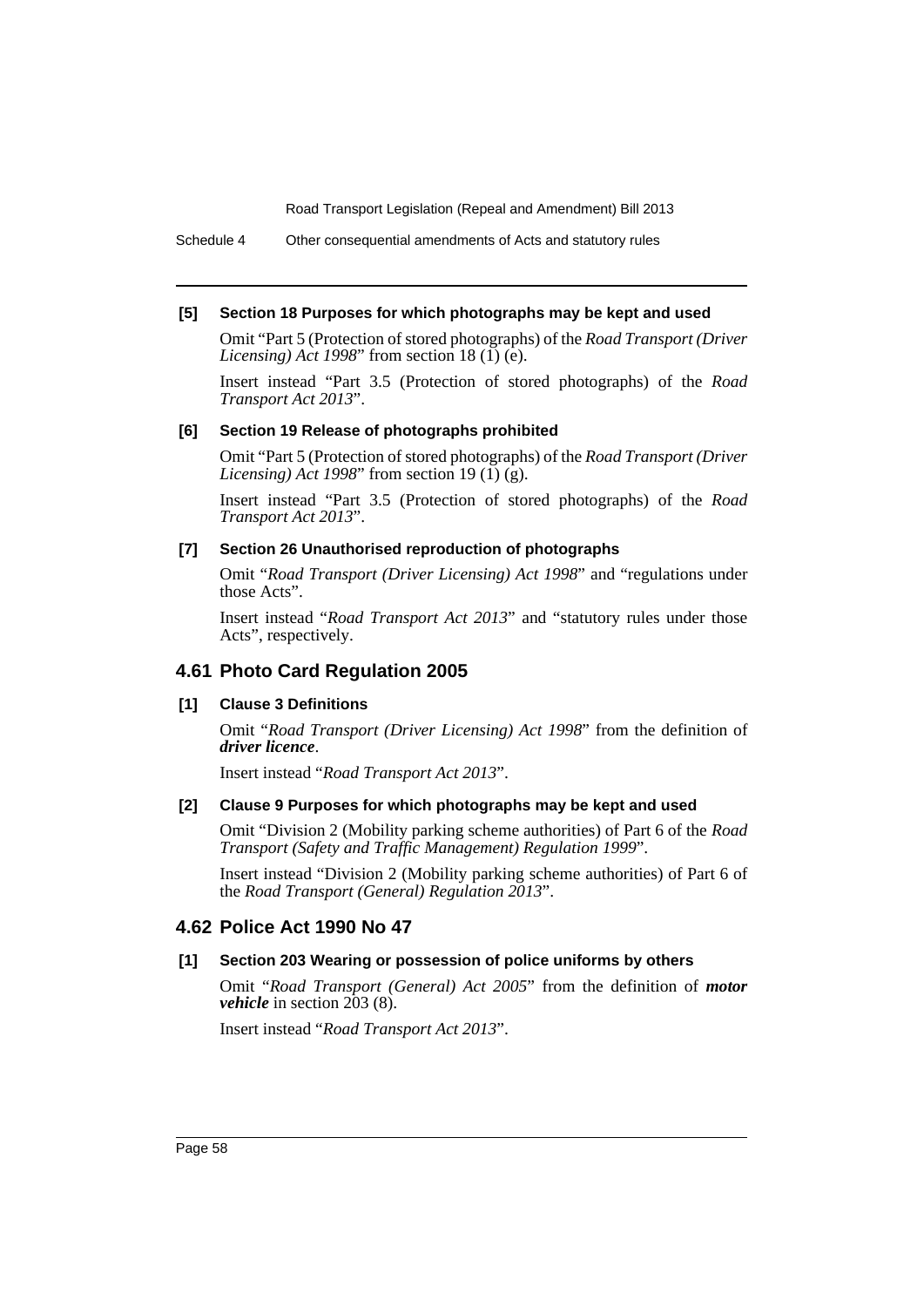Other consequential amendments of Acts and statutory rules Schedule 4

### **[2] Section 211A Testing of police officers for alcohol and prohibited drugs**

Omit section 211A (4C) and (4D). Insert instead:

- (4C) Any such medical practitioner must take the sample if informed by the authorised person that the sample is required to be taken by the practitioner, but not a sample of blood if such a sample is taken under clause 11 of Schedule 3 to the *Road Transport Act 2013* instead. Schedule 3 to the *Road Transport Act 2013* applies to any taking of a sample pursuant to this subsection as if the sample were a sample of blood taken under clause 11 of that Schedule.
- (4D) Any sample taken under subsection (4C) is to be dealt with, and a report on the analysis of the sample is to be provided, in accordance with the regulations. However, nothing in this section or the regulations derogates from the operation of Schedule 3 to the *Road Transport Act 2013*.

# **[3] Section 211A (5A)**

Omit the subsection. Insert instead:

(5A) Subject to the regulations, section 109 (Measurement of alcohol concentrations) of the *Road Transport Act 2013* applies in relation to the measurement of the concentration of alcohol in a person's breath or blood for the purposes of this section and the regulations in the same way as it applies for the purposes of that Act.

### **[4] Section 211A (7), definition of "breath test"**

Omit "*Road Transport (Safety and Traffic Management) Act 1999*". Insert instead "*Road Transport Act 2013*".

# **4.63 Police Regulation 2008**

### **[1] Clause 76 Definitions**

Omit "*Road Transport (Safety and Traffic Management) Act 1999*" wherever occurring in the definitions of *breath analysing instrument* and *breath test*.

Insert instead "*Road Transport Act 2013*".

### **[2] Clause 77 Operation of Part**

Omit "*Road Transport (Safety and Traffic Management) Act 1999*" wherever occurring in clause 77 (1) and (2).

Insert instead "*Road Transport Act 2013*".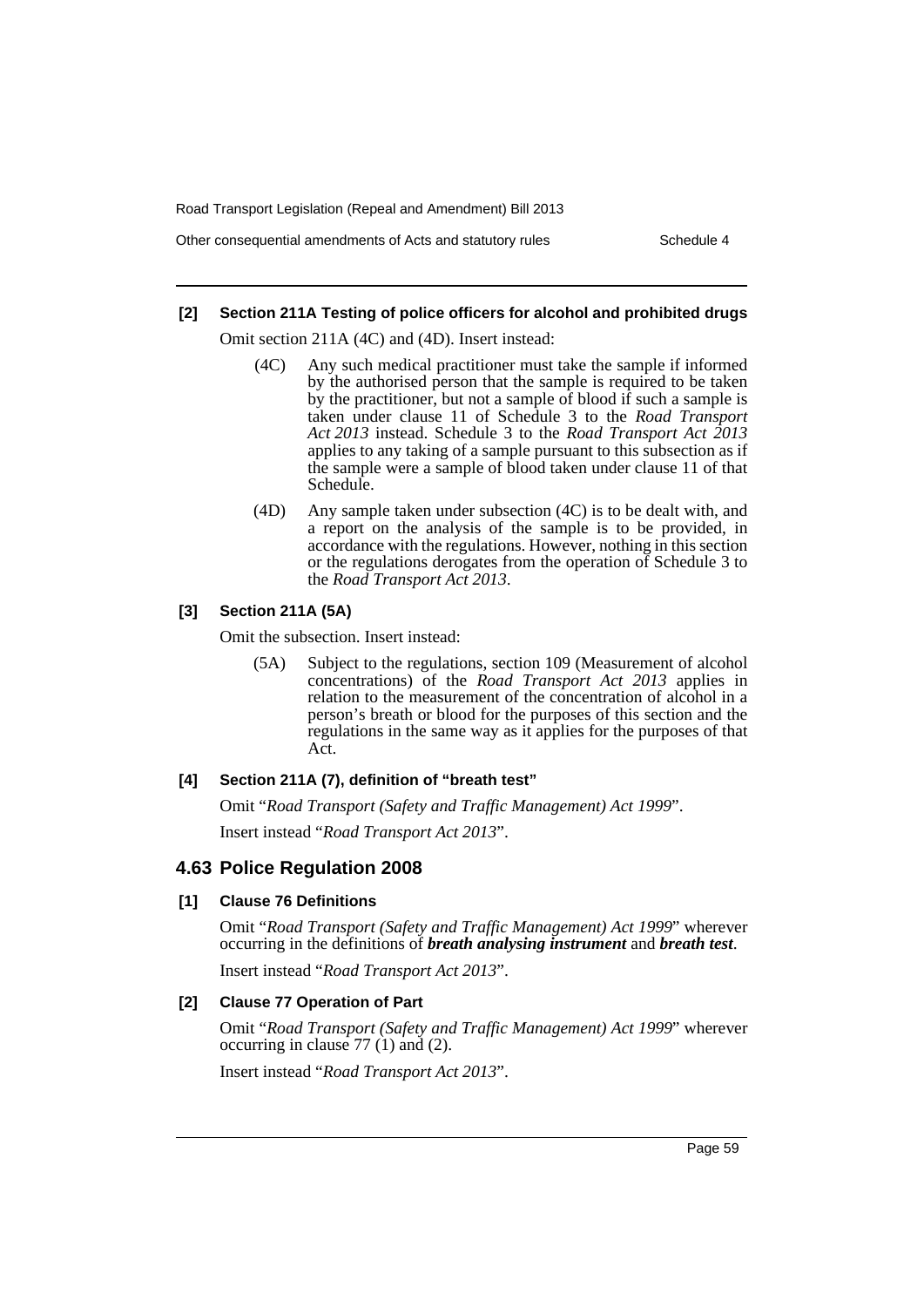Schedule 4 Other consequential amendments of Acts and statutory rules

# **4.64 Protection of the Environment Operations Act 1997 No 156**

### **[1] Section 160 Defences**

Omit "registrable under the *Road Transport (Vehicle Registration) Act 1997*" wherever occurring in section 160 (3) (c) and (6) (b).

Insert instead "a vehicle of a kind capable of being registered within the meaning of the *Road Transport Act 2013*".

### **[2] Section 165 Suspension of registration**

Omit "*Road Transport (Vehicle Registration) Act 1997*" wherever occurring in section 165 (1) and (6).

Insert instead "*Road Transport Act 2013*".

### **[3] Section 166 Prohibition on registration**

Omit "*Road Transport (Vehicle Registration) Act 1997*" from section 166 (1) (a).

Insert instead "*Road Transport Act 2013*".

# **[4] Dictionary**

Omit "*Road Transport (General) Act 2005*" wherever occurring in the definitions of *motor vehicle* and *owner*.

Insert instead "*Road Transport Act 2013*".

# **4.65 Protection of the Environment Operations (General) Regulation 2009**

# **[1] Clause 72 Definitions**

Omit "*Road Transport (General) Act 2005*" from the definition of *motor vehicle*.

Insert instead "*Road Transport Act 2013*".

# **[2] Clause 94 Prohibition on placing advertising material on vehicles**

Omit "*Road Transport (Safety and Traffic Management) Regulation 1999*" from clause 94 (2).

Insert instead "*Road Transport (General) Regulation 2013*".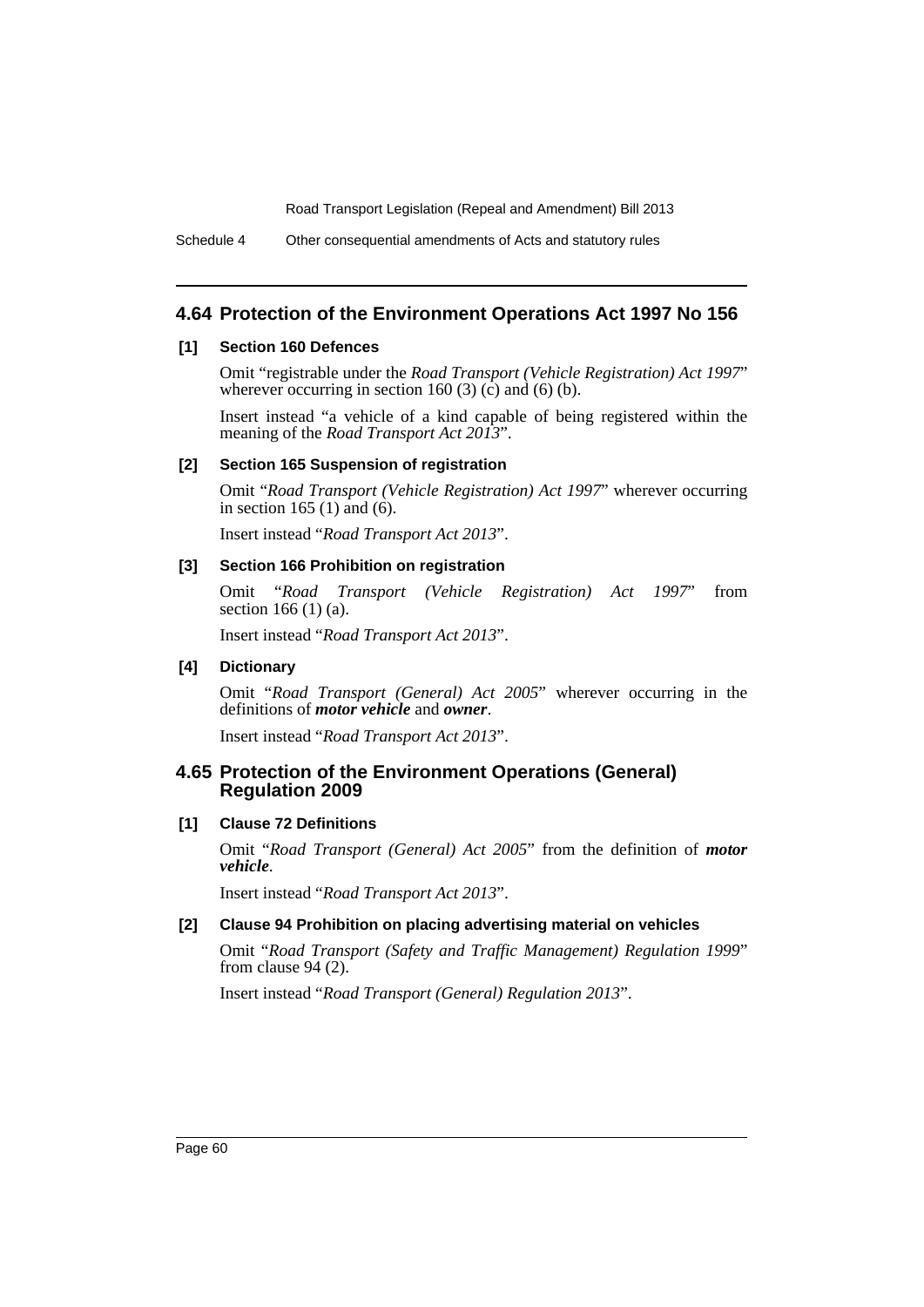Other consequential amendments of Acts and statutory rules Schedule 4

# **4.66 Protection of the Environment Operations (Noise Control) Regulation 2008**

#### **[1] Clause 3 Definitions**

Omit "*Road Transport (Vehicle Registration) Act 1997*" from the definition of *GVM (gross vehicle mass)* in clause 3 (1).

Insert instead "*Road Transport Act 2013*".

# **[2] Clause 3 (1), definition of "mobile air compressor"**

Omit "capable of being registered under the *Road Transport (Vehicle Registration) Act 1997*".

Insert instead "of a kind capable of being registered within the meaning of the *Road Transport Act 2013*".

# **[3] Clause 3 (1), definitions of "road" and "road related area"**

Omit the definitions (including the notes to those definitions). Insert instead:

*road* means a road within the meaning of section 4 (1) of the *Road Transport Act 2013* (other than a road that is the subject of a declaration made under section 18 (1) (b) of that Act relating to all of the provisions of that Act).

*road related area* means a road related area within the meaning of section 4 (1) of the *Road Transport Act 2013* (other than a road related area that is the subject of a declaration made under section 18 (1) (b) of that Act relating to all of the provisions of that Act).

## **[4] Clause 12 Use of motor vehicles on road or road related area**

Omit "section 40 of the *Road Transport (Safety and Traffic Management) Act 1999*" from clause 12 (3) (b).

Insert instead "section 115 of the *Road Transport Act 2013*".

#### **[5] Clause 17 Drive or use motor vehicle on road or road related area if vehicle's sound system emits offensive noise**

Omit "*Road Transport (General) Act 2005*" from clause 17 (3).

Insert instead "*Road Transport Act 2013*".

#### **[6] Clause 26 Defective vehicle notices**

Omit "*Road Transport (Vehicle Registration) Act 1997*" from clause 26 (3) (c).

Insert instead "*Road Transport Act 2013*".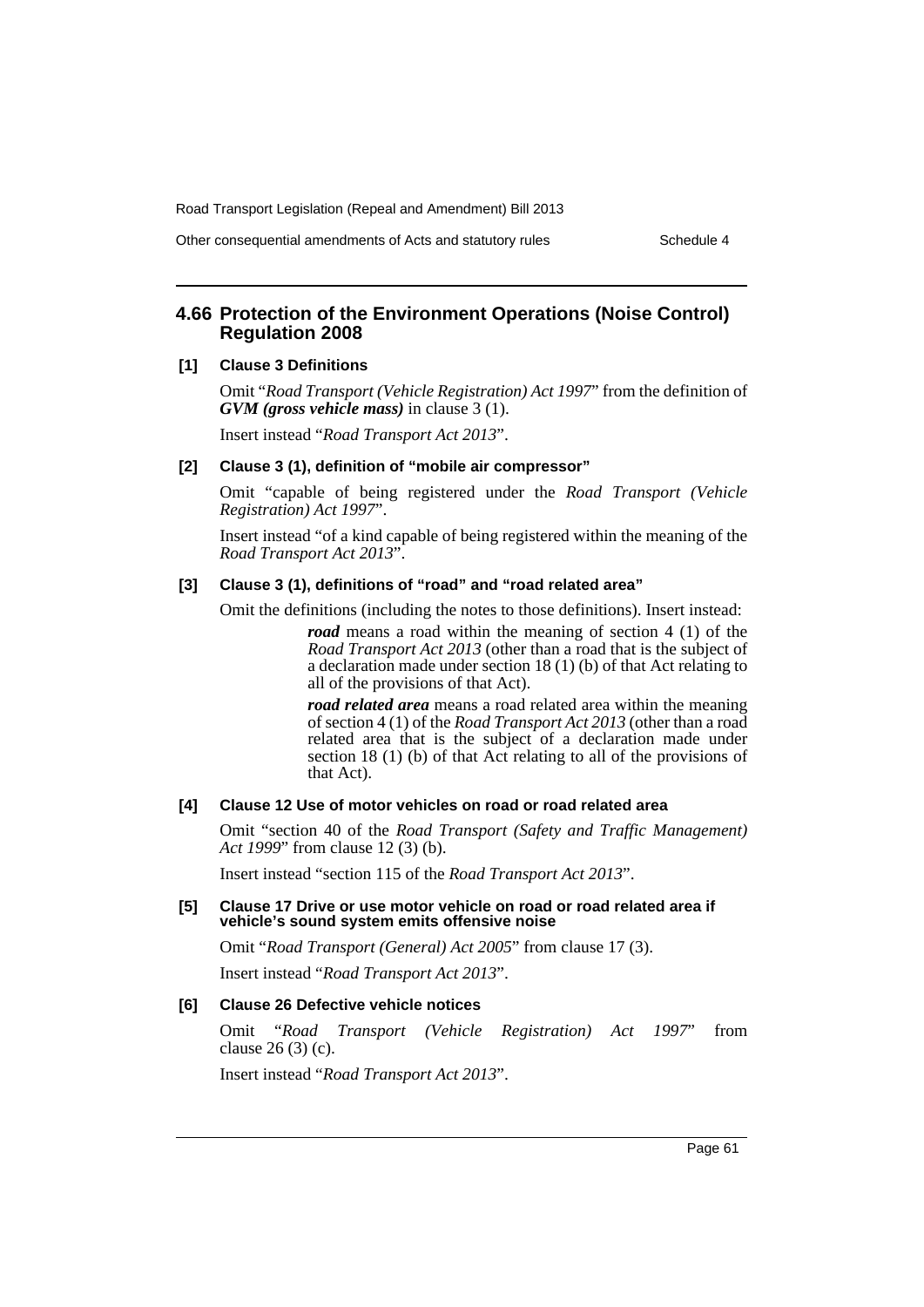Schedule 4 Other consequential amendments of Acts and statutory rules

# **4.67 Public Health (Tobacco) Act 2008 No 94**

# **[1] Section 30 Smoking of tobacco in motor vehicle prohibited if juvenile present**

Omit "*Road Transport (Driver Licensing) Act 1998*" from section 30 (6) (b). Insert instead "*Road Transport Act 2013*".

### **[2] Section 30 (8), definitions of "drive" and "motor vehicle"**

Omit "*Road Transport (General) Act 2005*" wherever occurring. Insert instead "*Road Transport Act 2013*".

### **[3] Section 30 (8), definition of "road" or "road related area"**

Omit "the same meaning as in the *Road Transport (General) Act 2005*".

Insert instead "the same meaning as in section 4 (1) of the *Road Transport Act 2013*".

# **4.68 Rail Safety (Adoption of National Law) Regulation 2012**

# **[1] Clause 3 Definitions**

Omit the definitions of *approved oral fluid analysing instrument*, *approved oral fluid testing device*, *breath analysing instrument* and *breath analysis* from clause 3 (1).

Insert in alphabetical order:

*approved oral fluid analysing instrument* and *approved oral fluid testing device* have the same meanings as in the *Road Transport Act 2013*.

*breath analysing instrument* has the same meaning as in the *Road Transport Act 2013*.

*breath analysis* has the same meaning as in Schedule 3 to the *Road Transport Act 2013*.

# **[2] Clause 3 (1), definition of "preliminary breath test"**

Omit "*Road Transport (Safety and Traffic Management) Act 1999*". Insert instead "*Road Transport Act 2013*".

# **[3] Clause 3 (2)**

Omit "*Road Transport (Safety and Traffic Management) Act 1999*". Insert instead "*Road Transport Act 2013*".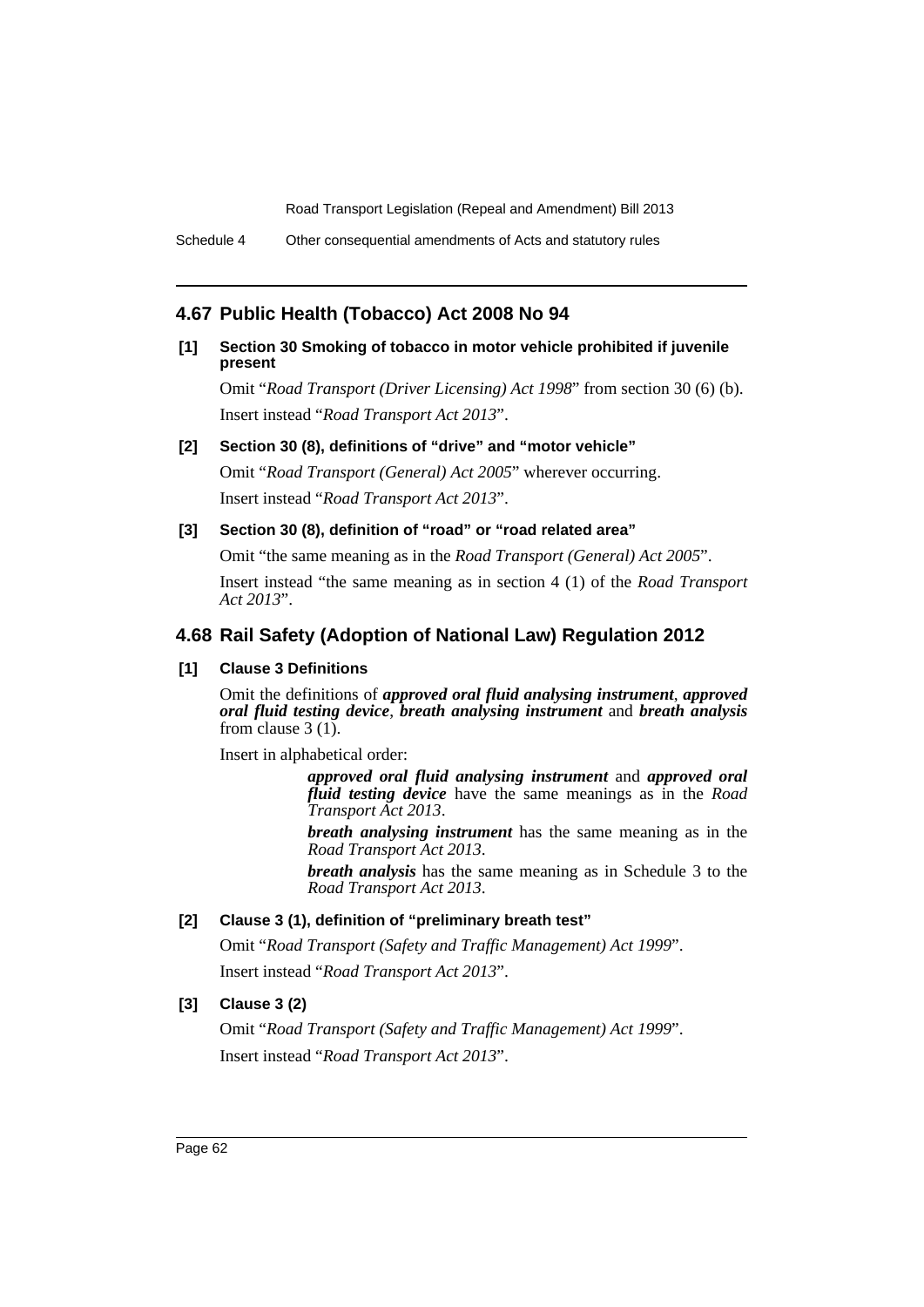Other consequential amendments of Acts and statutory rules Schedule 4

# **[4] Clause 28 Certificate evidence about breath analysing instruments**

Omit "*Road Transport (Safety and Traffic Management) Act 1999*" from clause 28 (2) (c).

Insert instead "*Road Transport Act 2013*".

# **4.69 Recreation Vehicles Act 1983 No 136**

# **[1] Section 4 Definitions**

Omit "section 172 of the *Road Transport (General) Act 2005*" from the definition of *district registry* in section  $\overline{4}$  (1).

Insert instead "section 176 of the *Road Transport Act 2013*".

# **[2] Section 4 (1), definition of "motor vehicle"**

Omit "*Road Transport (General) Act 2005*". Insert instead "*Road Transport Act 2013*".

# **[3] Section 4 (1), definitions of "number-plate" and "registered owner"**

Omit "registered under the *Road Transport (Vehicle Registration) Act 1997*" wherever occurring.

Insert instead "registered within the meaning of the *Road Transport Act 2013*".

# **[4] Section 5 Application of road transport legislation**

Omit "section 183 of the *Road Transport (General) Act 2005*" from section 5  $(2)$ .

Insert instead "section 195 of the *Road Transport Act 2013*".

#### **[5] Section 5 (3)**

Omit "*Road Transport (General) Act 2005*".

Insert instead "*Road Transport Act 2013*".

### **[6] Section 23 Application of certain offences under Road Transport Act 2013**

Omit "9, 12 and 42 of the *Road Transport (Safety and Traffic Management) Act 1999*" wherever occurring.

Insert instead "110, 112 and 117 of the *Road Transport Act 2013*".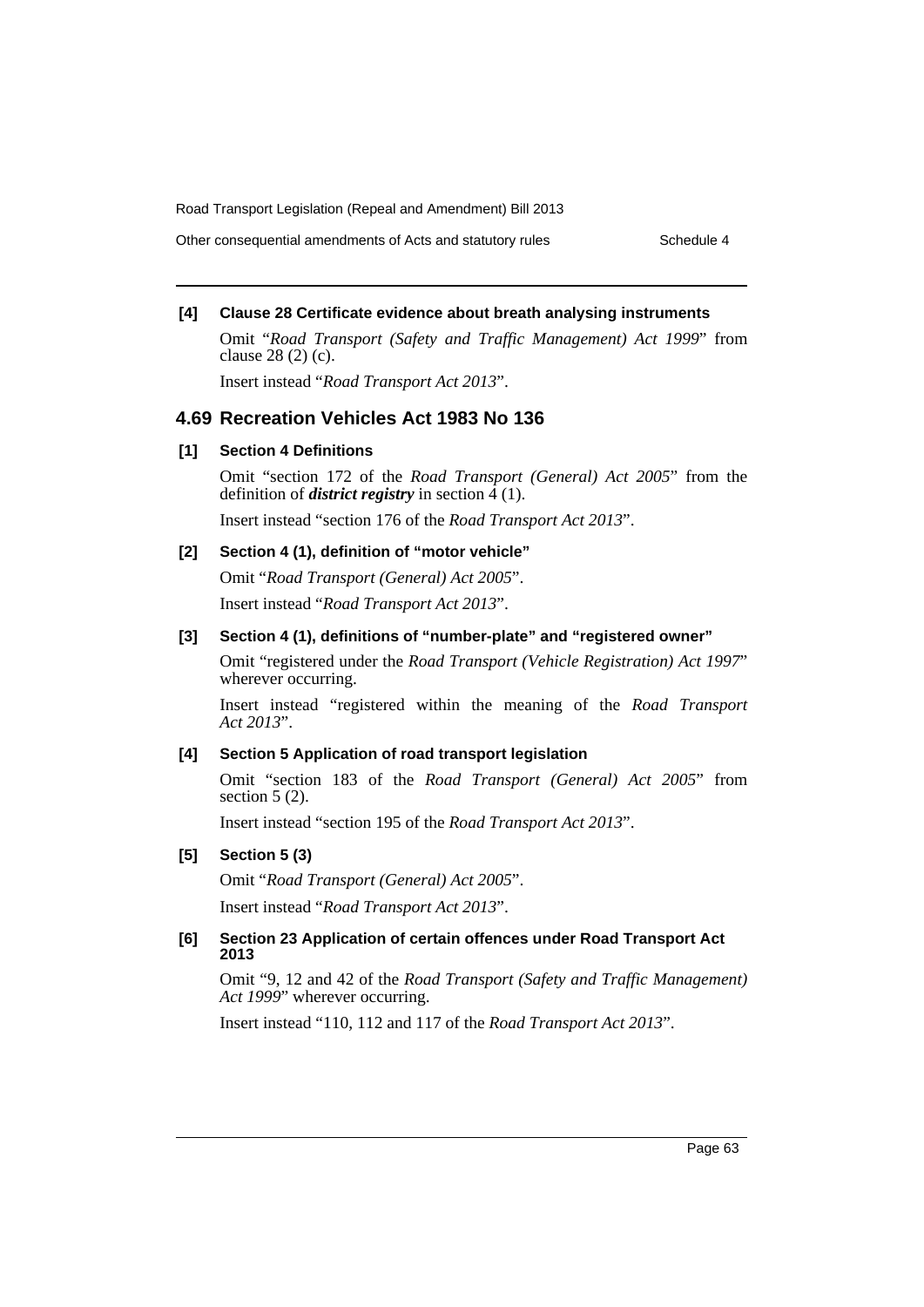Schedule 4 Other consequential amendments of Acts and statutory rules

### **[7] Section 24 Prohibition of unregistered vehicles in recreation vehicle areas**

Omit "the *Road Transport (Vehicle Registration) Act 1997*" wherever occurring in section 24  $(1)$ ,  $(2)$  and  $(3)$ .

Insert instead "within the meaning of the *Road Transport Act 2013*".

### **[8] Section 26 Registration plates etc to be attached to motor vehicles**

Omit "under the *Road Transport (Vehicle Registration) Act 1997*" from section 26 (b).

Insert instead "within the meaning of the *Road Transport Act 2013*".

### **[9] Section 33 Powers of authorised officers: generally**

Omit "the *Road Transport (Vehicle Registration) Act 1997*" from section 33 (4).

Insert instead "within the meaning of the *Road Transport Act 2013*".

### **[10] Section 35 Registered owners to identify drivers of registered motor vehicles**

Omit "the *Road Transport (Vehicle Registration) Act 1997*" from section 35 (3).

Insert instead "within the meaning of the *Road Transport Act 2013*".

### **[11] Section 44 Regulations**

Omit "*Road Transport (General) Act 2005*" from section 44 (3) (e). Insert instead "*Road Transport Act 2013*".

# **4.70 Residential Parks Act 1998 No 142**

### **Section 3 Definitions**

Omit the definition of *registrable moveable dwelling* from section 3 (1).

Insert instead:

*registrable moveable dwelling* means a moveable dwelling that is a motor vehicle, trailer or other registrable vehicle within the meaning of the *Road Transport Act 2013*.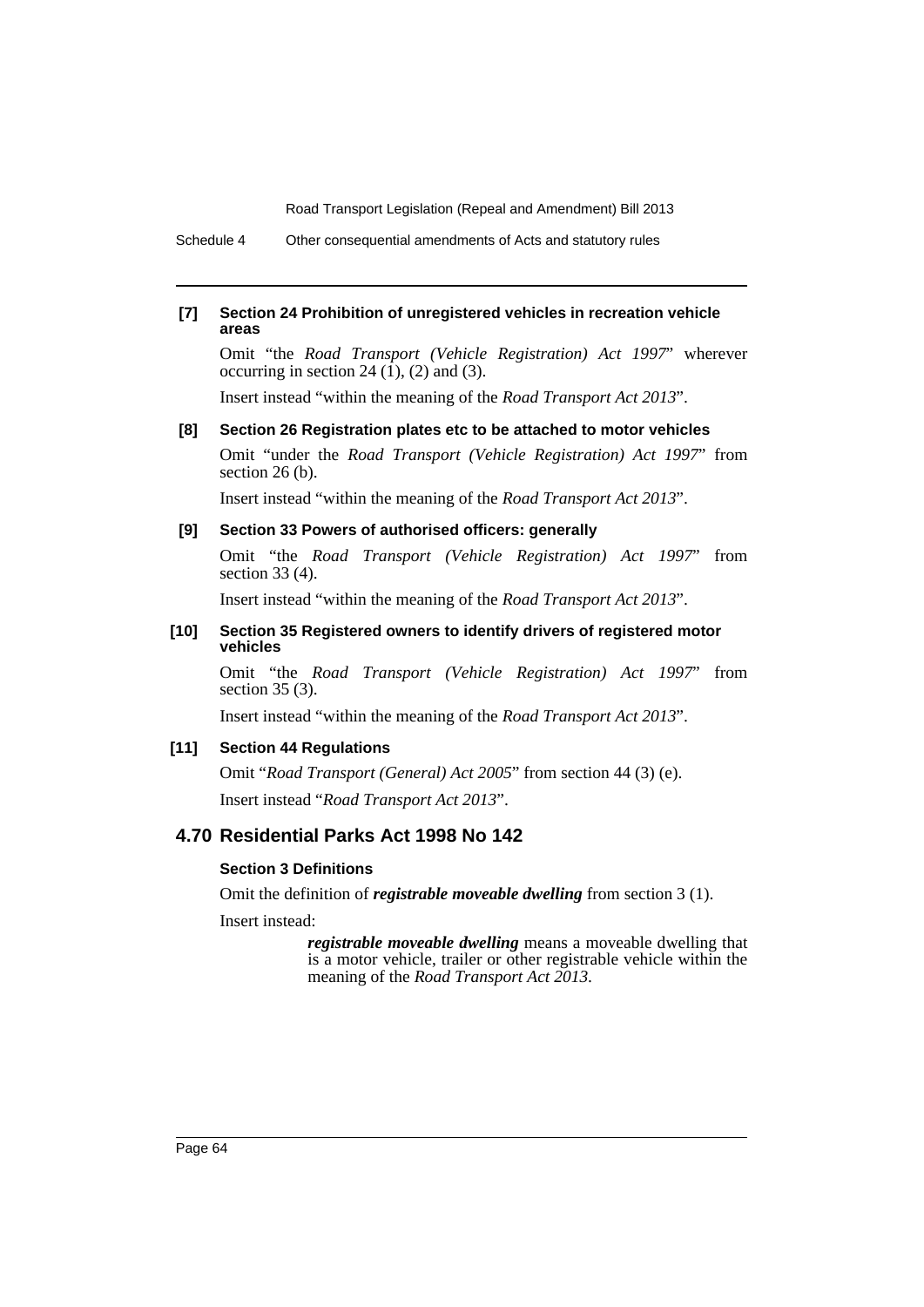Other consequential amendments of Acts and statutory rules Schedule 4

# **4.71 Road Obstructions (Special Provisions) Act 1979 No 9**

### **[1] Section 3 Definitions**

Omit "*Road Transport (General) Act 2005*" from the definition of *motor vehicle* in section  $3(1)$ .

Insert instead "*Road Transport Act 2013*".

#### **[2] Section 3 (1), definition of "owner"**

Omit paragraph (c) of the definition. Insert instead:

(c) any person who is an Australian registered operator of the vehicle within the meaning of the *Road Transport Act 2013*,

### **[3] Section 3 (1), definition of "public road"**

Omit the definition. Insert instead:

*public road* means a road or road related area within the meaning of section 4 (1) of the *Road Transport Act 2013* (other than a road or road related area that is the subject of a declaration made under section 18 (1) (b) of that Act relating to all of the provisions of that Act).

### **[4] Section 4 Penalty for not moving a motor vehicle obstructing a public road**

Omit "*Road Transport (Driver Licensing) Act 1998*, or the regulations thereunder," from section 4 (4).

Insert instead "*Road Transport Act 2013*, or the statutory rules under that Act,".

# **4.72 Roads Act 1993 No 33**

**[1] Section 5 Right of passage along public road by members of the public**

Omit "*Road Transport (General) Act 2005*" from section 5 (3) (a). Insert instead "*Road Transport Act 2013*".

# **[2] Section 52 Tollways**

Omit "the *Road Transport (General) Act 2005*" from section 52 (3). Insert instead "section 4 (1) of the *Road Transport Act 2013*".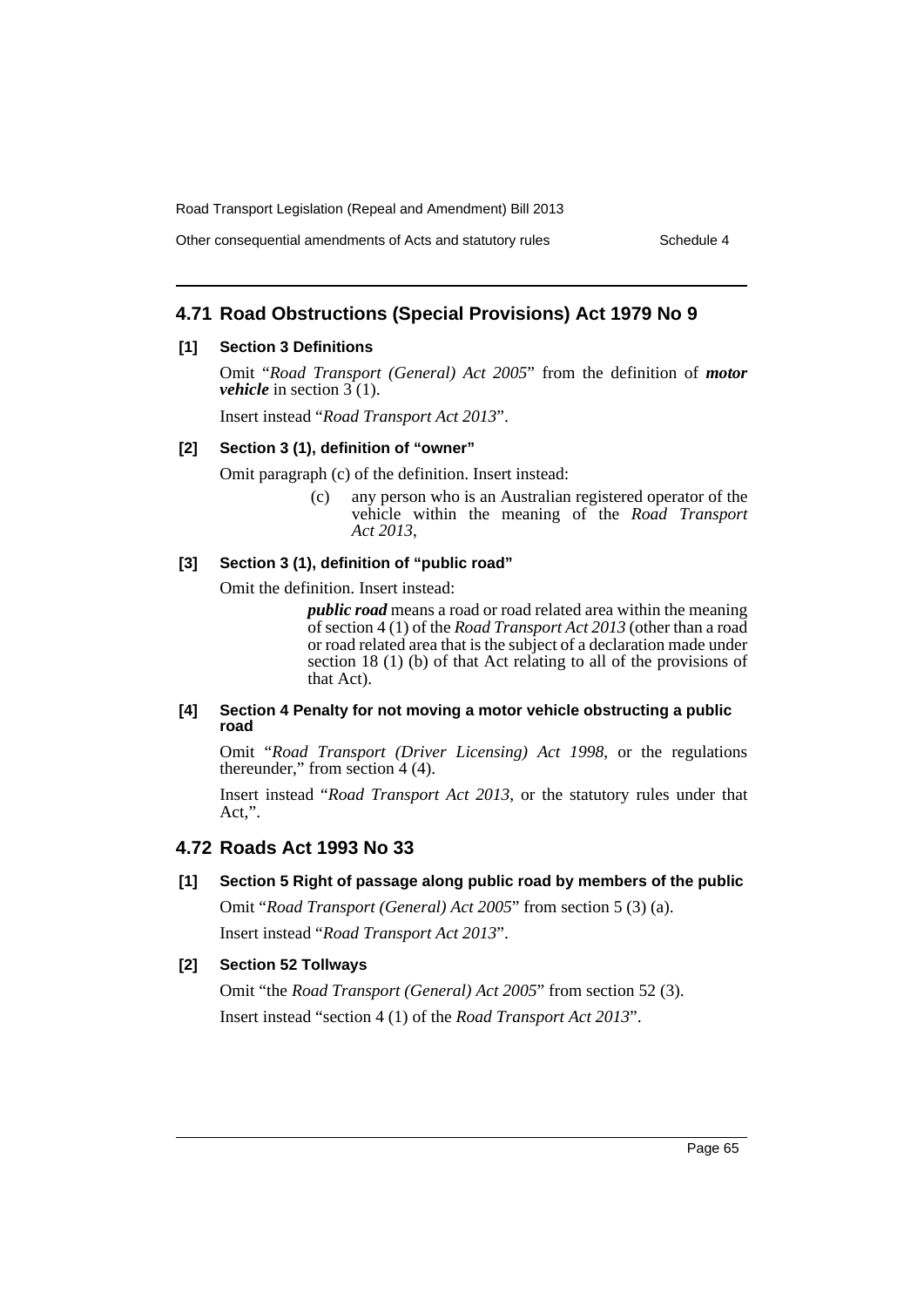Schedule 4 Other consequential amendments of Acts and statutory rules

### **[3] Section 52A Transitways**

Omit "the *Road Transport (General) Act 2005*" from section 52A (2). Insert instead "section 4 (1) of the *Road Transport Act 2013*".

### **[4] Section 52A (3)**

Omit "*Road Transport (General) Act 2005*". Insert instead "*Road Transport Act 2013*".

### **[5] Section 87 Traffic control facilities**

Omit "the *Road Transport (General) Act 2005* (other than roads or road related areas that are the subject of any declaration made under section 15 (1) (b) of that Act relating to all of the provisions of that Act)" in section 87 (1).

Insert instead "section 4 (1) of the *Road Transport Act 2013* (other than roads or road related areas that are the subject of any declaration made under section 18 (1) (b) of that Act relating to all of the provisions of that Act)".

### **[6] Section 87 (3)**

Omit "the *Road Transport (General) Act 2005* (other than a road or road related area that is the subject of any declaration made under section 15 (1) (b) of that Act relating to all of the provisions of that Act)".

Insert instead "section 4 (1) of the *Road Transport Act 2013* (other than a road or road related area that is the subject of any declaration made under section 18 (1) (b) of that Act relating to all of the provisions of that Act)".

#### **[7] Section 102 Liability for damage to public road**

Omit "the *Road Transport (General) Act 2005* (other than a road or road related area that is the subject of a declaration made under section 15 of that Act relating to all of the provisions of that Act)" from section 102 (1).

Insert instead "section 4 (1) of the *Road Transport Act 2013* (other than a road or road related area that is the subject of a declaration made under section 18 of that Act relating to all of the provisions of that Act)".

### **[8] Section 144 Permits for road events**

Omit "section 40 of the *Road Transport (Safety and Traffic Management) Act 1999*" from section 144 (3).

Insert instead "section 115 of the *Road Transport Act 2013*".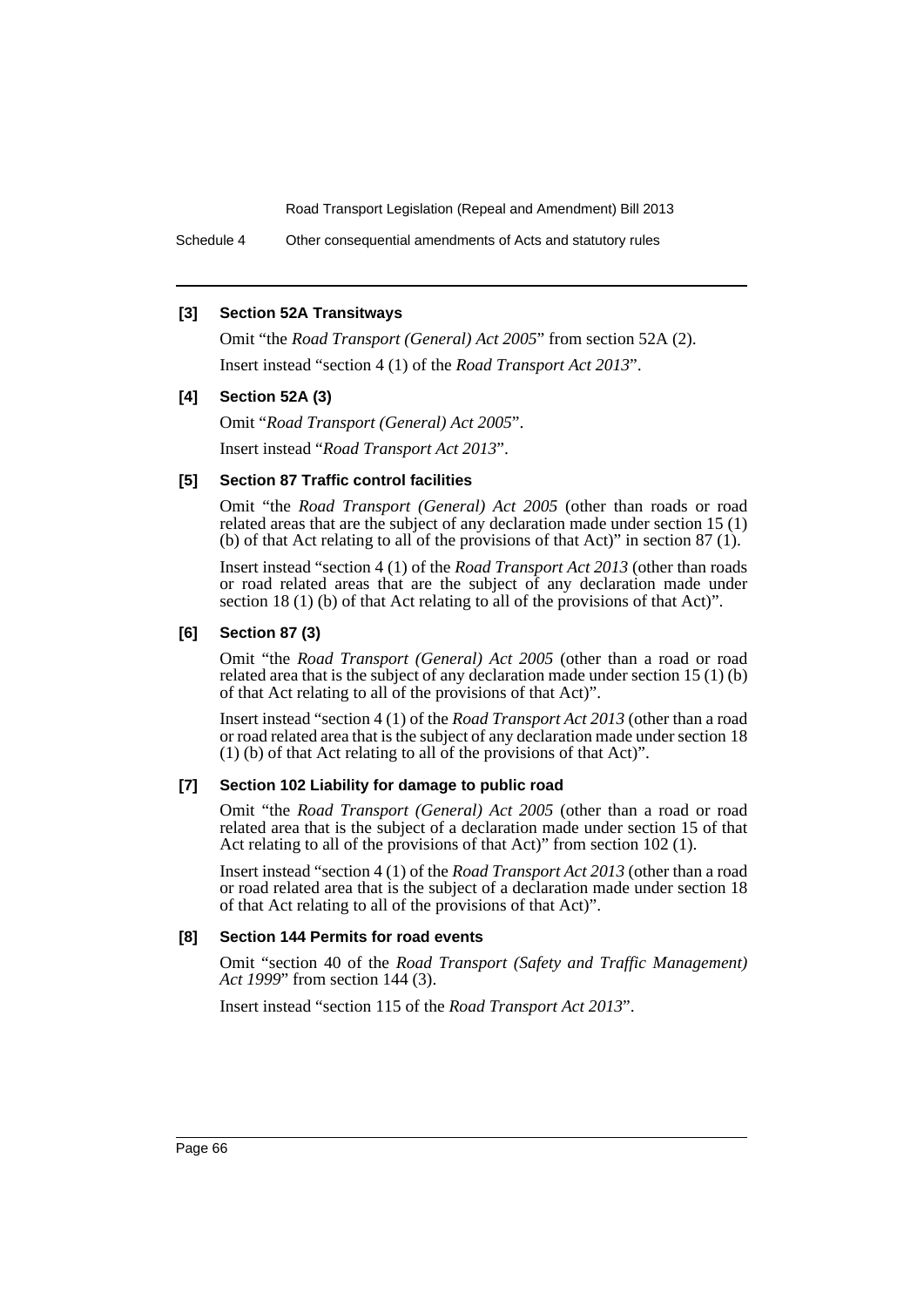Other consequential amendments of Acts and statutory rules Schedule 4

### **[9] Section 144B Roads authority not to obstruct light rail system**

Omit section 144B (4). Insert instead:

(4) Nothing in this section prevents the temporary closure of any road or road related area within the meaning of section 4 (1) of the *Road Transport Act 2013* (other than a road or road related area that is the subject of a declaration made under section 18 (1) (b) of that Act relating to all of the provisions of that Act) or the taking of other action that is authorised by section 186 of the *Law Enforcement (Powers and Responsibilities) Act 2002*.

### **[10] Section 225 Certain fines to be paid into RMS Fund**

Omit "*Road Transport (General) Act 2005*" from section 225 (a) (ii).

Insert instead "*Road Transport (Vehicle and Driver Management) Act 2005*".

### **[11] Section 225 (b)**

Omit "the *Road Transport (General) Act 1999* or the *Road Transport (General) Act 2005*".

Insert instead "the *Road Transport Act 2013* or a former road transport Act (within the meaning of Part 2 of Schedule 4 to the *Road Transport Act 2013*)".

#### **[12] Section 244 Liability of owner of vehicle for certain driving offences**

Omit "Part 5.3 of the *Road Transport (General) Act 2005*" from section 244 (9).

Insert instead "Division 3 of Part 7.3 of the *Road Transport Act 2013*".

### **[13] Dictionary**

Omit paragraphs (c) and (d) of the definition of *owner of a vehicle*.

Insert instead:

- (c) an Australian registered operator of the vehicle within the meaning of the *Road Transport Act 2013*,
- (d) in the case of a vehicle to which a trader's plate (within the meaning of the *Road Transport Act 2013*) is attached, the person to whom the trader's plate is issued.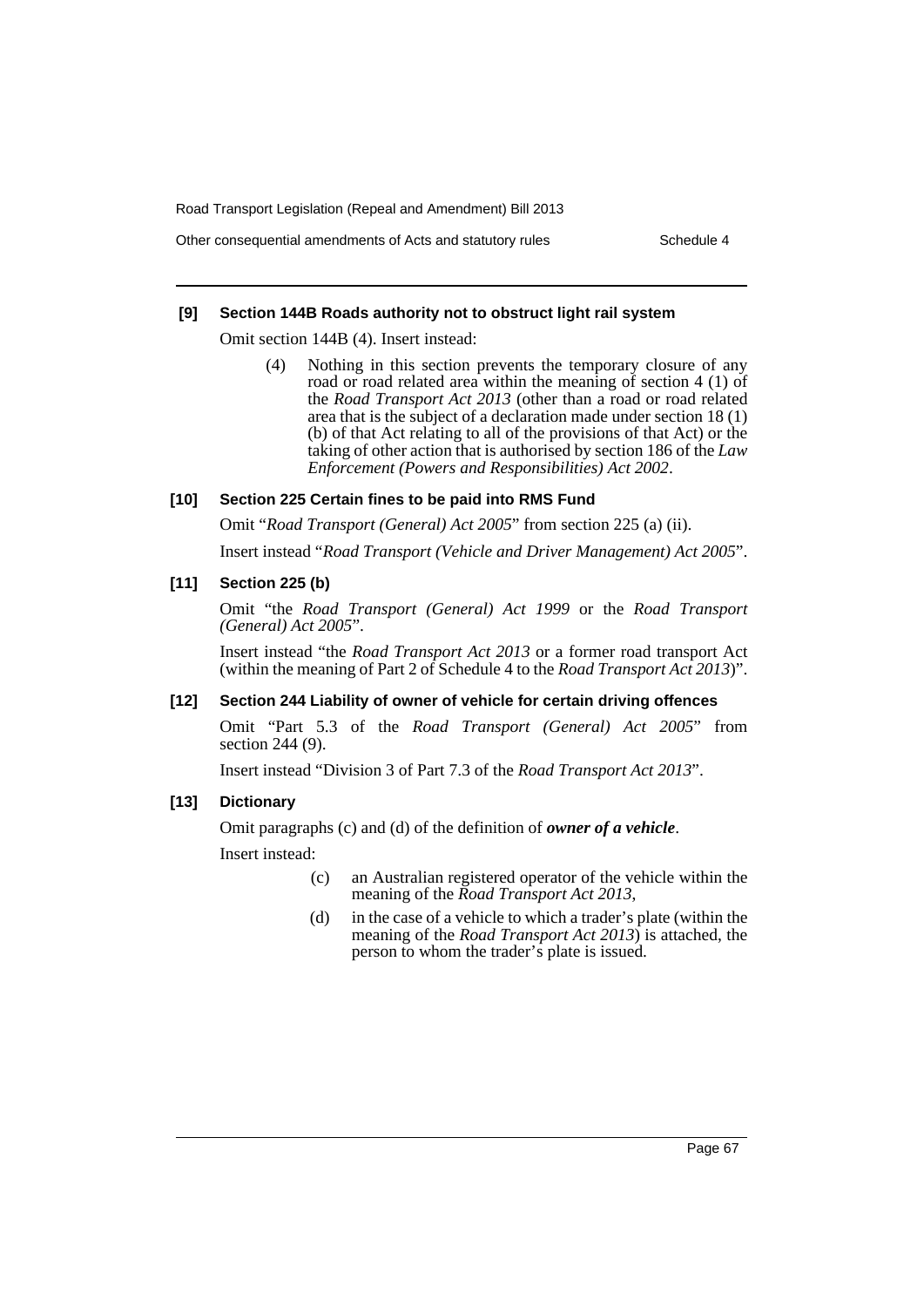Schedule 4 Other consequential amendments of Acts and statutory rules

# **4.73 Royal Botanic Gardens and Domain Trust Regulation 2008**

#### **Clause 5 Fees and charges**

Omit "*Road Transport (Safety and Traffic Management) Regulation 1999*" from clause 5 (1).

Insert instead "*Road Transport (General) Regulation 2013*".

# **4.74 Summary Offences Act 1988 No 25**

# **[1] Section 3 Definitions**

Omit the definitions of *road* and *road related area* from section 3 (1).

Insert instead:

*road* means a road within the meaning of section 4 (1) of the *Road Transport Act 2013* (other than a road that is the subject of a declaration made under section 18 (1) (b) of that Act relating to all of the provisions of that Act).

*road related area* means a road related area within the meaning of section 4 (1) of the *Road Transport Act 2013* (other than a road related area that is the subject of a declaration made under section 18 (1) (b) of that Act relating to all of the provisions of that Act).

#### **[2] Section 11H Intimidatory use of vehicles and vessels**

Omit section 11H (3) (b). Insert instead:

(b) an offence under section 118 (Menacing driving) of the *Road Transport Act 2013* (or a former corresponding provision within the meaning of that Act).

# **4.75 Sydney Olympic Park Authority Act 2001 No 57**

# **[1] Section 4 Definitions**

Omit "the *Road Transport (Safety and Traffic Management) Act 1999*" wherever occurring in the definition of *road* in section 4 (1).

Insert instead "section 4 (1) of the *Road Transport Act 2013*".

# **[2] Section 41 Traffic management plans**

Omit "*Road Transport (General) Act 2005*" from section 41 (6). Insert instead "*Road Transport Act 2013*".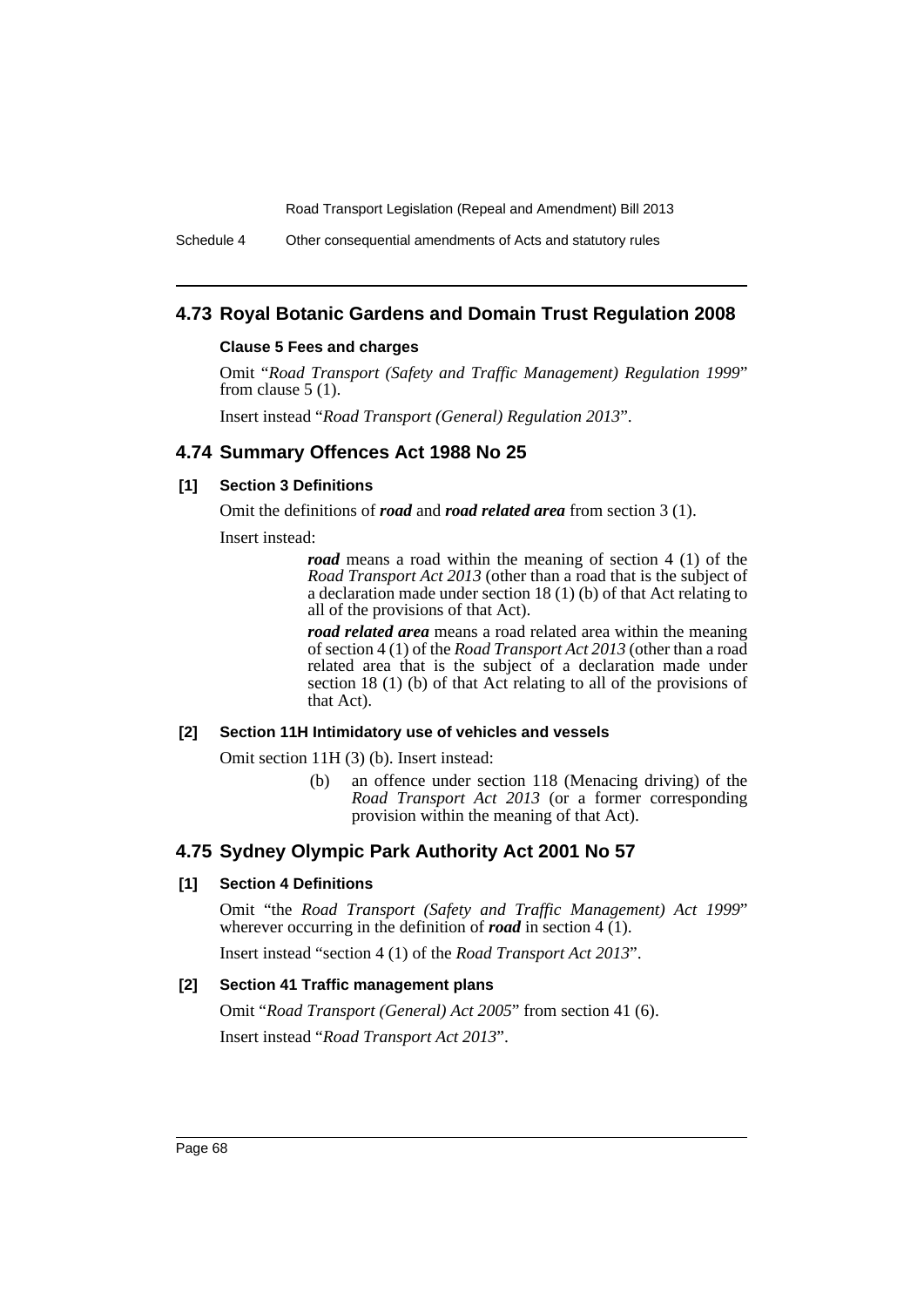Other consequential amendments of Acts and statutory rules Schedule 4

### **[3] Section 43 Effect of road closure**

Omit "*Road Transport (General) Act 2005*". Insert instead "*Road Transport Act 2013*".

### **[4] Section 44 Removal of unattended motor vehicles and trailers**

Omit "Section 76 of the *Road Transport (Safety and Traffic Management) Act 1999*" from section 44 (3).

Insert instead "Section 143 of the *Road Transport Act 2013*".

### **[5] Section 44 (4)**

Omit "*Road Transport (Safety and Traffic Management) Act 1999*". Insert instead "*Road Transport Act 2013*".

### **[6] Section 46 Parking**

Omit "the pay parking regulations (being the regulations made under the *Road Transport (Safety and Traffic Management) Act 1999* in respect of pay parking)".

Insert instead "the statutory rules made under the *Road Transport Act 2013* in respect of pay parking".

### **[7] Section 78 Liability of owner of vehicle for certain parking offences**

Omit "section 43 of the *Road Transport (General) Act 1999*" from the note to section 78 (1).

Insert instead "Division 2 of Part 7.3 of the *Road Transport Act 2013*".

# **4.76 Tow Truck Industry Act 1998 No 111**

### **[1] Section 3 Definitions**

Omit the definitions of *driver licence*, *motor vehicle*, *road* and *road related area* from section 3 (1).

Insert in alphabetical order:

*driver licence* means a driver licence within the meaning of the *Road Transport Act 2013*.

*motor vehicle* means a motor vehicle (other than a light rail vehicle) or trailer within the meaning of the *Road Transport Act 2013*.

*road* means a road within the meaning of section 4 (1) of the *Road Transport Act 2013* (other than a road that is the subject of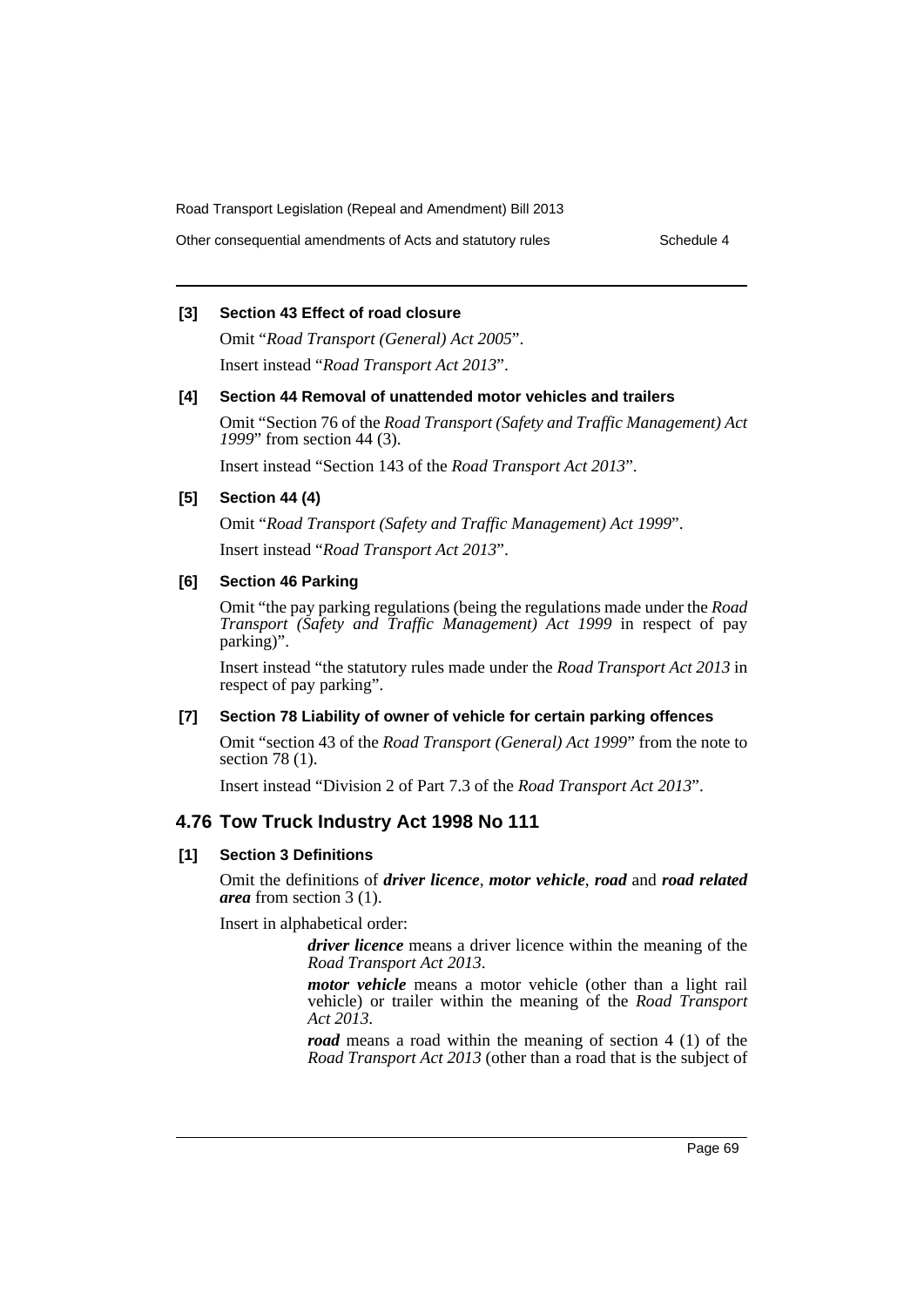Schedule 4 Other consequential amendments of Acts and statutory rules

a declaration made under section 18 (1) (b) of that Act relating to all of the provisions of that Act).

*road related area* means a road related area within the meaning of section 4 (1) of the *Road Transport Act 2013* (other than a road related area that is the subject of a declaration made under section 18 (1) (b) of that Act relating to all of the provisions of that Act).

### **[2] Section 17 Application for licence**

Omit "*Road Transport (General) Act 2005*" from section 17 (2) (e). Insert instead "*Road Transport Act 2013*".

# **[3] Section 26 Restrictions on granting drivers certificate**

Omit "*Road Transport (Driver Licensing) Act 1998*" from section 26 (5). Insert instead "*Road Transport Act 2013*".

### **[4] Section 66 Compliance with directions at scene of accident**

Omit the note to section 66 (1). Insert instead:

**Note.** It is an offence under section 142 (4) of the *Road Transport Act 2013* to fail to comply with any direction given by a police officer or other appropriate officer in the exercise of the officer's functions of removing an obstruction to traffic on a road or road related area.

# **4.77 Tow Truck Industry Regulation 2008**

# **[1] Clause 3 Definitions**

Omit "*Road Transport (General) Act 2005*" from the definition of *owner* in clause 3 (1).

Insert instead "*Road Transport Act 2013*".

# **[2] Clause 40B Definitions**

Omit "*Road Transport (General) Act 2005*" wherever occurring in the definitions of *gross combination mass* and *gross vehicle mass*.

Insert instead "*Road Transport Act 2013*".

### **[3] Clause 54 Stand-by tow trucks**

Omit "registered under the *Road Transport (Vehicle Registration) Act 1997*" from clause  $54$  (3) (b).

Insert instead "registered within the meaning of the *Road Transport Act 2013*".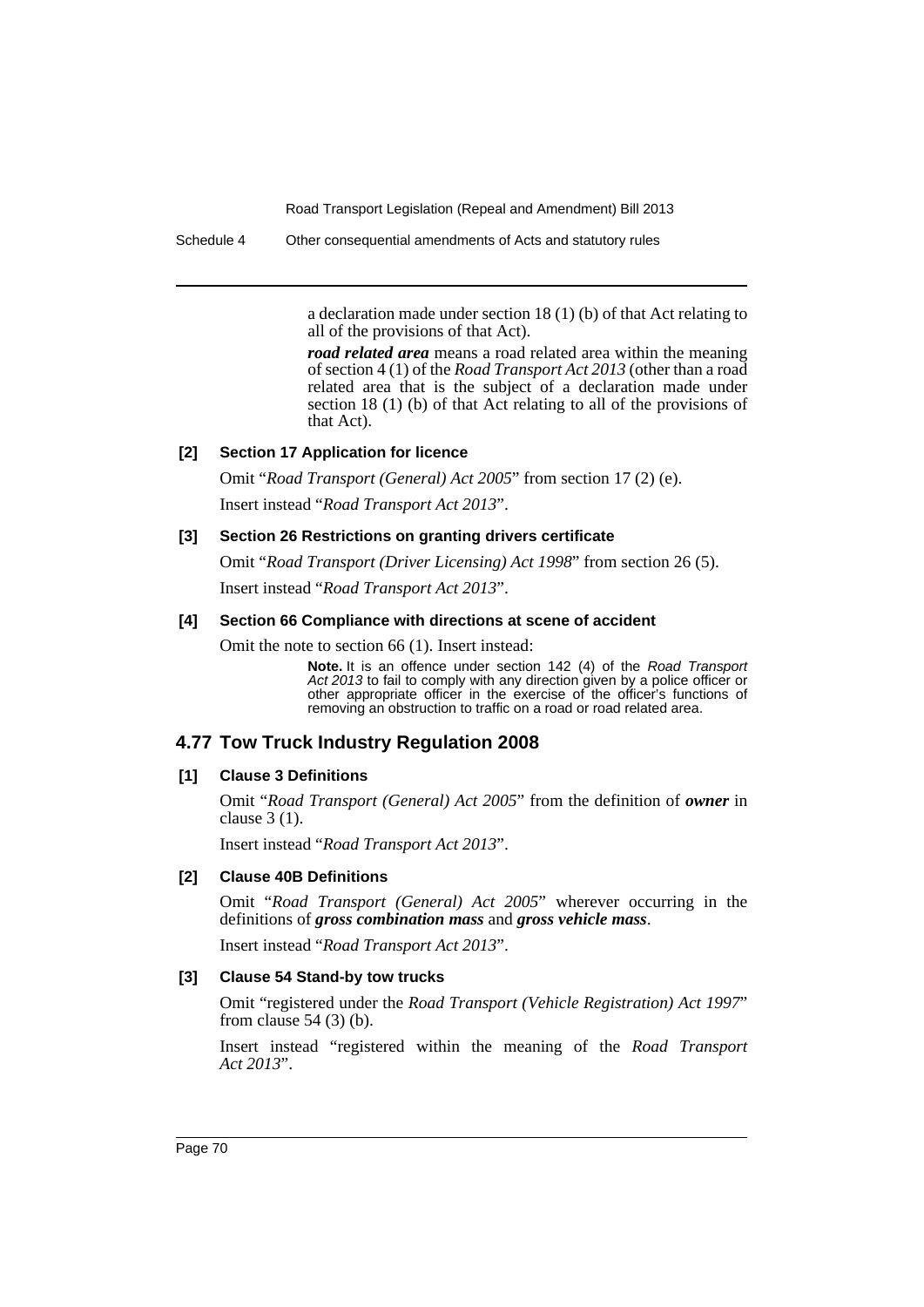Road Transport Legislation (Repeal and Amendment) Bill 2013

Other consequential amendments of Acts and statutory rules Schedule 4

# **4.78 Transport Administration Act 1988 No 109**

## **[1] Section 3 Definitions**

Omit "*Road Transport (General) Act 2005*" from paragraph (e) of the definition of *transport legislation* in section 3 (1).

Insert instead "*Road Transport Act 2013*".

### **[2] Section 45E Interpretation**

Omit "the *Road Transport (General) Act 2005*" wherever occurring in the definitions of *road* and *road related area* in section 45E (1).

Insert instead "section 4 (1) of the *Road Transport Act 2013*".

#### **[3] Section 78 Payments into RMS Fund**

Omit section 78 (1) (b). Insert instead:

- (b) all money received by or on account of RMS, except:
	- (i) any tax paid under the *Motor Vehicles Taxation Act 1988*, and
	- (ii) any registration charges or administration fees paid under Schedule 2 to the *Road Transport Act 2013* or any other fees or charges prescribed under that Act in connection with vehicle registration, and
	- (iii) any fees paid under the *Road Transport Act 2013* in connection with driver licensing, and
	- (iv) any fees or charges prescribed under the *Driving Instructors Act 1992* or the *Recreation Vehicles Act 1983*, and
	- (v) any money received under the *Tow Truck Industry Act 1998*, and
	- (vi) any money excluded from paragraph (a), and
	- (vii) any money excluded from this paragraph by the regulations, and

#### **[4] Section 80H Payments into Community Road Safety Fund (as inserted by the Transport Administration Amendment (Community Road Safety Fund) Act 2012 No 70)**

Omit section 80H (4). Insert instead:

(4) In this section:

#### *camera recorded speeding offence* means:

(a) an average speed detected offence within the meaning of Division 2 of Part 7.3 of the *Road Transport Act 2013*, and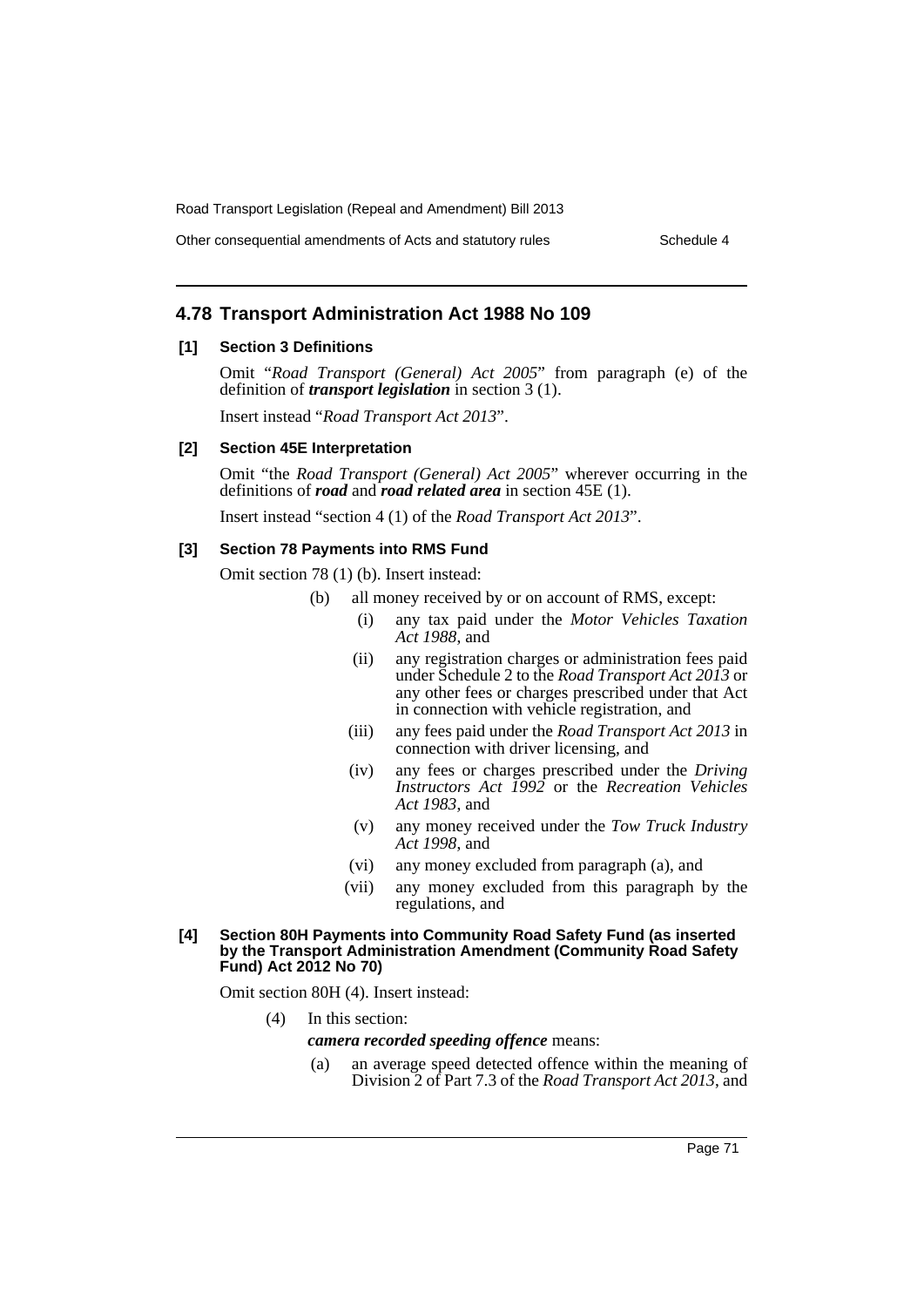Road Transport Legislation (Repeal and Amendment) Bill 2013

Schedule 4 Other consequential amendments of Acts and statutory rules

(b) a speeding offence (other than an average speed detected offence) in respect of which the penalty notice or the court attendance notice indicates that the offence was detected by the appropriate approved traffic enforcement device (within the meaning of Division 2 of Part 7.3 of the *Road Transport Act 2013*) for the offence.

*camera recorded traffic light offence* means a traffic light offence (within the meaning of Division 5 of Part 5.3 of the *Road Transport Act 2013*) in respect of which the penalty notice or the court attendance notice indicates that the offence was detected by the appropriate approved traffic enforcement device (within the meaning of Division 2 of Part 7.3 of that Act) for the offence.

## **[5] Section 104N Light rail system**

Omit "*Road Transport (General) Act 2005*" from section 104N (3).

Insert instead "*Road Transport Act 2013*".

#### **[6] Section 104N (6)**

Omit the subsection. Insert instead:

(6) In this section:

*road* means a road or road related area within the meaning of section 4 (1) of the *Road Transport Act 2013* (other than a road or road related area that is the subject of a declaration made under section 18 (1) (b) of that Act relating to all of the provisions of that Act).

## **[7] Section 106 Grants to councils in connection with use of buses**

Omit "Part 2A of the *Road Transport (Vehicle Registration) Act 1997*" from section 106 (2).

Insert instead "Schedule 2 to the *Road Transport Act 2013* (or a former corresponding provision within the meaning of that Act)".

#### **[8] Section 116 Liability of vehicle owner for parking offences on Authority's land**

Omit paragraph (b) of the definition of *owner* in section 116 (7).

Insert instead:

- (b) in the case of a motor vehicle:
	- (i) a registered operator of the vehicle within the meaning of the *Road Transport Act 2013*, except where the person has sold or otherwise disposed of the vehicle and has complied with any applicable